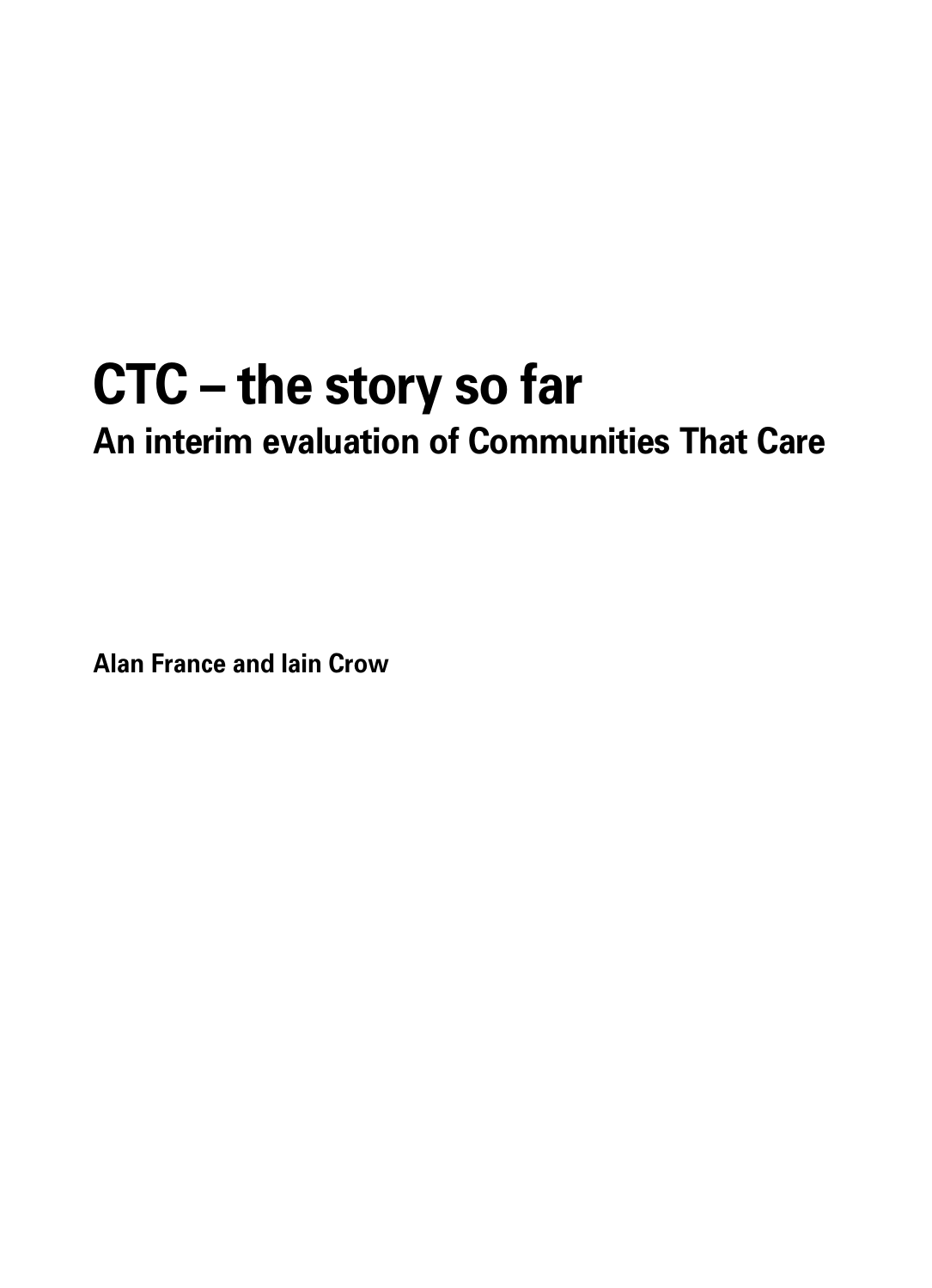The **Joseph Rowntree Foundation** has supported this project as part of its programme of research and innovative development projects, which it hopes will be of value to policy makers and practitioners. The facts presented and views expressed in this report are, however, those of the authors and not necessarily those of the Foundation.

© Joseph Rowntree Foundation 2001

All rights reserved.

Published for the Joseph Rowntree Foundation by YPS

Cover design by Adkins Design

ISBN 1 84263 037 7

Prepared and printed by: York Publishing Services Ltd 64 Hallfield Road Layerthorpe York YO31 7ZQ Tel: 01904 430033; Fax: 01904 430868; E-maiders@yps.ymn.co.uk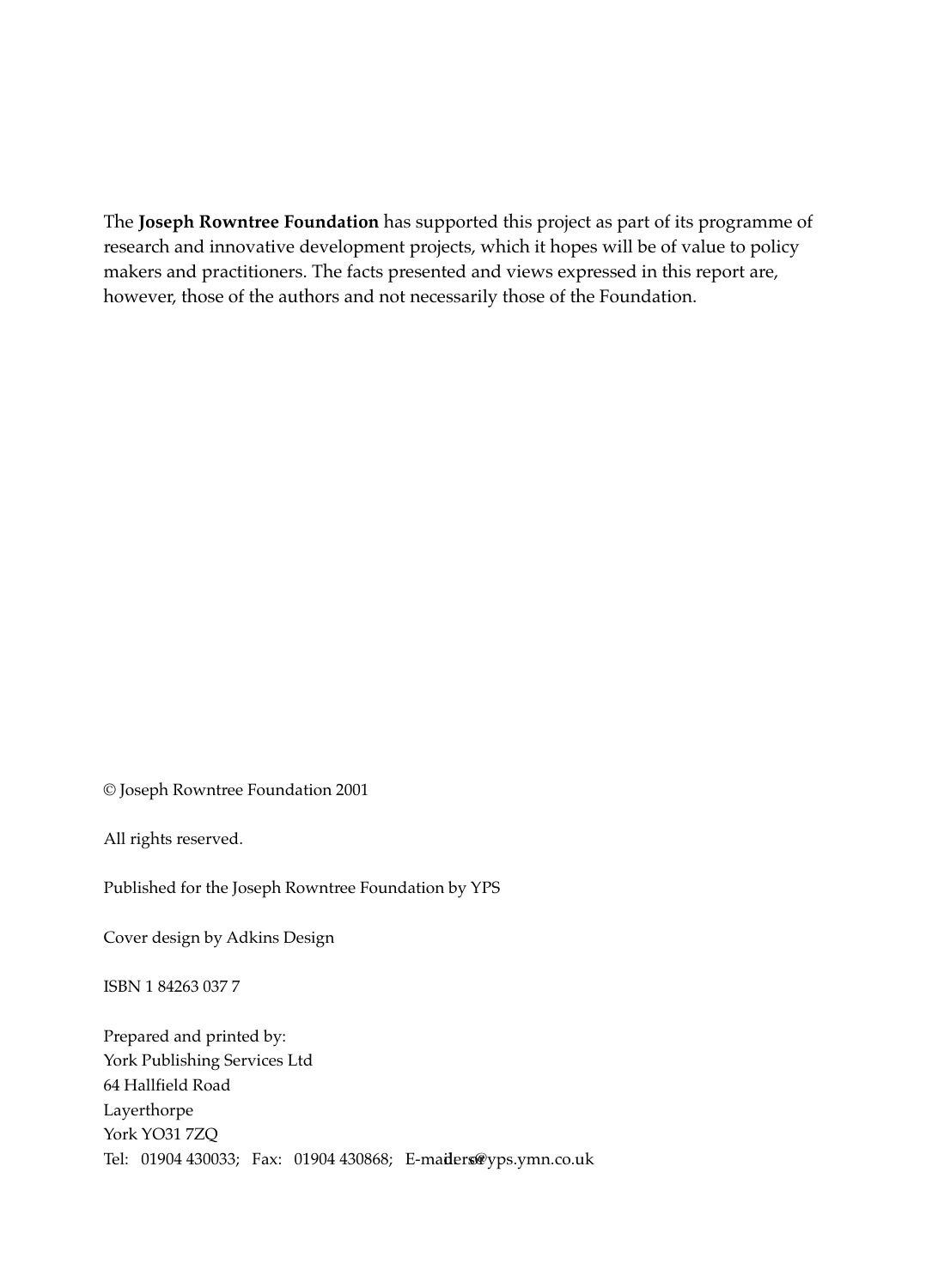## **Contents**

|            |                                                                 | Page<br>iv   |
|------------|-----------------------------------------------------------------|--------------|
|            | Acknowledgements                                                |              |
|            | Preface                                                         | V            |
| 1          | Introduction                                                    | 1            |
|            | The setting up of the Communities That Care programme           | $\mathbf{1}$ |
|            | The Communities That Care approach to prevention                | 3            |
|            | The development and implementation of the Communities That Care |              |
|            | programme in the UK                                             | 5            |
|            | The evaluation of Communities That Care UK and report structure | 11           |
| 2          | Mobilising and involving the community                          | 13           |
|            | The principle of community mobilisation                         | 13           |
|            | How successful was community mobilisation?                      | 17           |
|            | Professional involvement                                        | 21           |
|            | The importance of local co-ordinators                           | 26           |
| 3          | The use of evidence in tackling local social problems           | 28           |
|            | Introduction                                                    | 28           |
|            | <b>Risk Audits</b>                                              | 29           |
|            | Involving the community in assessing risk and protection        | 30           |
|            | Resource Audits and the construction of Action Plans            | 33           |
|            | Key learning from the resource audit process                    | 35           |
| 4          | Conclusion and discussion                                       | 38           |
|            | Delivering community programmes with community support          | 38           |
|            | Implementation timing                                           | 39           |
|            | Project and community readiness                                 | 40           |
|            | Using evidence-based approaches with communities                | 41           |
|            | <b>Notes</b>                                                    | 43           |
| References | 44                                                              |              |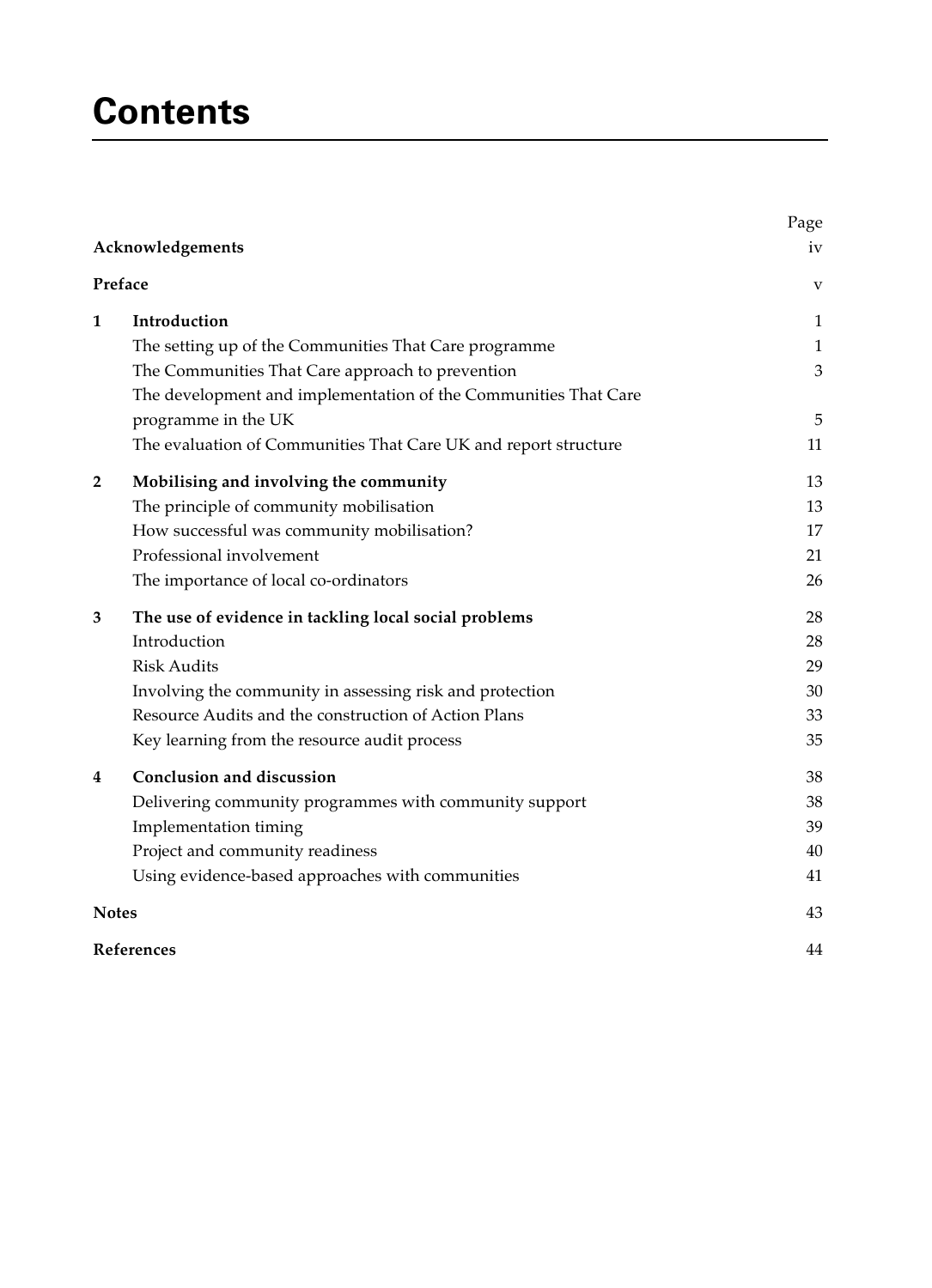We would like to thank all the participants in the Communities That Care programme who gave their time and effort. Without their help, we would not have been able to understand the issues discussed in this report. Thanks also to Charlie Lloyd at the Joseph Rowntree Foundation and to the Evaluation Advisory Group for all their comments and support. Finally, special thanks to Dawn Lessels for her patience and hard work in getting this publication to print.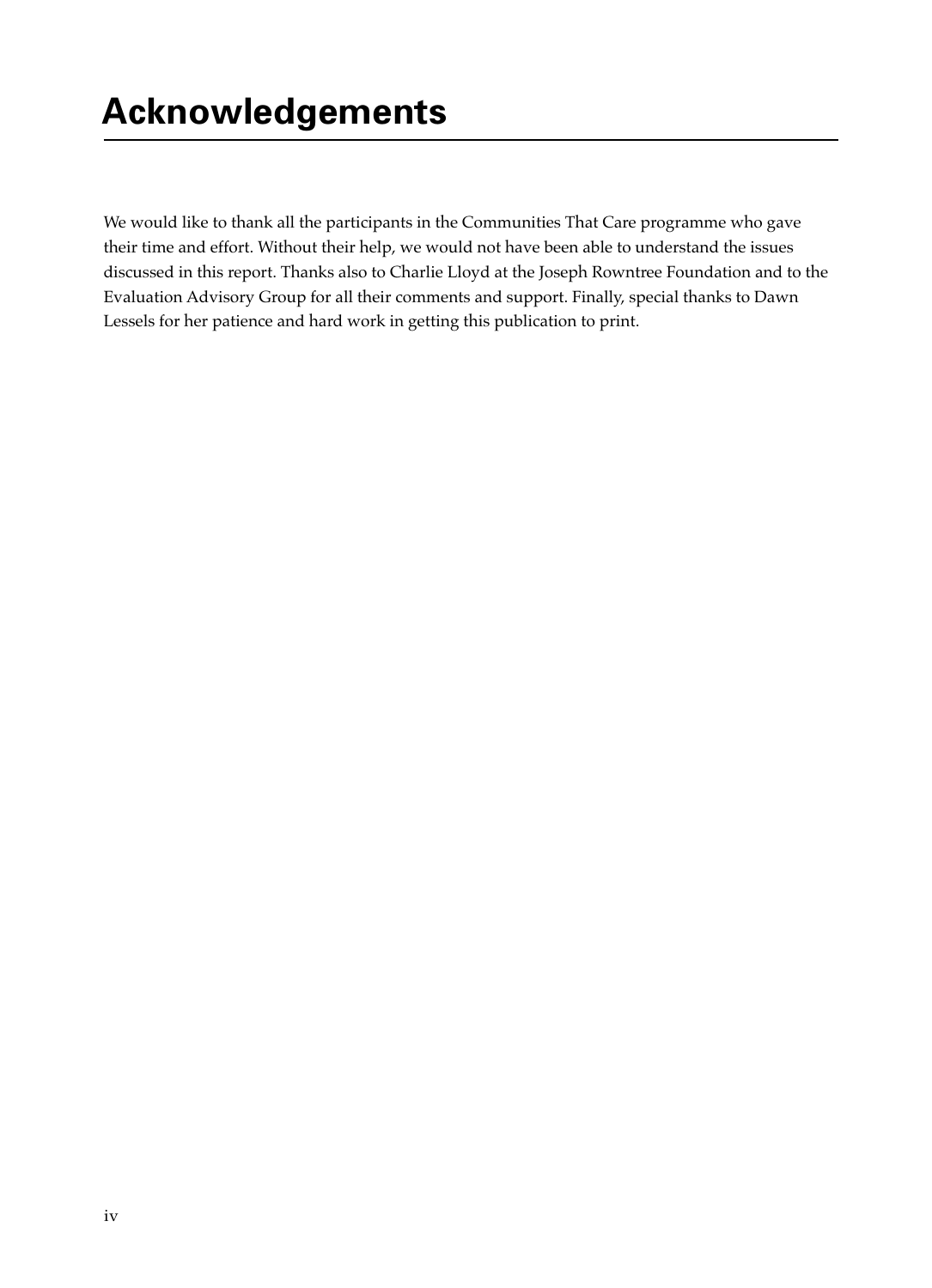The Joseph Rowntree Foundation (JRF) has made a substantial investment both in the implementation of the Communities That Care (CTC) programme in the UK and in the independent evaluation of it. The original aims of the evaluation were twofold: first, to look at the process of implementing CTC (and provide constructive feedback); and, second, to look at outcomes. This report focuses on the first of these aims and provides valuable description and analysis of the implementation of the programme in the three demonstration sites. The outcome data will not be available until the final report is produced in 2003.

The three CTC demonstration projects described here were the first to be set up, but there are now 23 projects operating across 15 major towns and cities in England, Scotland and Wales. The interim findings from the evaluation that are described here have already been fed into the development of these projects, but JRF

has decided to publish them to allow others working in the field of community-based prevention to learn from the experience of CTC.

Key findings include the importance of site selection: projects are likely to be more effectively implemented if they are based in 'natural communities', where there is some infrastructure already in place. Another key factor is the need to engage the right people from the very start – those joining the project later will not have the same involvement. Lastly, a process which places a premium on reliable local research and information can challenge the assumptions of professionals and allow local people to become involved in decisions about resources and services.

Dr Janet Lewis Research Director Joseph Rowntree Foundation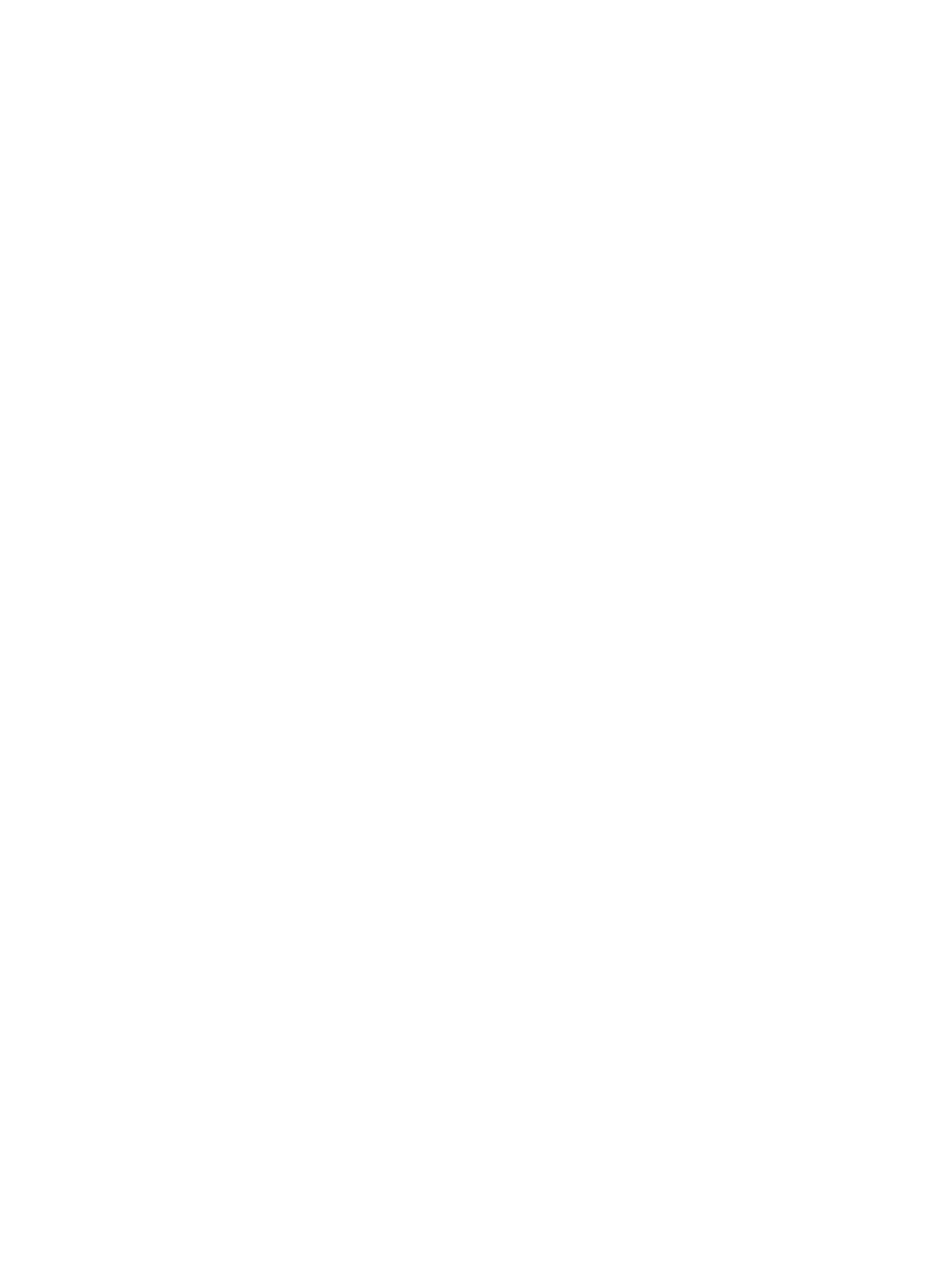This report is about the development of a programme designed to help children and young people to grow up in safer and more caring communities. It describes the origins of the programme and the early stages of its implementation in the United Kingdom. The report was written as part of what will eventually be a more thorough evaluation of that programme. It was written at a time when the areas in which the programme was being developed had analysed the problems they faced and were about to implement initiatives designed to address those problems. It therefore covers only the first stages of a process in which communities seek to reduce the risks facing children, young people and their families, and to enhance those elements that will protect them and promote their well-being. It is nonetheless important to document that process – to look at what has been done, how it has been done and what lessons can be learned from what was done.

The first chapter describes the process by which three Communities That Care (CTC) demonstration projects were established and how they are being evaluated.

## **The setting up of the Communities That Care programme**

In the mid-1990s, through their programme on Strengthening Communities, the Trustees of the Joseph Rowntree Foundation (JRF) became interested in issues related to youth crime and its prevention. As part of this process, JRF commissioned David Farrington from the Cambridge Institute of Criminology to review the literature on juvenile delinquency (Farrington, 1996). In his review, he argued that

research showed that a number of risk factors existed which, if present in a child's life, would increase the chances that they would become future offenders. From this conclusion, he suggested that a prevention programme needed to be designed that would aim to reduce risk factors and increase protection amongst children who were most at risk of becoming the next generation of offenders. One example of the approach that he recommended was the USA programme called Communities That Care. He suggested that this integrated programme showed promising signs, and that it may be successful in reducing risk and increasing protection amongst vulnerable families. As a response to this, JRF was interested in seeing if such a programme could work in the UK. It therefore decided to fund a British-based Communities That Care (CTC) programme, which would be fully evaluated.

The American-based CTC programme is run by an organisation called Development Research Programs (DRP). This profit-run company is responsible for the implementation of the CTC programme in the USA. It presently supports over 500 programmes across America. Organisations or agencies buy the services of DRP to implement the programme in local areas. Many of these projects are part-financed by Federal funding, being recognised at State level as the preferred model for tackling juvenile delinquency by the Office for Juvenile Justice and Delinquency Prevention. The setting up of DRP was instigated in response to the work of two Seattle-based academics, David Hawkins and Richard Catalano. They were instrumental in developing, in the early 1990s, the theoretical base that underpins the CTC model (Hawkins *et al*., 1992).1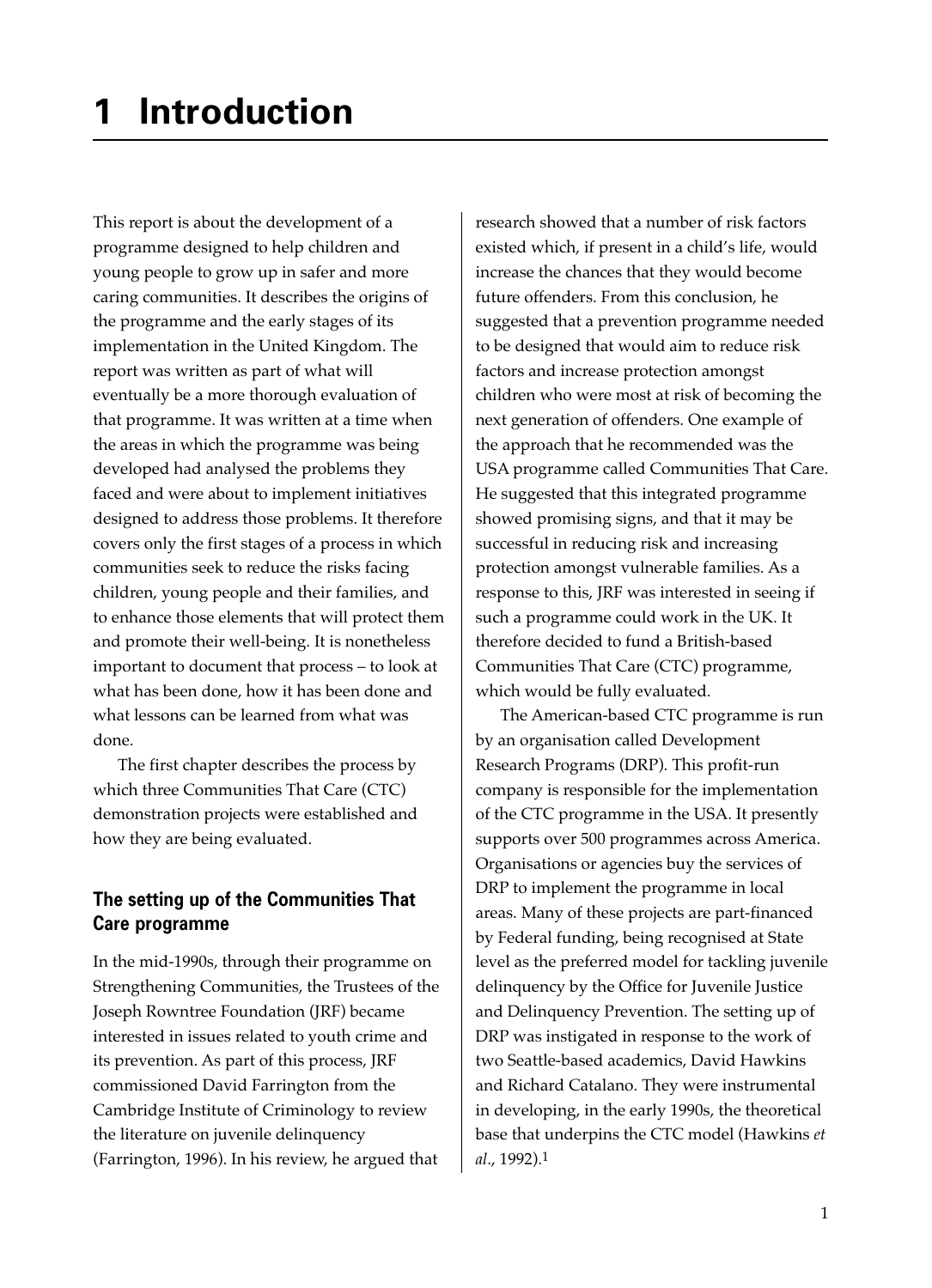In 1998, DRP was approached and asked to help JRF set up and fund a British-based CTC. Under licence and for a fee, it provided materials, training and expertise so that a fully developed programme could be run in the UK. JRF is the biggest private funder of social research in the UK. It was recognised that if they were to discover whether the CTC approach could be successful in tackling juvenile crime and other social problems, it would need a substantial investment. JRF therefore had to fund not only an evaluation programme but also the development of the programme itself. This included three key elements:

- the anglicising of USA working tools
- the setting up of an independent company responsible for the running of the CTC programme
- the funding of three demonstration projects in the UK.

## **Anglicising the USA model and developing UK-relevant material**

CTC programmes require specialised tools that help projects identify levels of risk, protection and resources within local areas (see later in this chapter for more detail). CTC also provides training and expert advice so that local people and professionals can be involved in the process. Prior to the setting up of the programme, a JRF adviser was commissioned to develop its main aspects. These included the transference of USA risk factors into UK equivalents and the writing of key documents that outlined the UK programme. JRF also

commissioned researchers at Oxford University to produce specialised tools for collecting data and information on risk. This involved the construction of a self-report school survey and the development of a process for collecting data about the social and economic characteristics of local areas.

## **The setting up of an independent company responsible for the running of the CTC programme**

Early into the programme, decisions had to be made by JRF about how this programme would be managed. It was decided that the most effective approach would be to fund an independent charitable organisation that was to be called CTC UK. This would be responsible for providing technical assistance, training and support for the three demonstration projects while also overseeing programme development and implementation. CTC UK was funded for four years, although the long-term objective was that it should be self-financing by securing its own funding from local consortia that wished to buy the services of CTC UK.

**The funding of three demonstration projects located in three different parts of the UK** Once the CTC programme had the introductory tools in place and CTC UK was established, JRF funded three demonstration projects. Each area was allocated approximately £150,000 that was to be used to employ a locally based coordinator, and to pay for training and technical support from CTC UK. The following areas were selected (see later in this chapter for more details of the selection process):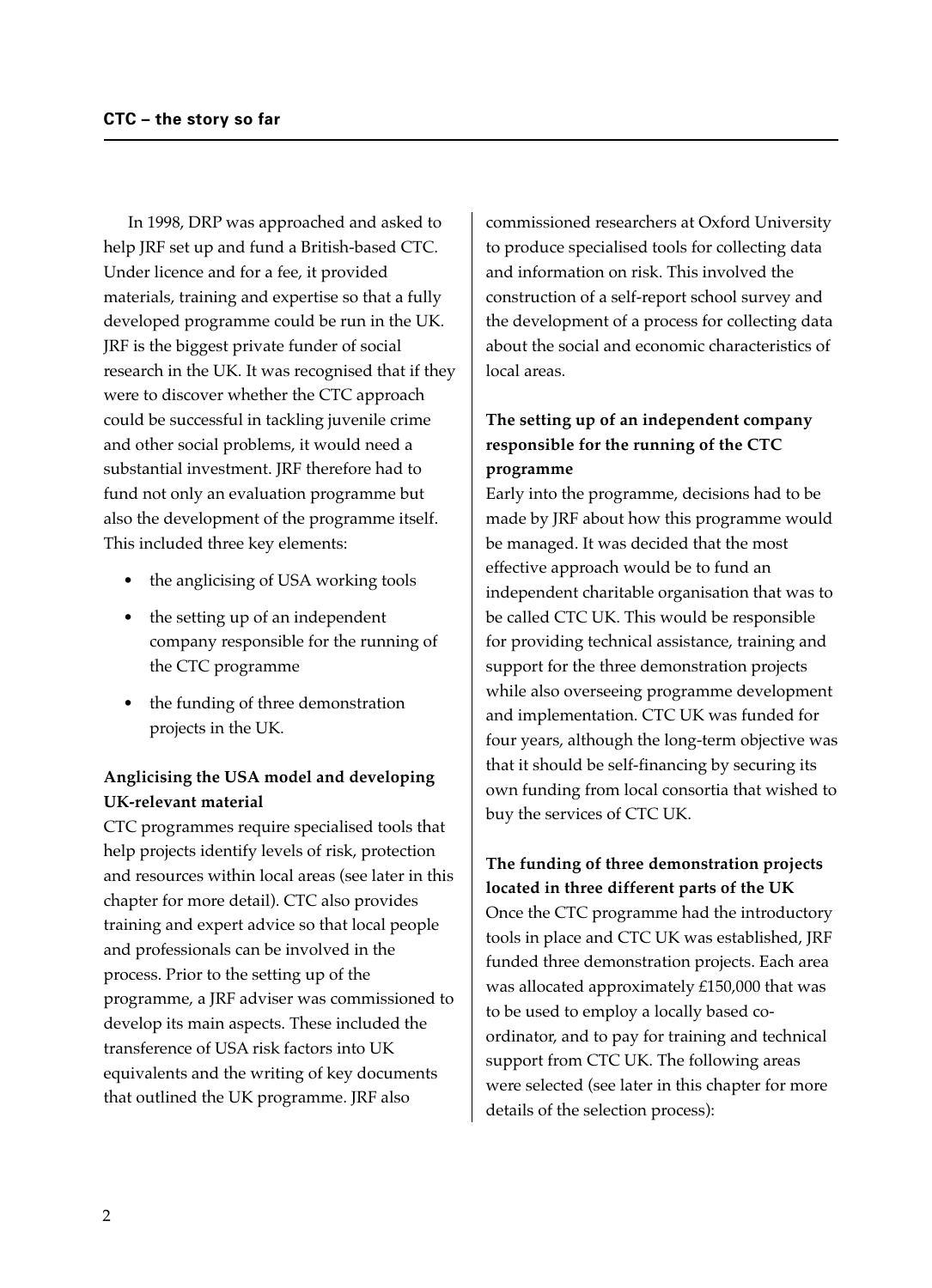- *Northside*: a North of England town that has suffered from high and entrenched levels of unemployment and poverty since the collapse of its coal-mining industries, with a population of approximately 11,000.
- *Westside*: located in the West Midlands in an area known for its small engineering and car manufacturing industry. The CTC area is three communities in one, covering a small geographical part of an inner-city area. The population is small (approximately 7,000) having a large minority ethnic population.
- *Southside*: located on the western coast of the UK. Up until the late 1970s, its workforce relied upon ship-building and coal-mining. Over the last 20 years, it has suffered high levels of unemployment. Its population is approximately 13,000.

All three CTC areas commenced operation between January and March 1998.

#### **The funding of a large-scale evaluation**

JRF recognised that it was important to evaluate the whole CTC programme. Its interest in CTC was twofold. First, it saw CTC as a possible method of strengthening disadvantaged communities and building connections between area regeneration, family support, and the early prevention of problems for children and young people. Second, it was interested in seeing how successful the CTC approach would be in reducing risk factors and problem behaviour such as juvenile delinquency, drug abuse, teenage pregnancy and school failure. In an attempt to get a better understanding of these

issues, JRF commissioned, in March 1998, the University of Sheffield to undertake a four-year evaluation of the whole CTC UK programme.2 This aims to measure the overall impact of CTC UK in the demonstration areas and to identify the process of what worked (or did not work) and why. In broader terms, the evaluation also aims to feed into wider policy developments at the national and local level, and provide insights for policy makers, practitioners and local people into how they can improve community life.

## **The Communities That Care approach to prevention**

#### **A theory of prevention**

There are two main theoretical strands that underpin the CTC approach. Both are greatly influenced by writers in the discipline of social psychology. First, it is claimed that certain risk factors can be identified which are associated with particular types of problem behaviour (Hawkins *et al.*, 1992). Risk factors are claimed to increase the chance that a child will grow into a young person or adult with one or more of the four problem behaviours: involvement in youth crime, drug abuse, teenage pregnancy, or school failure (Communities That Care, 1998). But risk factors are not seen as causal in that the linkages between the risk factor and problem behaviour remain unclear. Hawkins *et al.* cluster risk factors into four domains – family, community, individual and school – and argue that targeting a range of risk factors rather than a singular risk factor is likely to be more successful. In the USA, a wide range of risk factors has been identified through research within at least two international longitudinal studies. The USA risk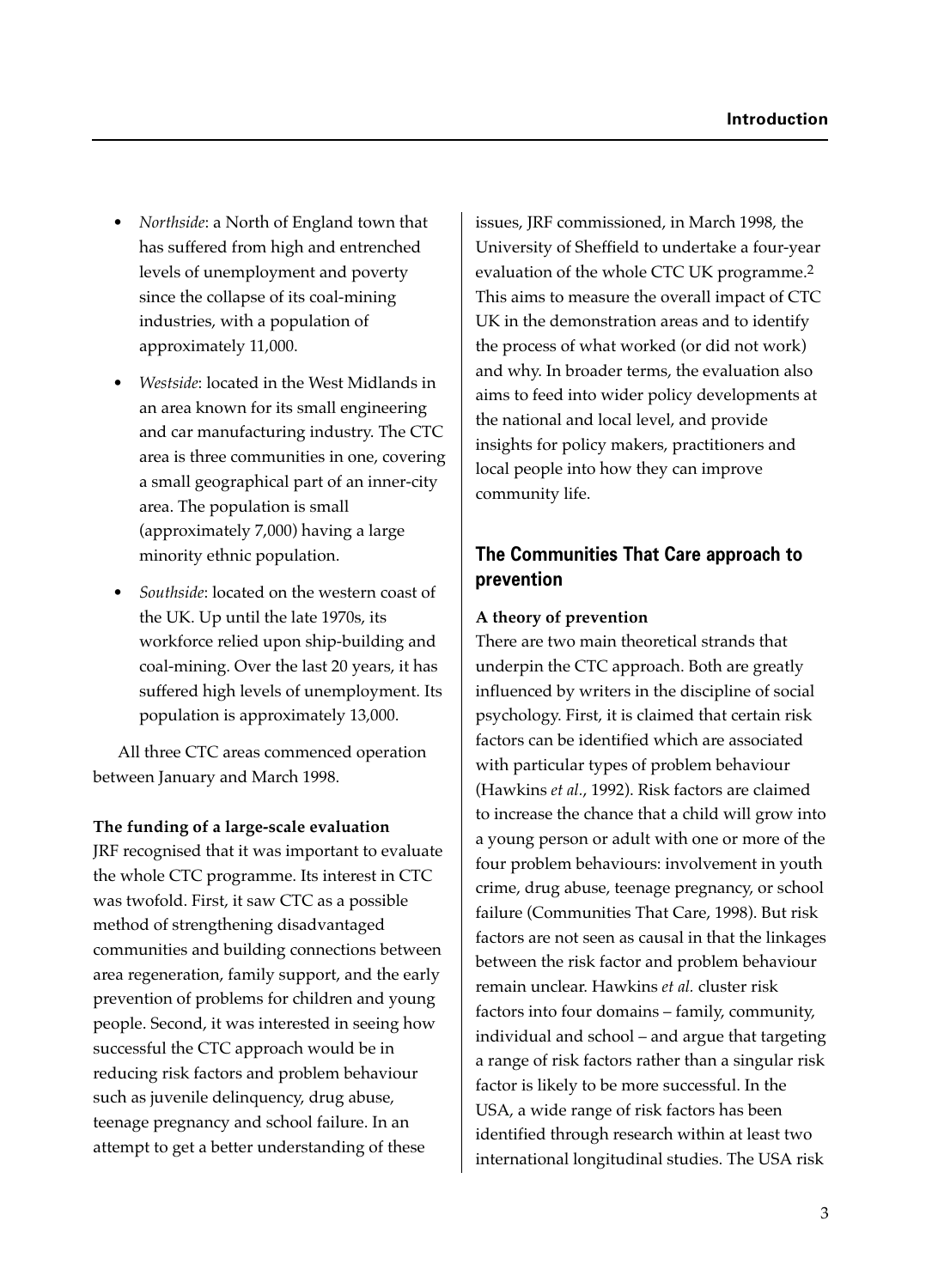factors include: lack of discipline in families, academic under-achievement in primary school, lack of neighbourhood attachment and friends involved in problem behaviours.

The second theoretical strand suggests that reducing risks requires intervention and leadership by adults. Underpinning the work of Hawkins *et al. is* a theoretical model of behaviour that advocates a certain type of interaction. Their Social Developmental model of behaviour proposes that, for positive behaviours to be achieved, children need to be given clear standards about acceptable behaviour and to have social bonding with those adults who can give clear standards. To aid this process, children and young people should:

- be given the opportunities to be involved and valued in their families, schools and communities
- have opportunities to gain social and learning skills, especially reasoning and practical skills that will help them take full advantage of the opportunities on offer
- be given recognition and praise for their contribution and positive behaviour, which will also give them incentives to continue their involvement.

The CTC model therefore advocates the development of pro-social or protective factors as a means of reducing the risk factors evident in children's lives. These can buffer children and young people against the negative consequences of risk. Again, protective factors can be identified under the four domain headings – family, school, community and

individual – and can include issues such as strengthening parental–child relationships, giving positive responses to good behaviour in school, giving clear messages about what behaviour is acceptable and what is not, and developing reasoning skills that will help children and young people to reject dangerous or delinquent choices.

**The importance of evidence-based approaches** Underpinning both the theory and practice of CTC is a belief that prevention should be guided by scientific evidence. Throughout the programme, evidence is seen as the driving force. First, social research has shown, through longitudinal research, that risk and protective factors exist as predictors of social problem behaviour. This underpins the whole programme and gives CTC its scientific base. Second, risk can be identified and measured by using quantitative data collected through selfreport surveys, national data and administrative information. Third, once risk levels have been identified, programmes that have been shown, through evaluation and research, to reduce risks are implemented. Finally, the overall programme is then measured for its success by comparing levels of risk and protective factors before and after the interventions have been made.

#### **Involving the community**

CTC is grounded in a model that sees the involvement of the local community in the process as essential (Fawcett *et al*., 1993; Harachi *et al*., 1992). In the US literature and guidance, this is called 'community mobilisation'. In the CTC model, the community is not just focused on local people who live in the area where the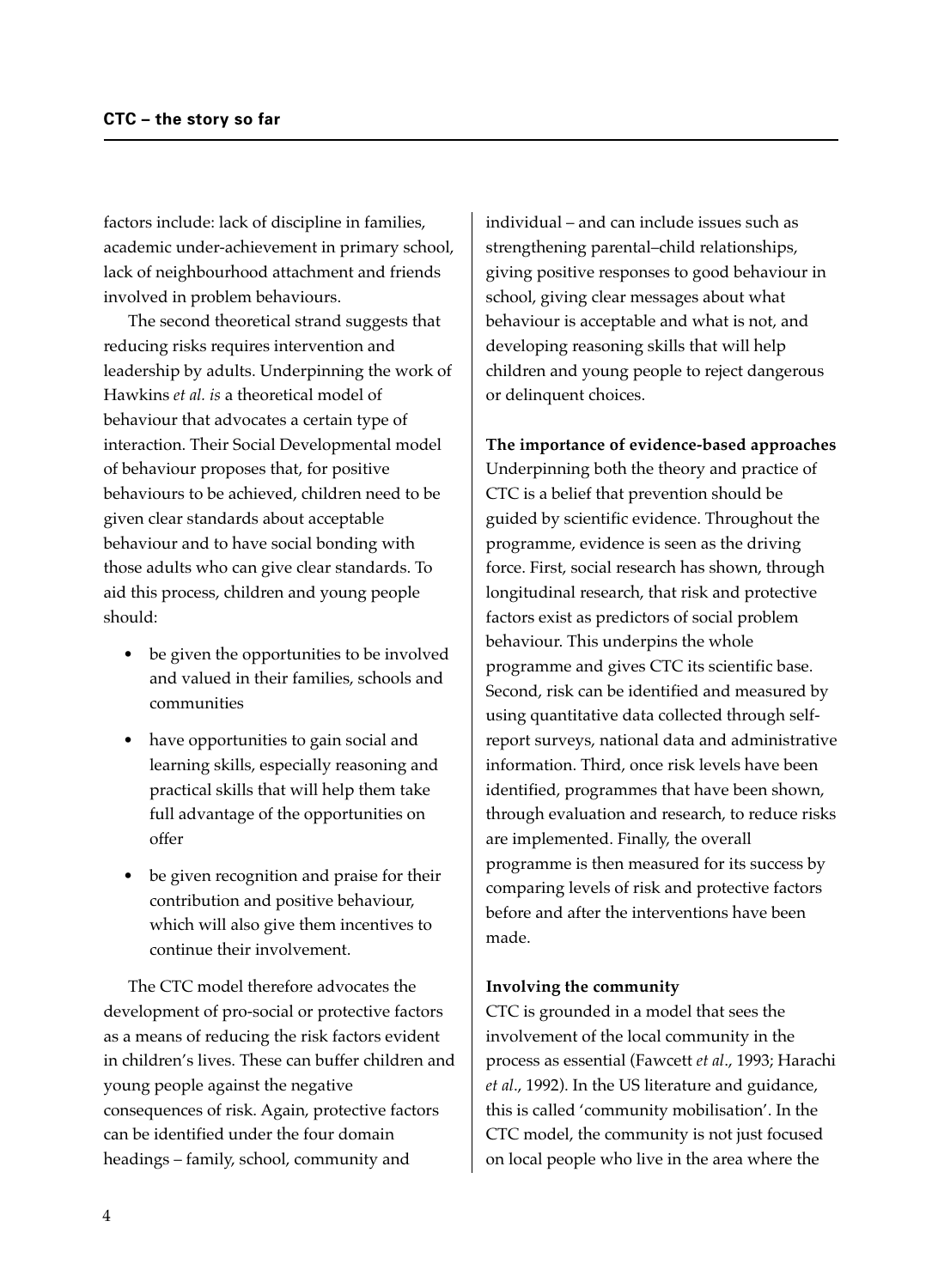programme is to be run, it also includes professional workers who have either managerial responsibility for services in the area or are working practitioners who provide frontline services. American research suggests that evidence of community participation in the early stages of the programme aids the implementation and increases the chance of success in reducing risk (Hawkins *et al*., 1992). Community mobilisation is seen as increasing the impact of interventions by reducing social disorganisation, promoting strong community norms against anti-social behaviour, and creating community ownership and investment in prevention activities (Hawkins *et al.*, 1997). In the UK model, this process is also seen as important (Communities That Care, 1998), with CTC UK claiming that community involvement is important for ensuring effectiveness, longterm stability, the development of partnerships and the reduction of risks (p. 17).

## **The development and implementation of the Communities That Care programme in the UK**

#### **The CTC process design**

The CTC process contains a number of critical components that help participants to systematically assess the levels of risk and protection within their community, and to design approaches that will improve the overall management of local resources and target particular risk factors with specialised programmes. The CTC process can be defined in three phases: community readiness, community mobilisation and assessment, and programme implementation.

#### *Phase 1: community readiness*

This involves the assessment of how ready a community and its partners are for the CTC process. Readiness can include issues such as: assessment of the levels of community involvement already present in an area, levels of co-ordination, and extent of professional partnerships and the social and economic environment. In terms of the British demonstration projects, the Trustees of CTC UK conducted this selection process after a number of areas had been assessed using defined criteria (see page 9, under the heading 'The selection of CTC demonstration areas').

## *Phase 2: community mobilisation and action planning (see Figure 1)*

Once an area or community has been selected, it is taken through a number of stages. These stages have two main purposes. The first is to mobilise the community to work in partnership. The second is to help communities assess their risks and resources, and produce a plan of action. Two key groups are set up at the beginning of the process to oversee and manage it. These are:

1 A Key Leader Group and its Executive. The very first training session brings together senior representatives from all the key agencies in the local area, known as the *Key Leader Group*. Once formed, they elect a smaller group of representatives, the *Key Leader Executive*, who take responsibility for the monitoring of the day-to-day progress of the project, providing or mobilising the necessary support for the project and informing the larger Key Leader Group of developments.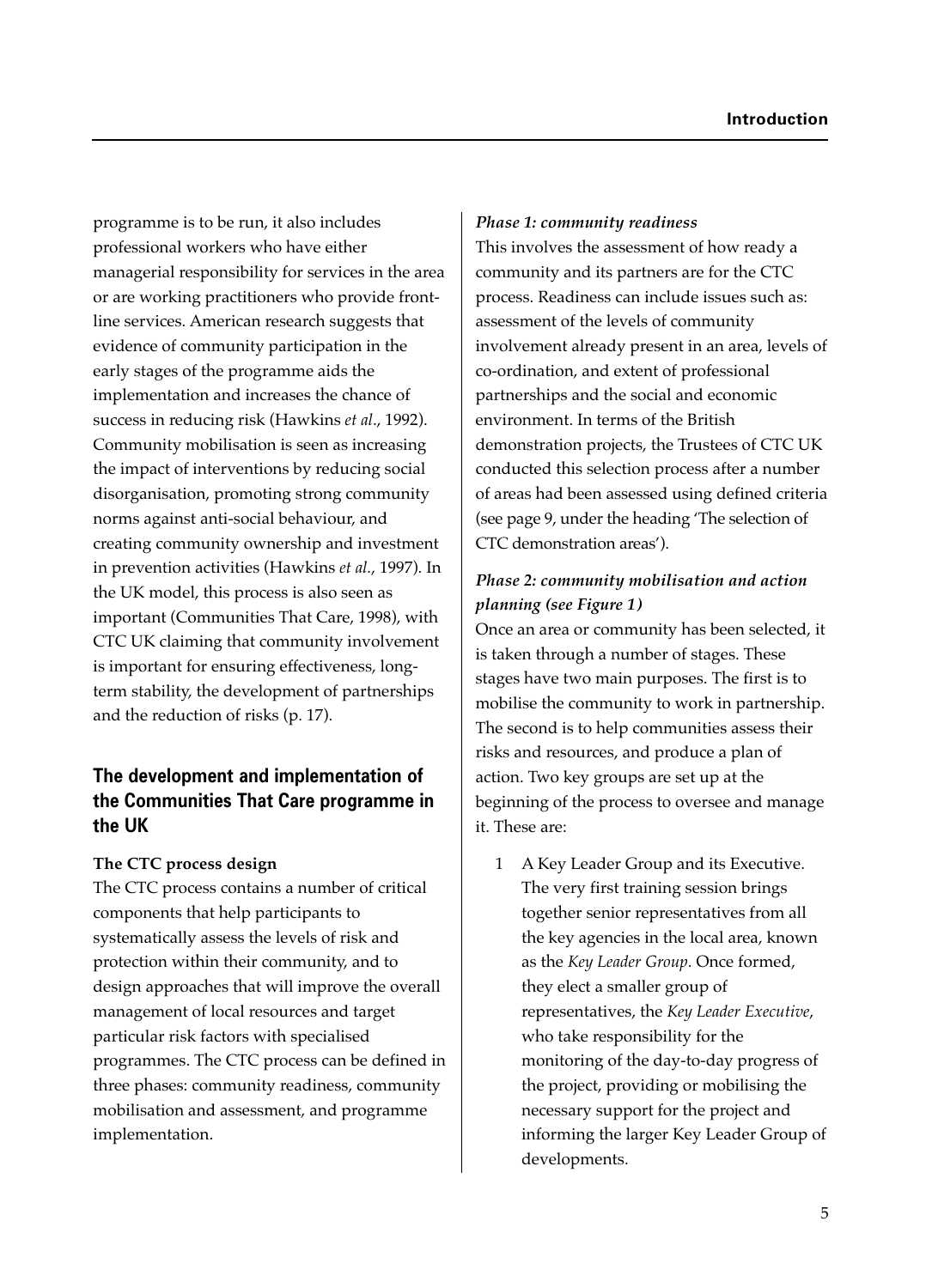2 A Community Board and Community Planning Team. Once the Key Leader Group and its Executive is established, representatives of the community and locally based professionals are invited to join the *Community Board*. From this group, a smaller group of representatives are selected to set up the *Community Planning Team*. This group has overall responsibility for day-to-day running of

the project and for many of the tasks that arise from the CTC process.

Once established, the Community Planning Team is given a Risk Audit Report. In the demonstration projects, this was provided by Oxford University and was based on evidence gathered from a school survey and local and national archival data sources. This audit outlined the level of risk and protection evident within the identified CTC area. On receiving



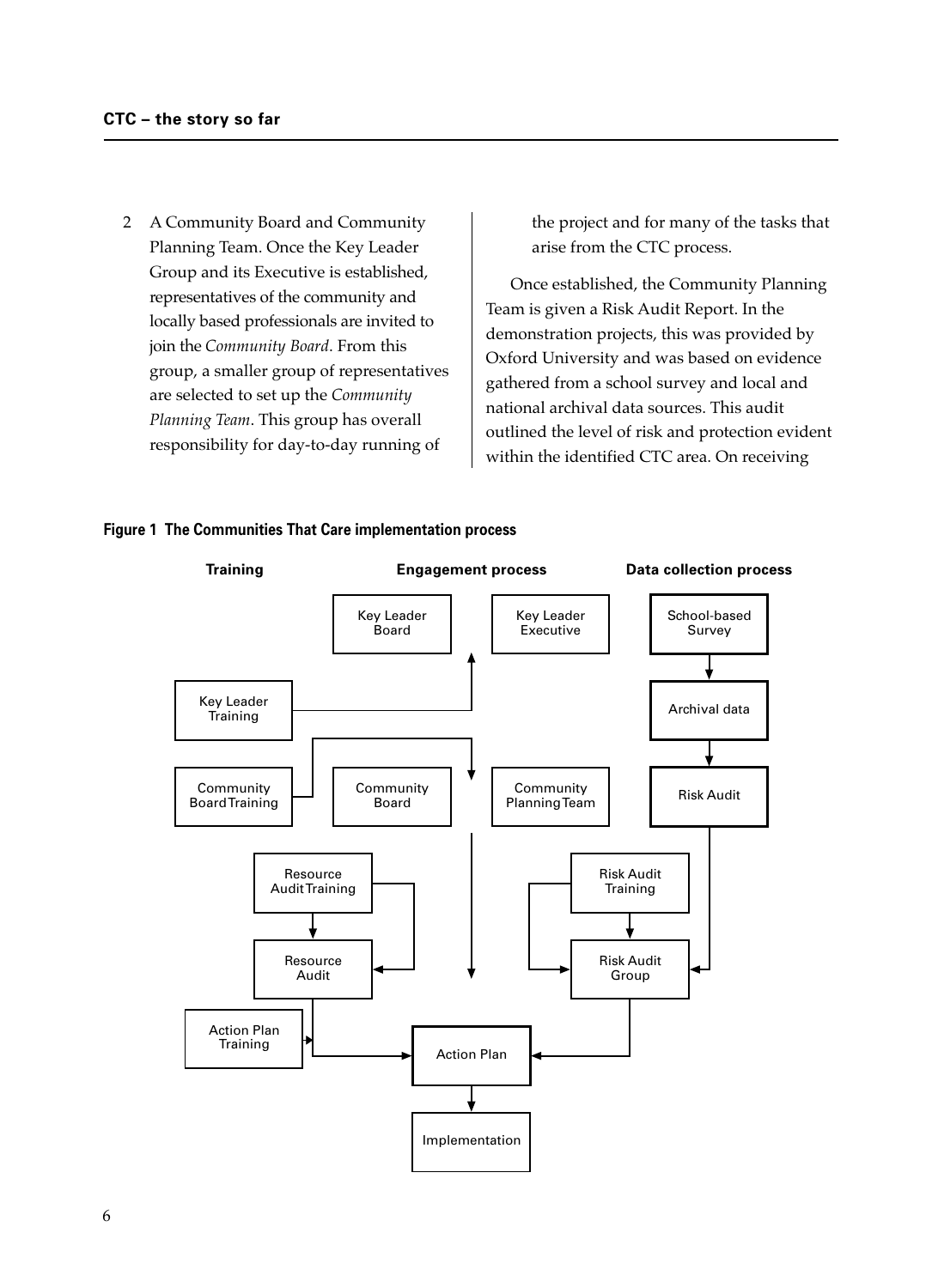this report, the Community Planning Team set up a subgroup, consisting of local people and professionals, called the *Risk Audit Group*. This group had responsibility for analysing the key findings and making recommendations on which risks to target in the local area.

After the risks had been selected, the CTC projects created a *Resource Audit Group* to undertake a *Resource Audit.* This involved local people and professionals working together over a period of time, to identify what resources were available locally. Participants of this group engaged with local agencies and organisations, and interviewed key personnel to identify what resources impacted on the priority risks identified in the Risk Audit process.

Once this audit had been conducted in the demonstration areas, they hoped to be able to assess what work was being undertaken in the local area and what might be having an impact on the risks selected.

*Action Planning* is the final stage of Phase 2. Once all the information has been collected on risks and resources, the Community Planning Team construct a local Action Plan. This makes recommendations on the following.

- What *changes* can be made to services provided by local agencies, organisations and projects that will reduce the levels of risk identified in the Risk Audit.
- What provision could be *increased*, within locally based services, to reduce the levels of risk identified in the Risk Audit.
- What *gaps* exist in local resources and what *new initiatives* could reduce risk and increase protection.

#### *Phase 3: implementation*

The final phase of the CTC process is the *implementation of the Action Plan*. All areas are required to evaluate the results of the implementation of their Action Plan, and the Action Plan is the point of reference for this selfevaluation.3 At the time of writing, Action Plans were still in the process of being produced.

As part of the Action Plan implementation, projects not only make recommendations on existing services (as outlined above), but also introduce *new initiatives*. To ensure that only evidence-based initiatives are selected, CTC UK, in conjunction with the Joseph Rowntree Foundation, published *A Guide to Promising Approaches* (Uttings, 2000). This contains a list of approaches that are supported by evidence showing that they can be effective in reducing risk and increasing protection in specific areas. Local areas select from this 'menu' and implement programmes outlined in the *Promising Approaches* booklet. In this report, the programmes chosen in this way are referred to as *new initiatives*.

Throughout this process, all projects are encouraged to monitor and evaluate their own progress. This is supported by CTC UK with specialised training and individual support to co-ordinators.

## **Anglicising the American model of Communities That Care**

It was recognised in the early investigations that the American version of Communities That Care would need examining to see if it was relevant to the UK. As has been frequently pointed out in the past (Downes and Rock, 1999), issues such as language, culture and the way that services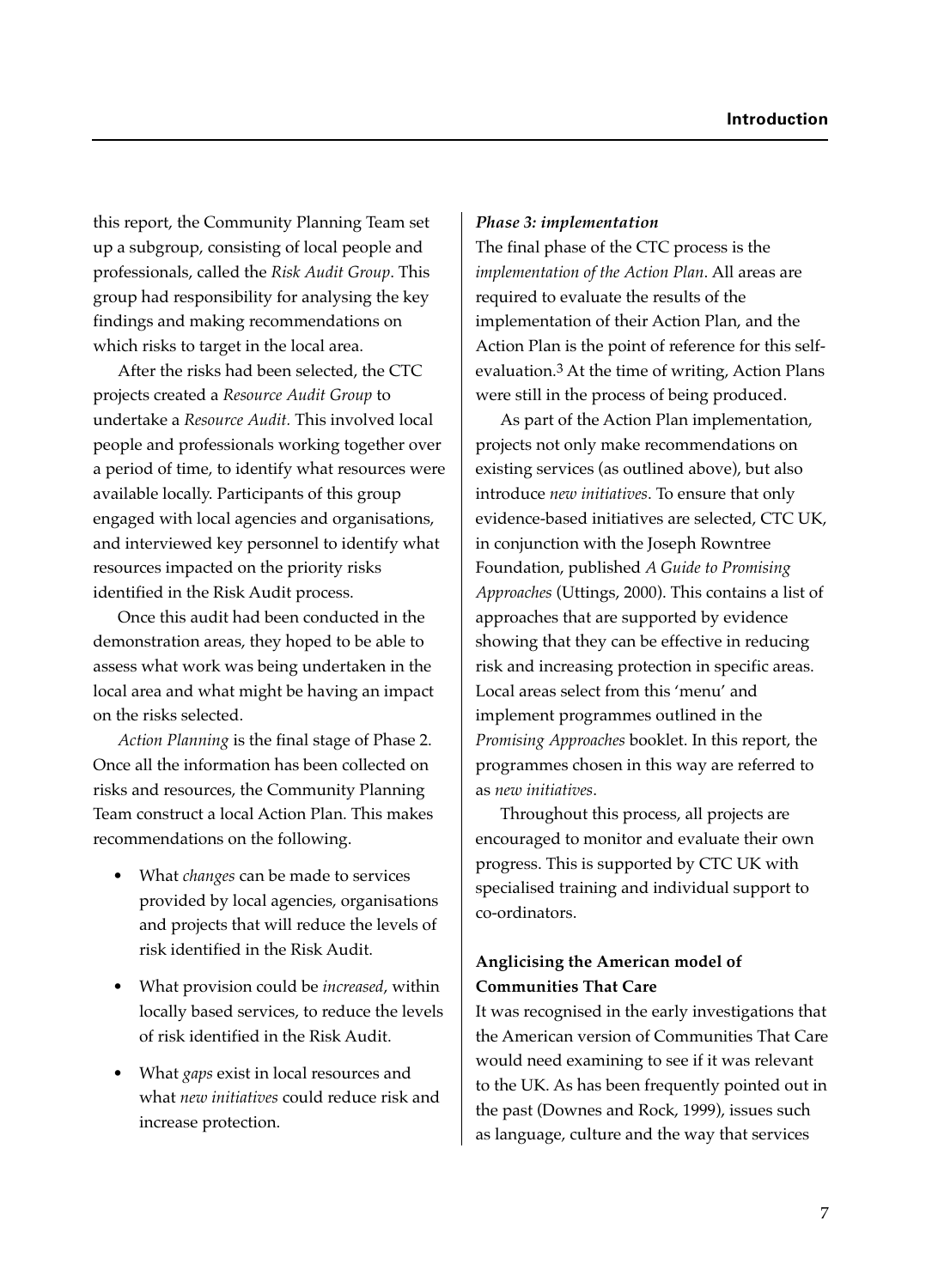are delivered can have an impact on how transferable programmes are to the UK context.

In an attempt to tackle this issue, two key tasks were undertaken by external consultants. First, JRF commissioned a Task Group consisting of researchers, JRF staff and external policy advisers to explore the model used in the USA, and to make changes accordingly so that it was workable in a UK context. This involved the examination of the US risk and protective model to assess its viability and validity in the UK. Second, researchers from Oxford University were commissioned to design British tools that could be used to measure the UK risk factors. The end result was 17 risk factors that reflected research evidence in both the US and the UK, but had a closer connection to the UK cultural and economic environment. For example, the Task Group advocated dropping the risk factors 'laws and norms favourable to drug use, firearms and crime'; the availability of firearms; and the media portrayal of violence. At the same time, it included risk factors that could be identified through UK research studies; for example, low income, poor housing and school disorganisation.

## **The role of CTC UK, project co-ordinators and professional training**

The CTC approach to tackling risks and increasing protection recognises that the implementation of the model requires the development of a support structure that aids local communities to assess their own environment. This includes providing technical assistance (in the shape of Risk Audit Reports), guidance and leadership, and professional training to local participants. Evidence from the USA (Hawkins *et al.*, 1997) highlights the

importance of having this infrastructure if Phase 2 is to be implemented successfully.

In setting up the UK model, JRF decided that the most effective method would be to create an independent charitable company that would have responsibility for overseeing the implementation of the programme and providing the necessary support to local projects. CTC UK was formed and given charitable status and funding in 1998. The Joseph Rowntree Foundation agreed to provide a secure funding base in the early stages to ensure that the infrastructure for implementation could be developed. It was decided that CTC UK would receive four years of funding although it was expected to develop a business plan that would lead to independent status and selffinancing of future programmes. In the early stages, CTC UK consisted of two staff members (the Director and an Administrator) although, as the programme progressed, other staff were appointed.4 CTC UK did not have managerial or employment responsibility for co-ordinators; this was to be undertaken at the local level. Neither did it undertake the construction of the Risk Audits; this was sub-contracted to a department within Oxford University. Its central tasks in the early stages were:

- providing non-line managerial supervision to local co-ordinators
- supporting the implementation of the CTC model within local areas
- providing five training sessions in each area for local participants around different aspects of the CTC model
- developing the assessment tools and technical assistance, i.e. training materials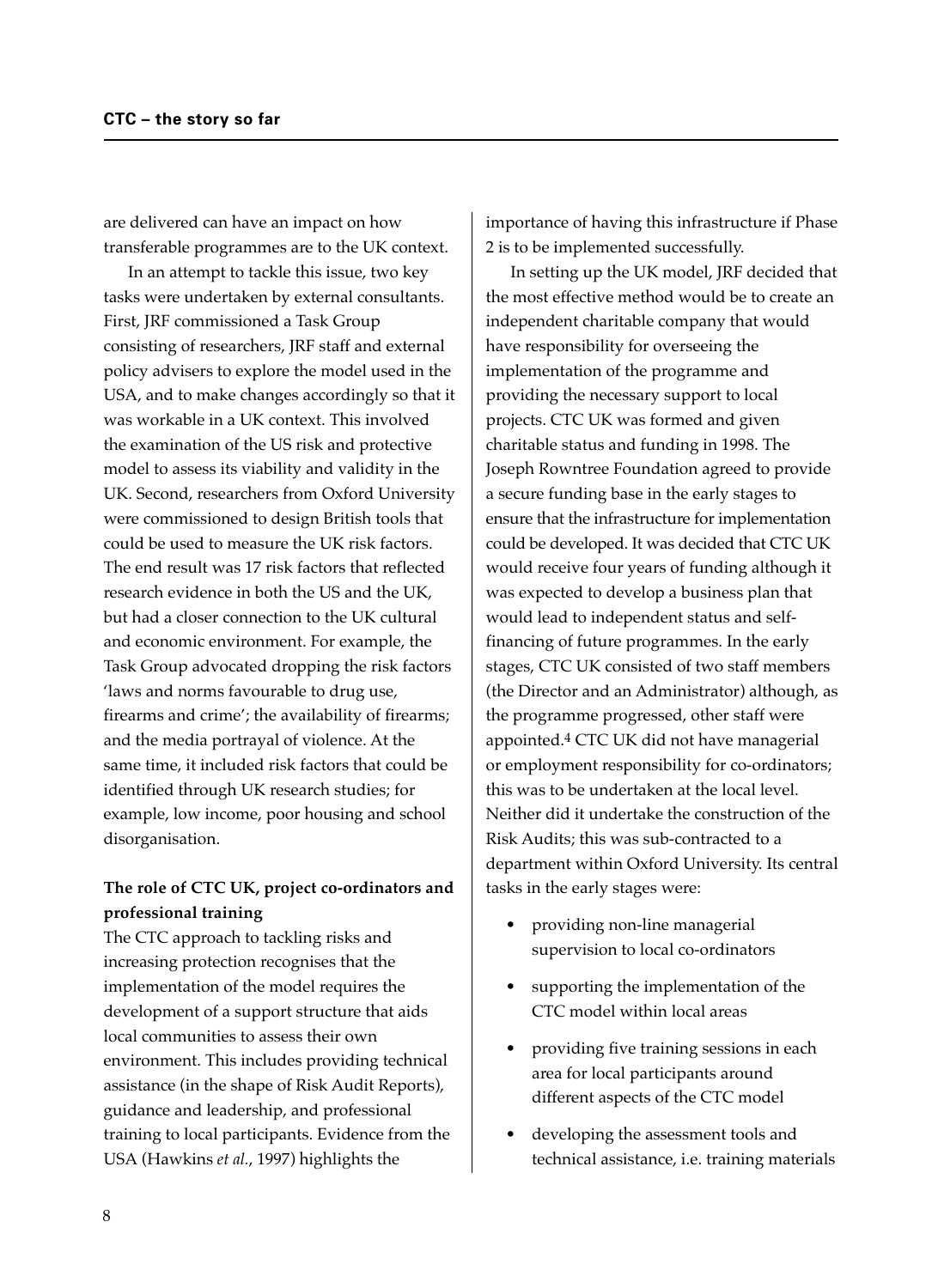• developing new programmes and raising additional funding for the establishment of CTC UK as an independent company.

In the CTC model, training of communities is seen as an essential component of the programme (Hawkins *et al.*, 1997), ensuring that local people are skilled in the methods required to implement the programme and are given the relevant skills needed to undertake the tasks required. In the UK, CTC UK employed a small group of professional training consultants who helped develop a full training programme. In the CTC model, five sessions were provided to each area in their localities. These were as follows.

- 1 *Key Leader Orientation*: introduction of the programme to senior managers and politicians, and the setting up of the Key Leader Executive Group.
- 2 *Community Board Orientation*: introduction of the programme to community representatives and local professionals, and the setting up of the Community Board Planning Group.
- 3 *Risk Audit Training*: an introduction to how risks and protection were to be measured in the local area and how the assessment was to be undertaken.
- 4 *Resource Audit Training*: an introduction to how communities should assess local resources targeted at risks.
- 5 *Action Plan Training*: an introduction on how to construct and measure an Action Plan that would reduce risks and increase protection in the local area.

Local co-ordinators were funded for three years by JRF but employed by the local authority. Line management of the co-ordinators was undertaken within the local consortiums of Key Leaders. All three areas appointed coordinators within the first six months of the programme, although two of the areas changed co-ordinators within 12 months of the projects being started (Northside and Westside).5

#### **The selection of CTC demonstration areas**

The development of the CTC programme was a major undertaking for JRF and one that demanded considerable resources, a major input of staff time and the engagement of other professionals working in the area of community prevention programmes. Once the programme had developed the working tools and support material, areas for the demonstration projects had to be selected. This was undertaken under the guidance of a task group that included JRF staff, external policy advisers and academics. The final selection of the demonstration areas was made by the CTC UK Trustees.

Prior to CTC UK being set up, a small group of areas had become aware of the programme through presentations made at seminars and conferences including the Housing Corporation Annual Conference and the Association of Directors of Social Services (ADSS)/Local Government Association (LGA) Social Services Conference. Since the time and resources available to get the programme going were limited those areas which had expressed interest were invited to put in tenders to become formally involved. Thus, an invitation to put in a bid to be involved in the initiative was not openly advertised. Six areas put forward bids.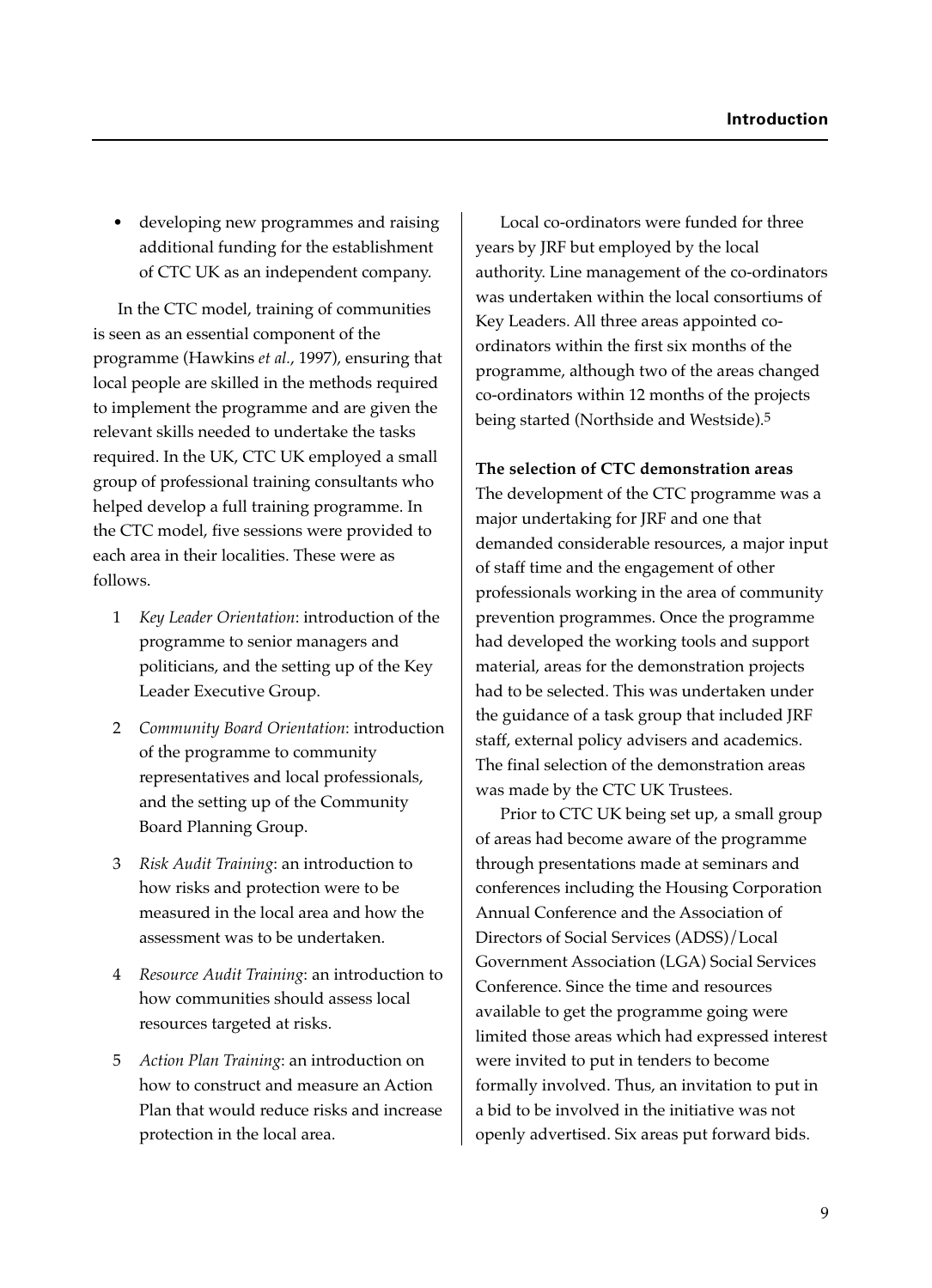All were given guidance about what information they needed to provide. This included:

- level of disadvantage in the area
- academic achievement levels
- population size and geography of the area
- crime levels
- housing tenure types
- evidence of community engagement
- evidence of partnership working and a commitment to develop this in terms of the CTC demonstration area.

Once bids were received, representatives of CTC UK visited each area to discuss their proposals. All of the areas had issues that needed addressing and visits became central to the process of investigating difficulties or perceived problems. This also gave the Task Group an opportunity to understand the different perceptions that areas had of CTC and the type of commitment they would be willing to invest.

The selection criteria were defined prior to the process. In the US literature, this part of the process is explained as 'community readiness' – assessing how prepared areas are for receiving early intervention prevention programmes. In the US, community readiness tends to identify social issues such as major drug dealing problems, prostitution and gang warfare. These can create difficulties for areas in implementing programmes that can be successful in a short time-scale. From a UK perspective, these issues are not helpful as guidance; therefore, the Task

Group constructed its own community readiness criteria. These were as follows – the area must:

- be a medium-sized ward (about 12,000 population)
- have a major secondary school servicing the area
- have a corporate commitment to partnership
- be a disadvantaged neighbourhood
- have evidence of a community identity which was recognised by those living in the area
- be 'virgin terrority' in the sense that no other major initiatives were in progress or planned.

It was expected that bidding agencies would be local authorities because they are best situated to mobilise the required resources and to be the agent of change.

The final selection required the CTC Trustees to accept the limitations of the process. No area was going to match all criteria; therefore, decisions had to be made which moved the Trustees outside their original selection criteria. In one area (Westside), there was limited evidence of community involvement or community identity. It was also the case that this area was smaller than requested and had a local school that few young people from the area attended. The reason for including this area was evidence of its corporate commitment to community development. It was also an urban area with a high representation of minority ethnic groups. Southside also seemed to have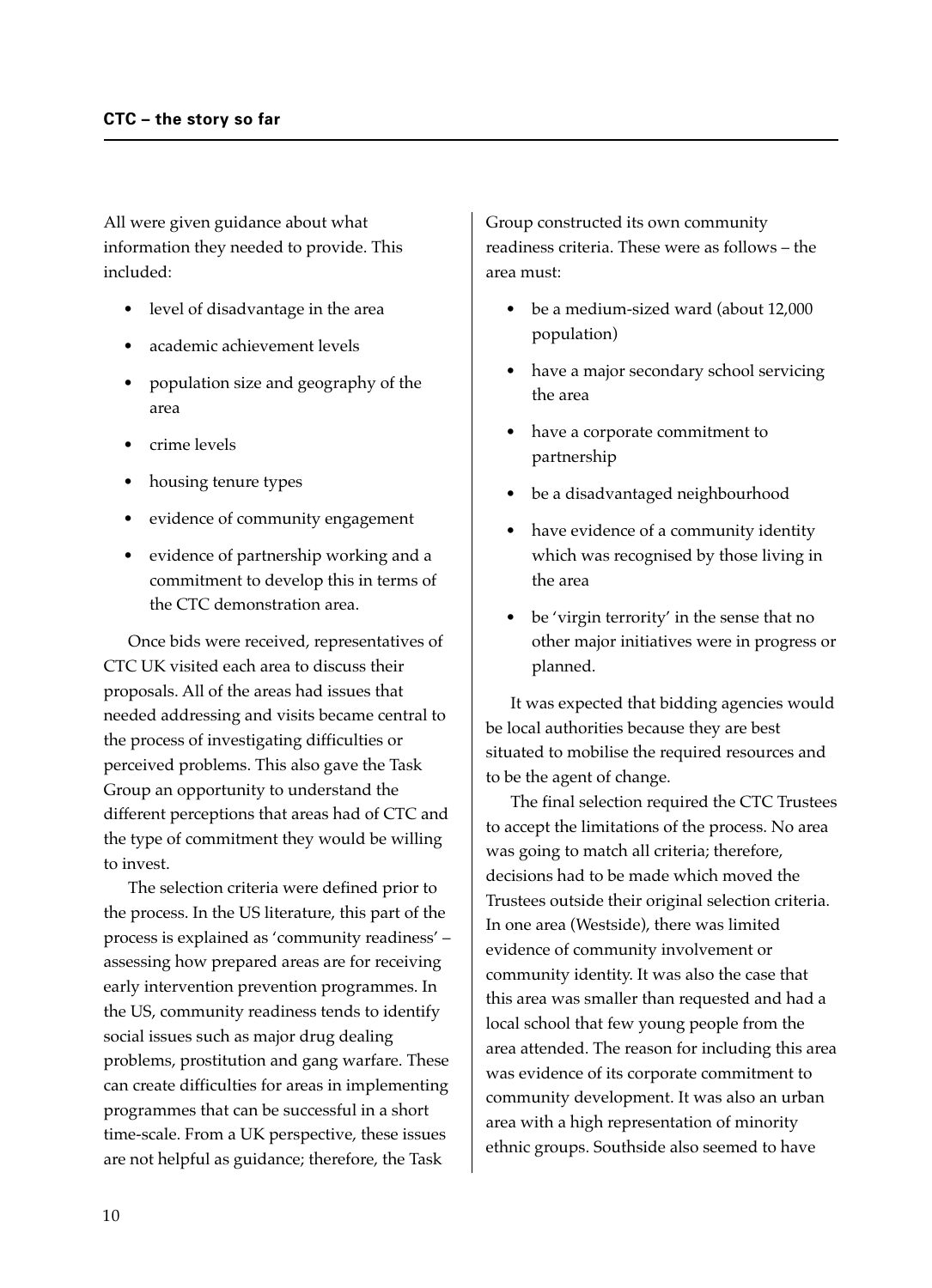potential problems. First, it was being led by the Community Safety Unit and was seen as being a part of their crime reduction strategy and, second, there already existed a community development programme. But, after reassurances from the local authority on the willingness to locate the CTC project in a wider context, and a very strong commitment from the school, it was selected.

## **The evaluation of Communities That Care UK and report structure**

#### **Research methodology**

In March 1998, a research team from the Centre for Criminological and Legal Research Centre (CCLR) at the University of Sheffield was commissioned by JRF to undertake a four-year programme of research to evaluate the CTC programme. The evaluation would look at both the process by which CTC was implemented and the outcomes that resulted. This dual approach to the evaluation was intended to ensure not only that the success of the programme (its outcomes) would be measured, but also that the mechanisms that may have influenced the results would be identified. Other commentators have suggested that understanding community-based programmes such as CTC requires close attention to the process by which the programmes are implemented (Pawson and Tilley, 1997; Weiss, 1998). Without this, it is impossible to understand what the programme was, how it worked and what it was that aided or hindered success.

The evaluation of process is complex and requires various, diverse investigative methods to be used. One of the most effective methods of understanding process involves the use of qualitative research methodologies, such as interviewing and observation (Shaw, 1999). Programme theory and aims are identifiable through reports, but how programmes are implemented and what issues arise in this process require the active engagement and involvement of key stakeholders (Shaw, 1999; Weiss, 1998). During the first two years of the CTC demonstration projects, regular interviewing of key stakeholders was central to the evaluation methodology. Project coordinators, representatives from the Key Leader Group and its Executive and Community Board members were interviewed on a regular basis. At certain points, focus groups were used to concentrate on understanding specific aspects of the programme. This included work with young people as well as community leaders. Getting a broader picture of participants' views was achieved through annual surveys of all active members of the CTC projects.

Observation has also been an essential part of the process evaluation, affording an opportunity to identify the main stages of the CTC process as it unfolded. Programmes are defined by those who construct them. But, once implemented, they may take a different shape and reflect stakeholder interpretation as much as any formal definitions (Weiss, 1998). Being on the ground and recording meetings and events as they happened gave important data about the shape and form that the CTC process took once it was put into practice. It also gave opportunities to identify *why* certain decisions about the process were made and who made the key decisions about the direction the programme took.

Finally, all of the CTC projects generated written material. This ranged from minutes of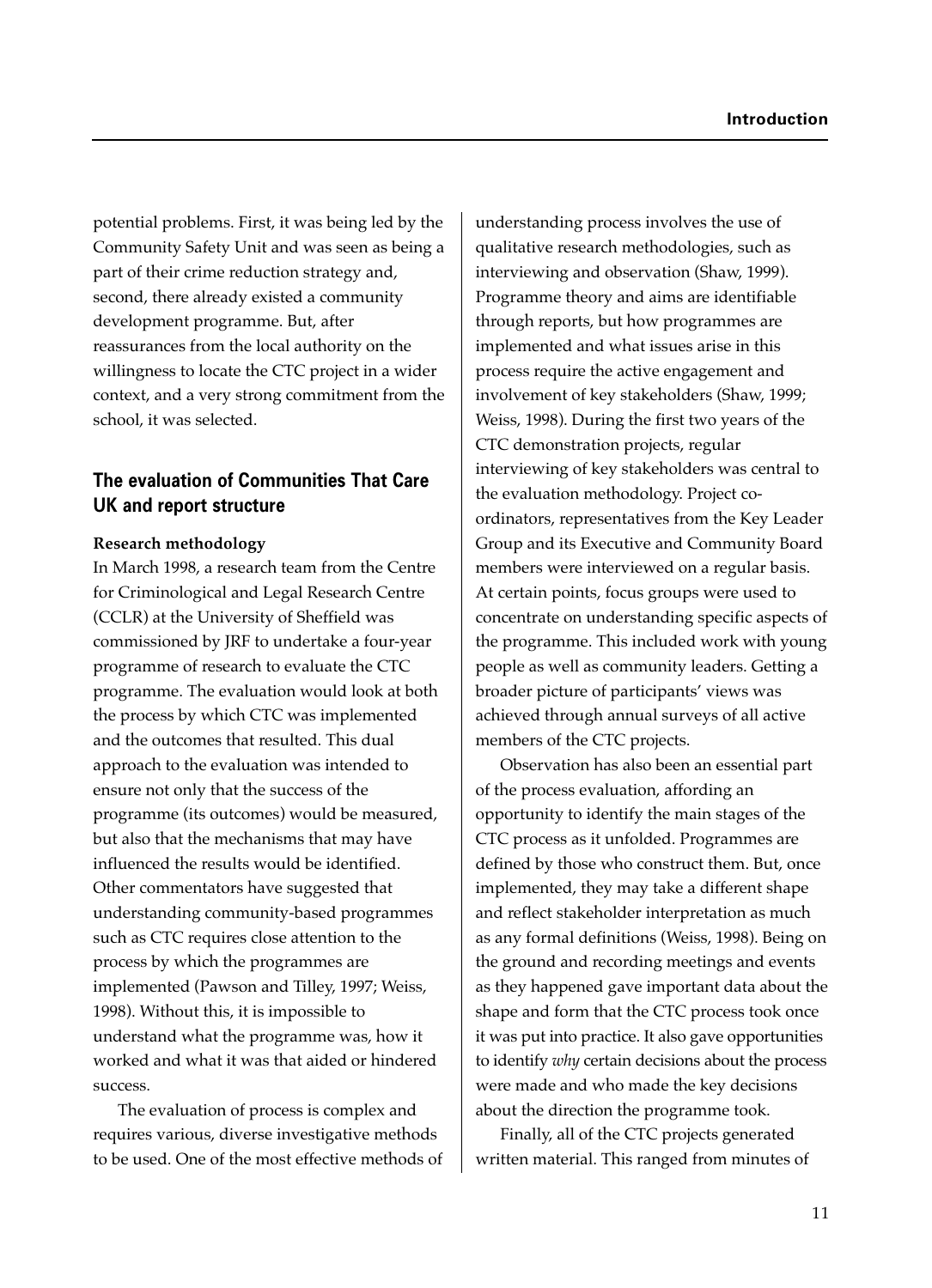meetings to strategic planning proposals. Collecting these documents and keeping systematic records of the programme was important. Such material can provide not only a useful insight into the development of the programme, but also information about participation and the process of mobilisation. For example, extensive records have been kept of all formal meetings and training events. Over the first two years, the key players within the three demonstration areas were identified and the extent of their involvement recorded. The use of this material also provided information about who did *not* participate and who dropped out of the process.

#### **Report structure**

The research activities outlined above, involving the collection of a large amount of complex

material, are the basis for the description and analysis of the CTC process that follows. The aim of the rest of the report is to consider the issues that arose as a result of the implementation of the Communities That Care programme. Its focus is on several themes that are relevant, not only to those working in CTC, but also to those who might be engaging in similar prevention work with communities. There are important lessons about communitybased prevention programmes that need to be shared with funders, policy makers and practitioners. While the following discussion outlines the CTC experience, it also explores broader issues that are likely to inform future practice regarding how communities might be active participants in tackling social problems such as juvenile delinquency, drug abuse, teenage pregnancy and school failure.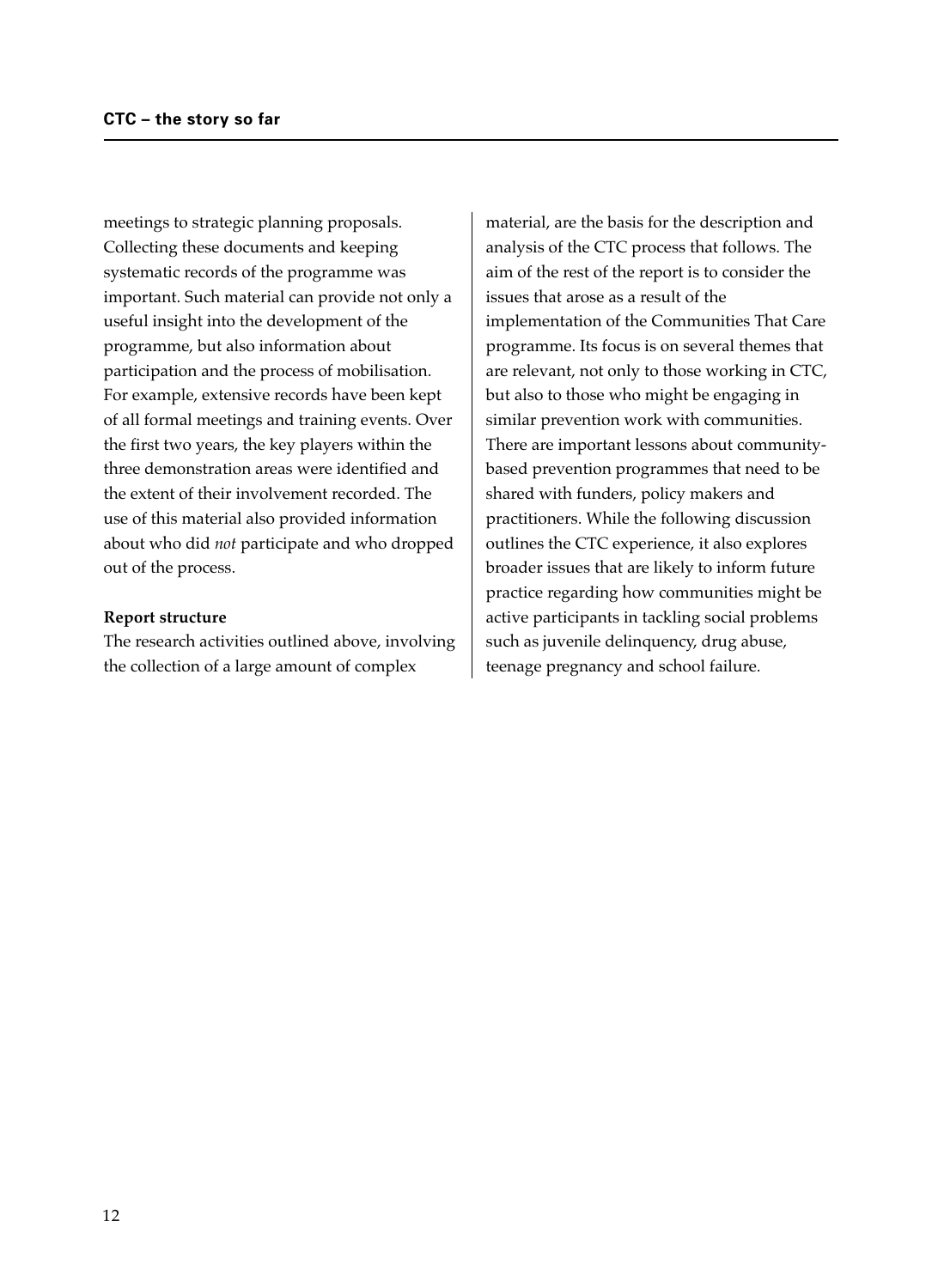# **2 Mobilising and involving the community**

## **The principle of community mobilisation**

#### **What is community mobilisation?**

Causal explanations of how to prevent antisocial behaviour have historically been shaped by theories that are located in either individual or structural perspectives. Theoretical approaches tend to be dichotomous and polarised in the sense that social problems are seen to arise either because of individual failure to regulate their own behaviour, or through social disorganisation and situational or environmental factors (Hawkins *et al*., 1997).

Those approaches to prevention that emphasise the importance of community are also diverse. Three methods have dominated. First, programmes aim to implement strategies that 'target harden' the local environment with the objective of removing situational opportunities to engage in anti-social behaviour (Clarke, 1995). Second, intervention may be taken on regulating and legislating within community settings. This might require areas to have localised policies that regulate the sale of alcohol and cigarette sales or the practices of the police. Third, community mobilisation may make significant changes to local areas, at a number of different levels, to ensure that future problems are prevented (Fawcett *et al.*, 1993). While the Communities That Care strategy advocates and includes all of these approaches to prevention, it is community mobilisation that is central to the first phase of implementation.

Understanding mobilisation in the CTC model is not without its difficulties. What constitutes someone being mobilised? In the CTC literature, mobilisation is not defined other than being involved in the programme. This can be claimed at a number of levels. For example,

CTC clearly requires co-ordinators to be active in networking with professionals and local people. This may be achieved through a number of mechanisms such as: attending meetings organised by other agencies and groupings; coordinating and collaborating with other professionals on different projects; keeping agencies involved through circulation of minutes and reports; holding public meetings with local people and communities. These methods may well be informative to others of the CTC approach and may well introduce people to the CTC programme, but is this mobilisation? We would argue that mobilisation is more entrenched and requires a sign of commitment. Therefore, from our perspective, those mobilised are those who have had an active role to play in the development of the programme and who are committed to some of its key principles.

#### **Why mobilise the community?**

Hawkins *et al*. (1997) argue that there are strong indications that community mobilisation has a major contribution to make to tackling risk and increasing protection. This arises for three reasons. First, in developing co-ordinated prevention services, communities must have a shared understanding of the problems they are trying to tackle:

Without a clear and shared understanding of the sources of the problem, it is difficult for communities to develop a co-ordinated array of prevention services that are likely to reduce risk and enhance protection. (Hawkins et al., 1997, p. 366)

Second, the implementation of community mobilisation will have a direct impact on levels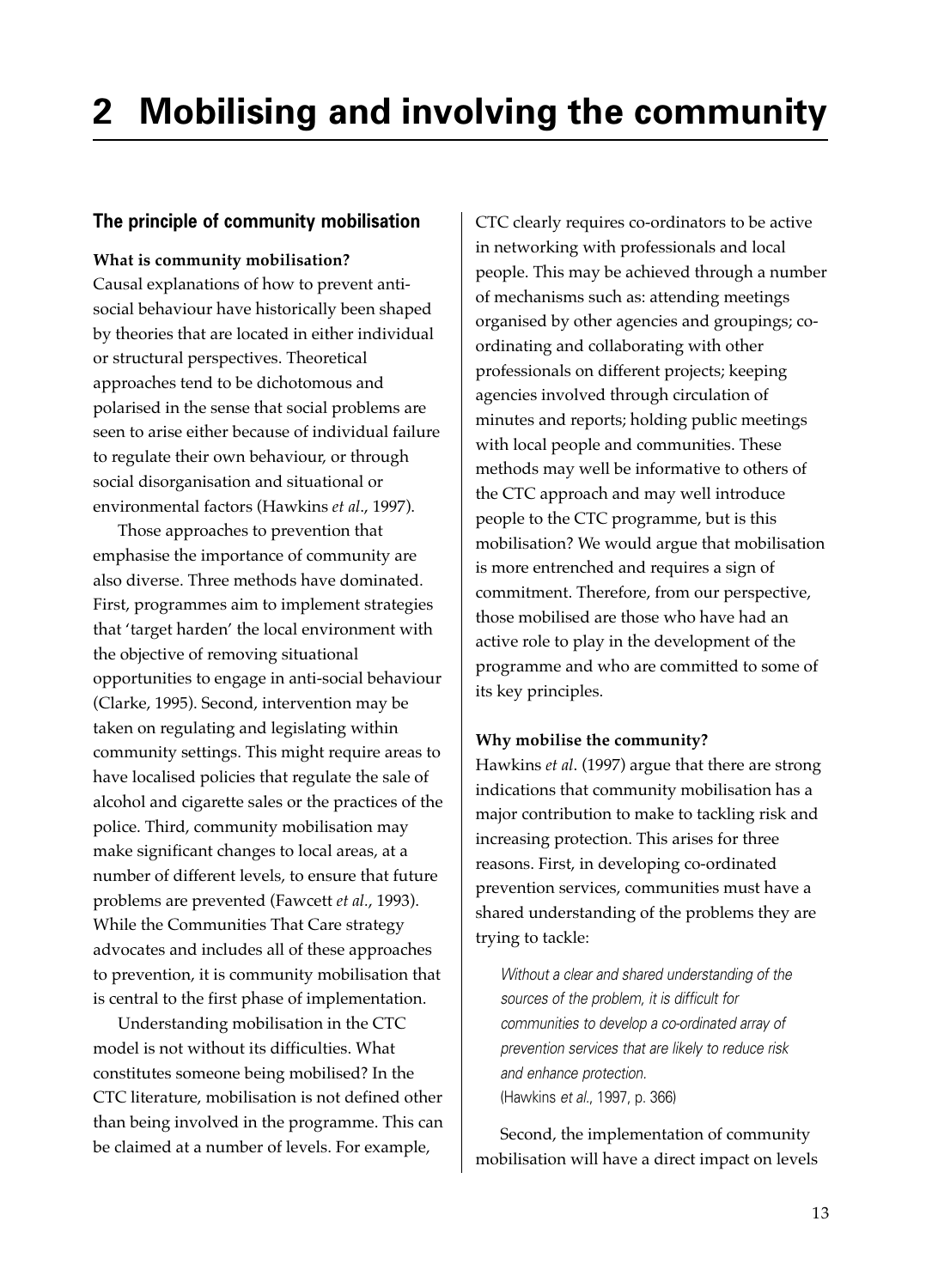of risk and protection. This notion is attached to the belief that part of the problem, and a cause of increased risk, is social disorganisation. Community mobilisation addresses this problem by promoting strong collective community norms against anti-social behaviour. Disorganisation is tackled by the creation of a normative order agreed by the whole community.

Third, community mobilisation helps develop a sense of collective ownership, not just of the problem to be tackled but also of the solutions to be implemented. Ownership of the whole process will then increase the rates of success, ensuring that programmes and interventions will be fully implemented.

## **Who does the CTC programme aim to mobilise?**

Hawkins and his colleagues (1997) argue that for community mobilisation to be successful it must be diverse and inclusive:

The community's role and responsibility for prevention efforts highlights the importance of attending to diversity in communities so that all groups are participating …. [this] requires the involvement of individuals, parents, neighbourhood members, educators, community health and social service providers, law enforcement personnel, business and media representatives and others. (Hawkins et al., 1997, p. 371)

The notion of community being advocated is one that brings together both professional and local people (volunteers) to work in partnership. This requires two levels of engagement. First, the CTC approach advocates the active involvement of Key Leaders. These are senior

personnel in the organisations that provide locally based services in the targeted areas. Their involvement is seen as critical to the project because they can be a powerful group who can enforce social change (Hawkins *et al*., 1997) and have a major influence in the success of the programme. As Huberman and Miles (1984) argue, key community leaders can commit their communities to lines of action, achieve legitimate collaboration and provide leadership and direction while also being gatekeepers to important resources. They can also have a role in setting down normative standards and requiring accountability from workers within their own agencies (Lewis and Bjorkquest, 1992).

Second, at a more local level, the CTC programme should engage a range of professionals and others who work or live within the CTC area. As discussed previously, their involvement is required, not only to achieve the broader objectives of mobilisation, but also to undertake the day-to-day tasks of the project.

Of course, the UK is not the USA. Local services and professional organisations are distinctly different; therefore, CTC UK outlined its own guidance on who should be involved in the programme. They suggested that all the main state agencies should be involved and, while different areas will have different organisations, all projects should aim to include as many representatives as possible from the following:

- residents' and tenants' groups
- youth groups
- LEA representatives
- schools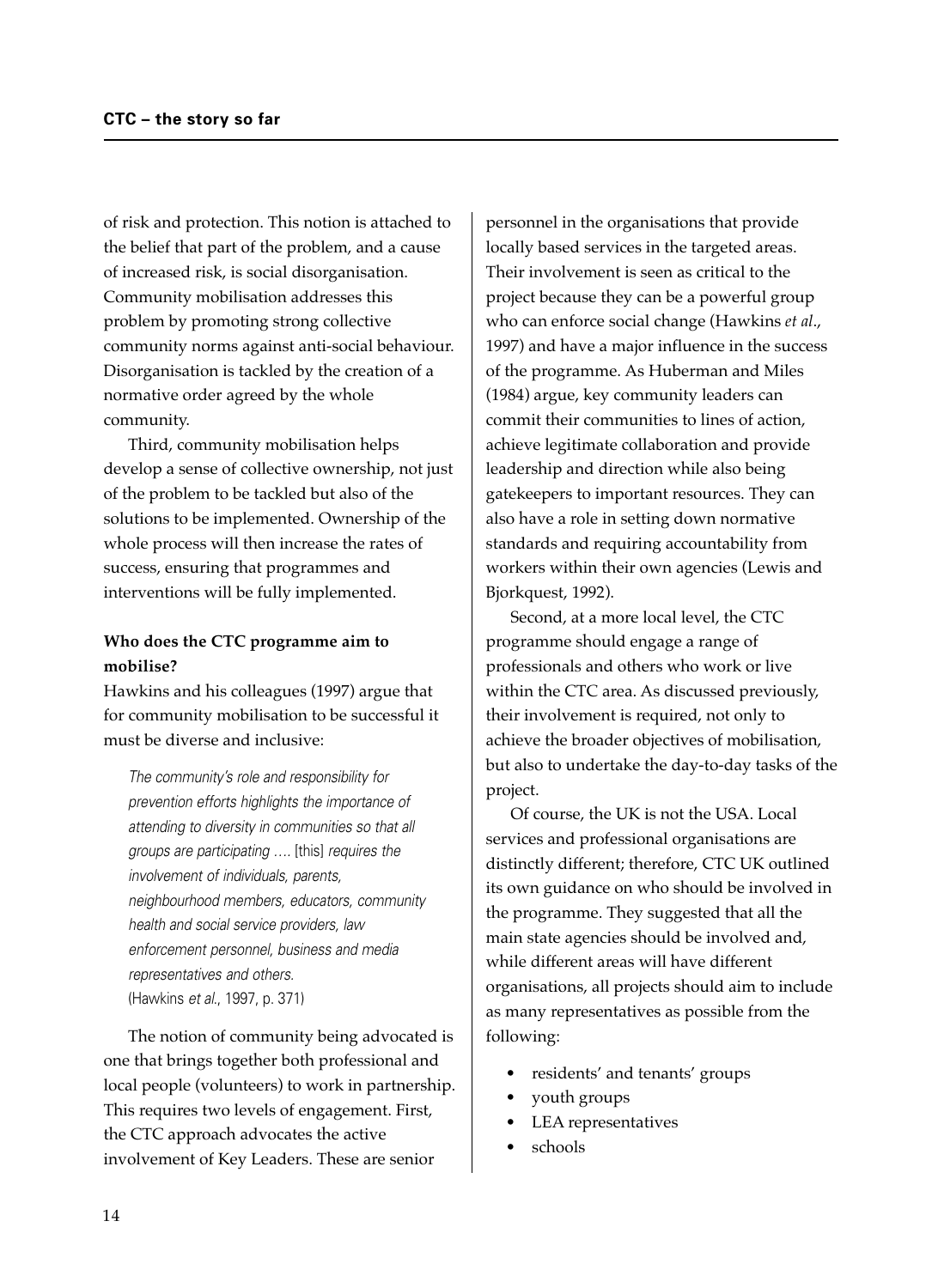- Social Services
- Chambers of Commerce
- Housing Departments
- housing associations
- NHS trusts
- general practitioners
- police
- Probation Service
- local employers
- TECs
- further education
- faith communities
- race equality groups
- Youth Services
- Councils for Voluntary Service
- voluntary agencies working with young people.

While this list is not intended to be exhaustive, it is a good indicator of the diversity of interests that CTC UK was trying to involve.

Getting diversity also requires that the programme addresses and gives attention to cultural perspectives of ethnic minorities, social classes and genders. Evidence suggests that culture can influence beliefs and views on parenting, teaching and anti-social behaviour; therefore, having representatives from these groups will help the programme construct an approach that is sensitive to the needs and experiences of each group (Catalano *et al.*, 1993).

#### **How does the CTC programme aim to mobilise the community?**

Mobilisation is a technical task that is connected to the implementation of Phases 1 and 2. As discussed previously, the CTC approach has clear guidelines to follow (see Figure 1 in Chapter 1). From the start, mobilisation is built

into the programme. In the early stages, the CTC programme holds two crucial training events: Key Leader (KLO) and Community Board (CBO) Orientation meetings.

The KLO is the first of these meetings for four reasons. First, having Key Leaders involved in the early stage can smooth the implementation of the process that is to follow. Second, Key Leaders can provide information about who should be involved (invited) to the Community Board Orientation (CBO) meeting. Third, CTC UK needs to have a legal agreement with senior representatives from the locality (local authority) and having a formally recognised group early into the process makes this possible. Finally, the symbolic signing up of Key Leaders to the CTC process acts to reenforce senior worker commitment and accountability to the process.

Invitations to the KLO meeting are sent out by the principal agency.1 Key representatives are asked to attend for the full session and to sign up their support to the CTC process. The KLO is run by CTC UK and includes:

- training in the CTC theory and process
- outlines of the Key Leaders' roles and responsibilities
- the symbolic signing up of lead agencies
- the appointment of a Key Leaders Executive Board
- the identification of possible Community Board members.

Involving the local community starts with the CBO. This is an open-access meeting that aims to have a broad representative structure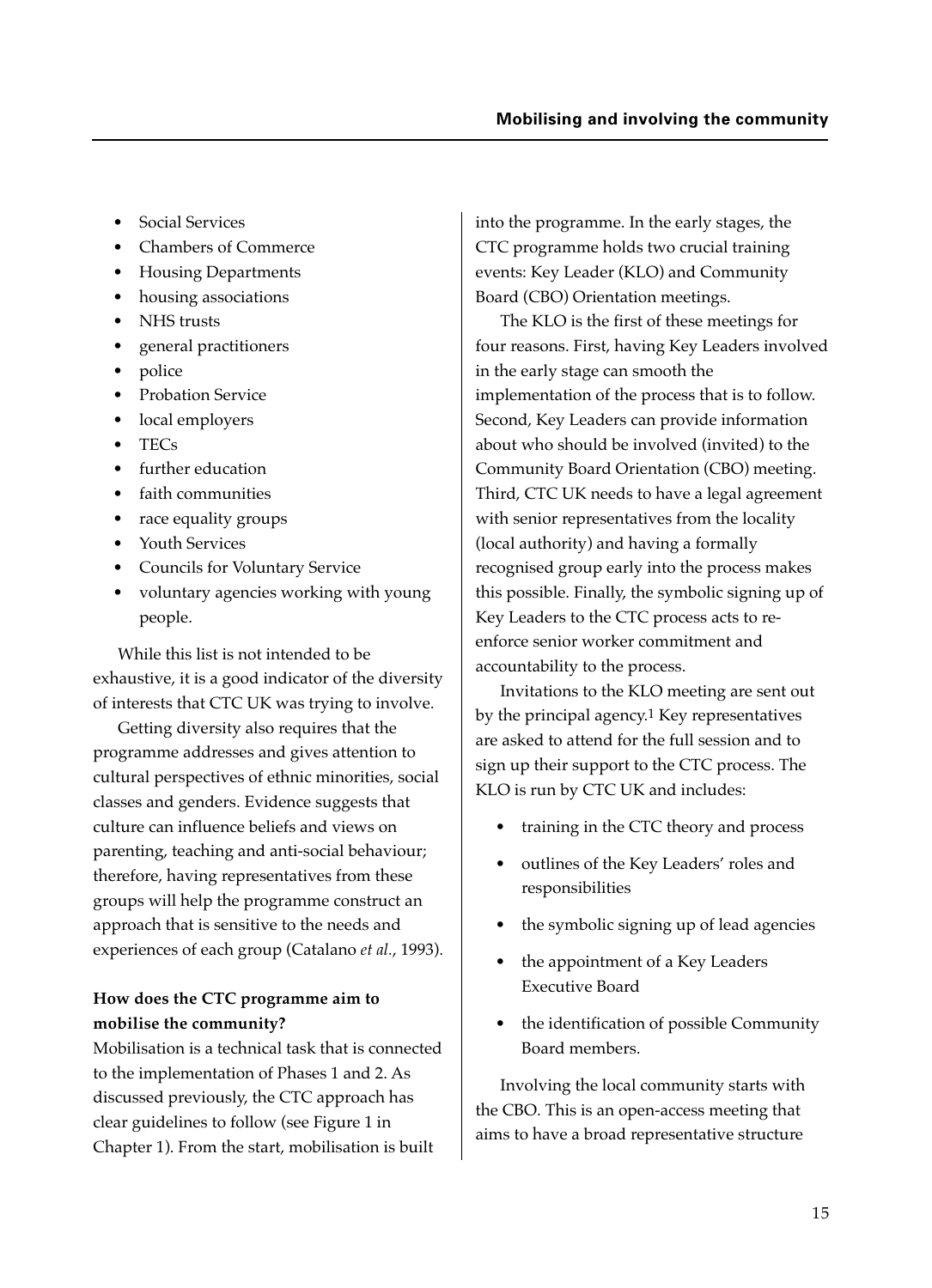that involves both local professionals and local people. Representatives of these groups are identified differently. Professionals tended to get involved in CTC in one of two ways. First, professionals were instructed by their manager that their involvement was required and, second, some heard about it from other sources and felt that they should attend because it might link to their own work. Local people were identified through three different techniques. First, local professionals invited community activists they knew who lived in the local area. Second, advertisements and information were circulated through the local press and community notice boards. Third, certain organisations were targeted and asked to send a representative. The key objectives of the CBO were as follows – to:

- transfer information to the local community about the theory and empirical evidence underpinning the CTC approach and also the CTC UK process
- identify and construct a 'shared vision' of the future.
- identify other local community people and professionals who should be members of the Community Board
- encourage participants to become members of a Community Planning Team that would have 'day-to-day' responsibility for the implementation of the CTC process.

Once the Key Leader Executive group and the Community Planning team are formed, the first phase of mobilisation is conducted.

Mobilisation continues through three other processes.

#### *Task-focused work*

CTC is task focused. As discussed previously, it has a structure or process that projects need to go through. This includes Risk and Resource Auditing, and Action Planning. To achieve this, volunteers need to be actively involved. Many of those who get involved will already be engaged (at the CBO) but opportunities exist for Community Planning teams to identify new people who might be able to make a contribution.

#### *Information sharing on CTC*

As CTC projects evolve and co-ordinators become more knowledgeable about their area and services, new people are identified and opportunities exist for them to be brought into the programme. It is also the case that, as the CTC project profile expands, other agencies and workers get to hear about the work being undertaken. Professionals in relevant organisations can then contact the CTC coordinator for further information about joining.

#### *Training Community Board members*

CTC UK provided six training sessions in this phase. Training is required because participants need information about the tasks ahead and about their roles and responsibilities. But it also has a key role to play in mobilisation. Opportunities exist for co-ordinators to identify new members and professionals, and to remobilise some of those who have lost interest or who have not been able to keep up with events. Training is an opportunity to re-introduce the CTC model and theory, so that new participants can be informed about the whole programme.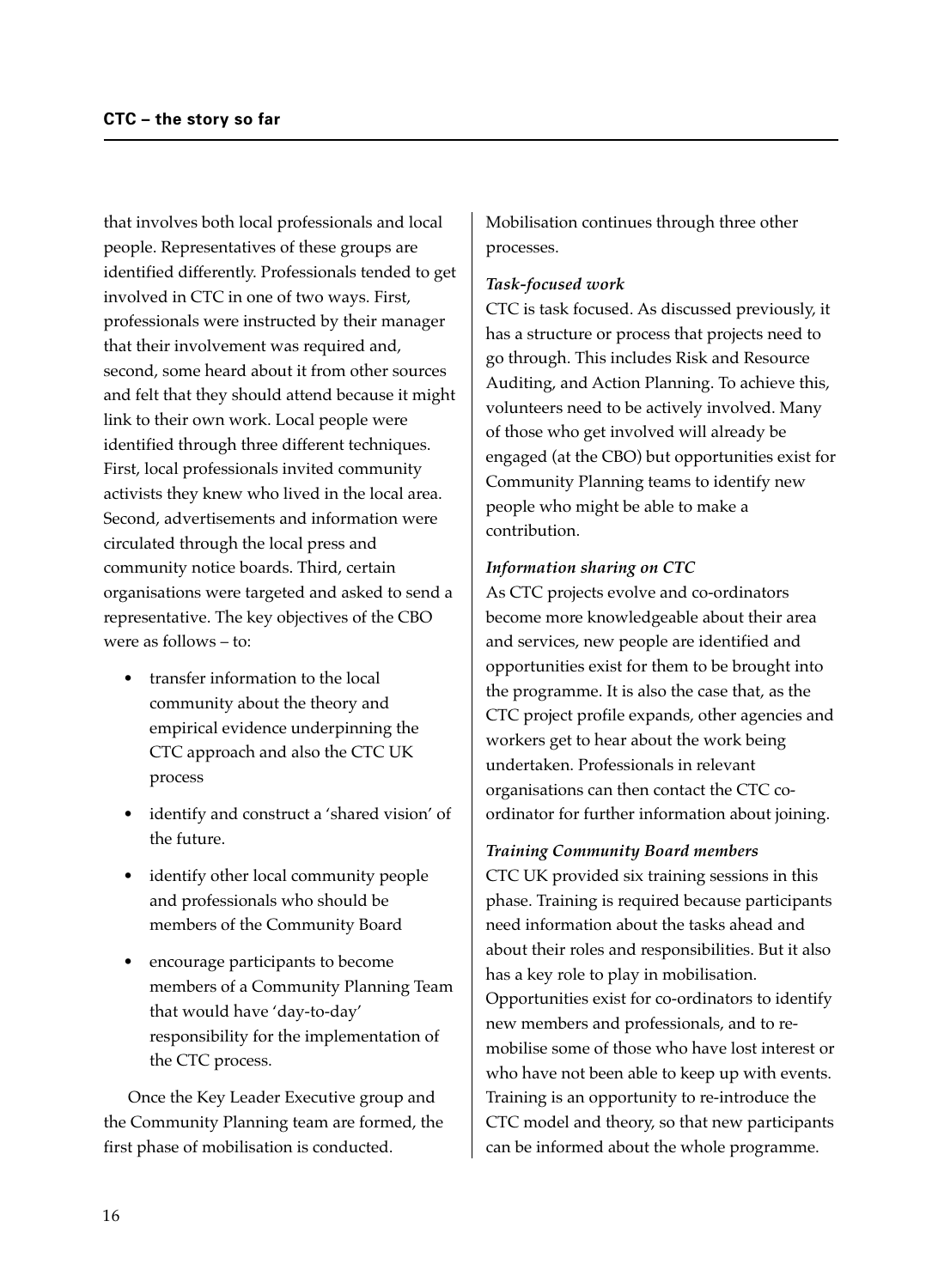## **How successful was community mobilisation?**

Measuring the success of the community mobilisation process is not without its problems. Part of the difficulty arises from the lack of a benchmark by which to judge the results of the CTC process. That said, the CTC model does offer some criteria by which to assess the type and level of mobilisation that the CTC demonstration projects were trying to achieve. These criteria include a consideration of who was mobilised by CTC and how many stayed with the projects after their conception.

Across the three demonstration projects, 111 participants were mobilised into the programme. From these, 66 were still with the different projects (20 in Northside, 14 in Westside and 32 in Southside). Forty-five people left the projects, with the majority leaving Westside (25). Southside had the most stable group of participants, with only 4 leaving over the life of the project. Leavers tended to be professionals who were changing jobs, although a small group of local people did not stay with the programme. Only 19 new members were recruited into the programme after the original groups were formed. The majority of these joined Northside (10) and Southside (8) with only 1 new person joining Westside. In the beginning and throughout the programme, there was a large contingency of participants who were professional workers who did not live in the CTC areas although, in certain areas (Northside and Southside), some of the professionals lived within CTC project boundaries. Twenty-two participants on the programme are, or were, representatives of the community, although the distribution of these

has always been unbalanced, with the majority being divided between Northside (8) and Southside (12), with only 2 involved in Westside.

## **Who was mobilised from the local community?**

Findings from the research about local involvement in the demonstration projects showed the following.

- 1 Two of the CTC demonstration projects managed to engage a small group of community activists, who stayed with the programme throughout its early stages. For example, in Northside there were 8, and in Southside 12, community participants involved from the beginning who have stayed throughout the programme. In the other demonstration site, there was no significant community involvement.
- 2 The level of involvement of the core group of community activists was substantial, making a vital contribution to the CTC programme. For example, most were active on the Community Planning Teams. As members of the Risk and Resource Audit Groups, they were also involved in designing the Action Plans.
- 3 Unsurprisingly, getting diverse representation of the community was difficult. Most representatives were aged between 35 and 60 and were either local tenants or residents. Populations in Northside and Southside were predominantly white; therefore, Community Planning Teams had no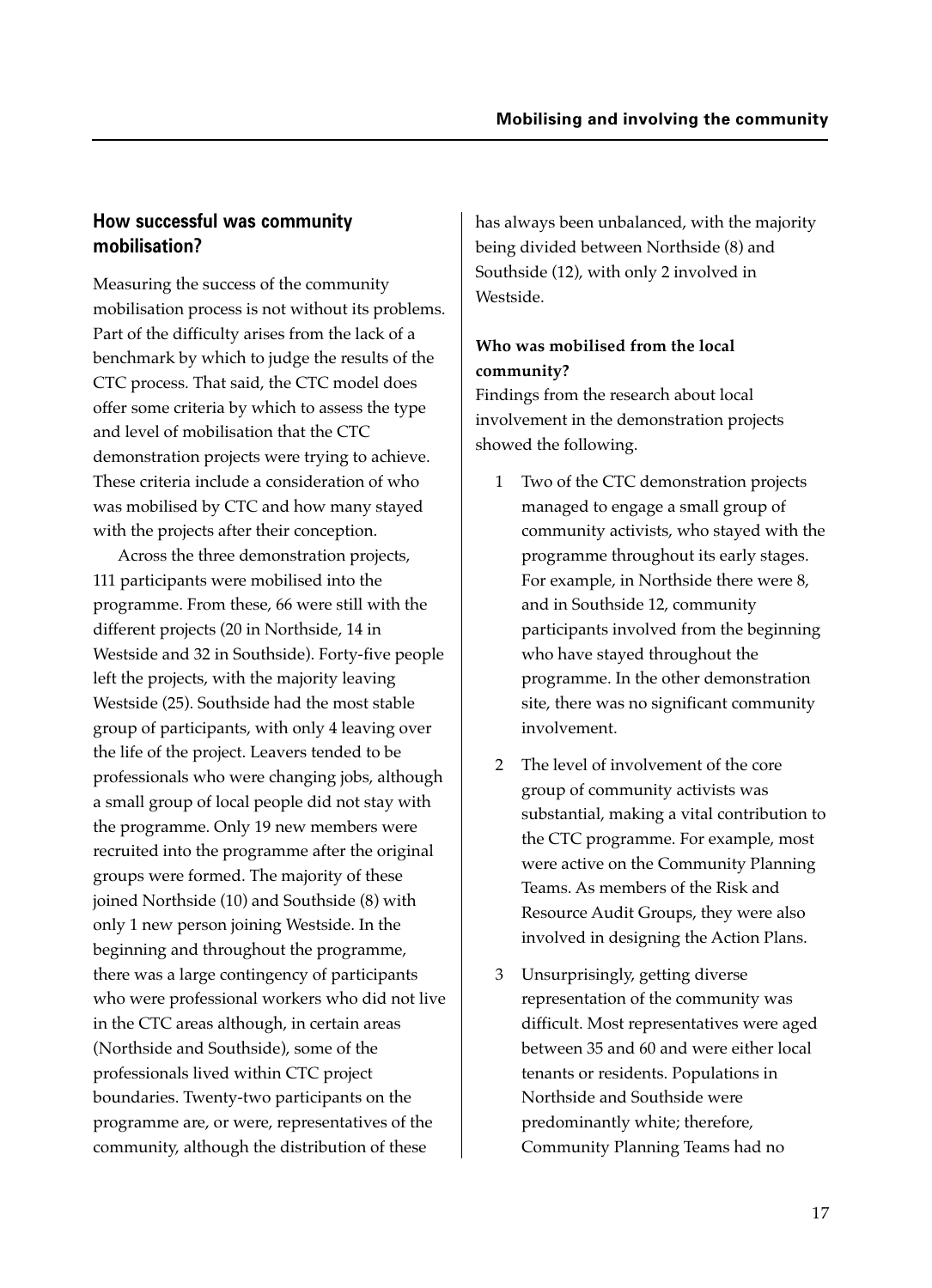representation of different ethnic groups. Westside had a more diverse ethnic population but this area also had limited success in getting involvement from representations of ethnic minorities.

- 4 Involving young people in the decisionmaking process of the Communities That Care demonstration projects was difficult. None of the three projects had any substantial success. All three attempted to talk to or engage young people but none of the projects managed to involve them as core members. This is unsurprising as such work is demanding and many agencies that wish to consult with the young are experiencing similar problems.
- 5 It has also been the case that young parents or parents with young children were not substantially mobilised into the programme. Groups that might have been seen as disaffected or having no history of community involvement were not targeted and were, therefore, missing from the programme. Again, projects attempted to work with parents but very few became active members of the Community Planning teams.
- 6 As the programme progressed, few new local people became involved in any of the projects. In fact, a small number of early participants disappeared and only 2 new people were engaged into the projects. Although the projects undertook substantial media campaigns, and used leaflets and newsletters to inform others of their activities, very few new members from the community were recruited.

#### **What worked and why?**

Getting and maintaining a core group of local people was achieved as a result of involving these people from the very beginning, either prior to the programme being funded, or at the Community Orientation meetings. Part of the success arose because the majority of people targeted in the early stages were already motivated and active in working in their local community. Key Leaders and other professionals used their existing networks as a method of identifying individuals and inviting them to the first meetings. Where this differed was in Southside, where the co-ordinator was involved before the project started. They were able to broaden the approach and spend more time identifying other more marginal groups. The result of this for Southside was that it managed to engage slightly more local people and to have a small representation from previous non-activists. Spending more time in the early stages to search out and identify groups and individuals therefore had positive benefits.

Motivation for involvement varied, although five main themes dominated.

- The CTC programme offered local people an opportunity to be active in their community and to bring about positive change.
- Local people felt that the CTC process offered them the opportunity to be partners in the decision-making process about their community.
- Working in partnership with professionals created the opportunity to challenge the practice of professionals or their organisations.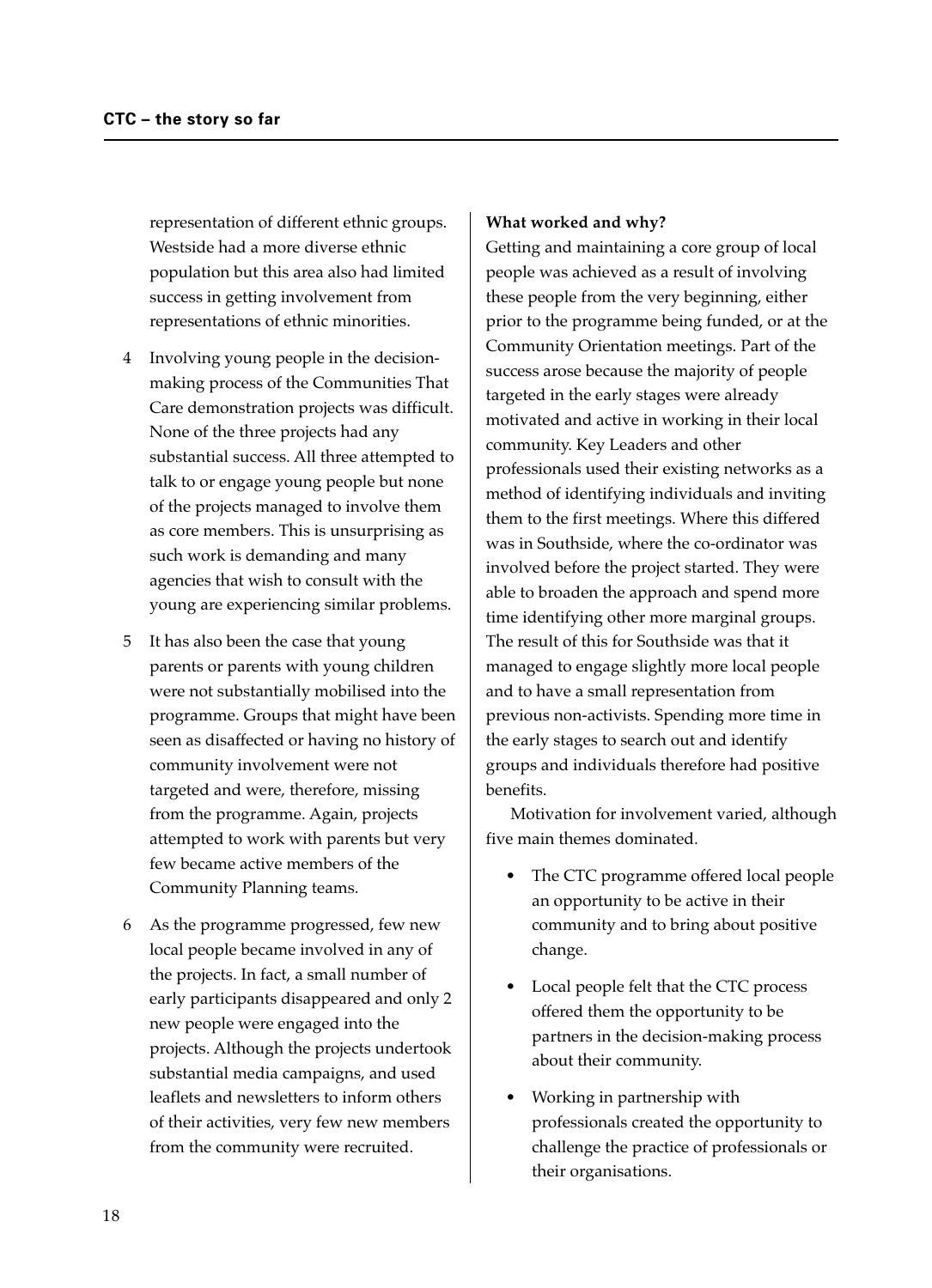- The process looked interesting and different, and offered a new way of working.
- The values that underpinned the CTC approach appealed to certain individuals, especially those with a connection to the church.

How did the CTC projects manage to keep these people involved? First, it is clear that the group of community activists were already highly motivated and held similar desires to those identified in the programme. Many participants had a background of trying to bring about change in their community and held negative views about professional practice. Second, people were engaged by the process. The different stages of the process and how it worked kept local people interested. Participants had not worked in a similarly structured way before. In previous projects, community engagement or involvement had been through community development programmes. These approaches had tended to have complex or diverse objectives, and no real structures or methods that directed the work (being projects that were claimed to be 'bottom up'). Third, Southside tended to have a more varied group who remained engaged. Keeping these people involved was achieved by creating an infrastructure where participation was valued and supported. It was recognised by the co-ordinator that local people gave their time voluntarily, yet methods of supporting their activism could be built into the programme. Three methods were used.

- 1 An account was set up with a local taxi firm. If local people needed taxis to get to or from meetings they could order one and the local CTC project would pay.
- 2 Child-care opportunities were made available to those community participants who needed them.
- 3 Meetings were arranged in easily accessible local sites that local people had positive feelings about, such as the local family centre.

These developments had an influence, and helped certain groups to stay involved.

The fourth and most important factor that was influential in maintaining people's involvement was the way in which the CTC process creates 'experts' of previous nonexperts. Prior to involvement, local community activists had little understanding of either the CTC process or the theory and model that underpinned the approach. In the beginning, concepts such as risk and protective factors, archival data, Risk and Resource Audits, Community Boards, Key Leaders and Action Planning had little or no meaning. As the process progressed, these local people started to speak the language of CTC and to gain a fuller and more extensive understanding of how the model might work in practice. In some cases, participants were expected to be active partners in designing the processes they were to use. This reinforced the messages and increased people's levels of understanding. As the projects progressed, participants took more and more responsibilities in delivering the messages to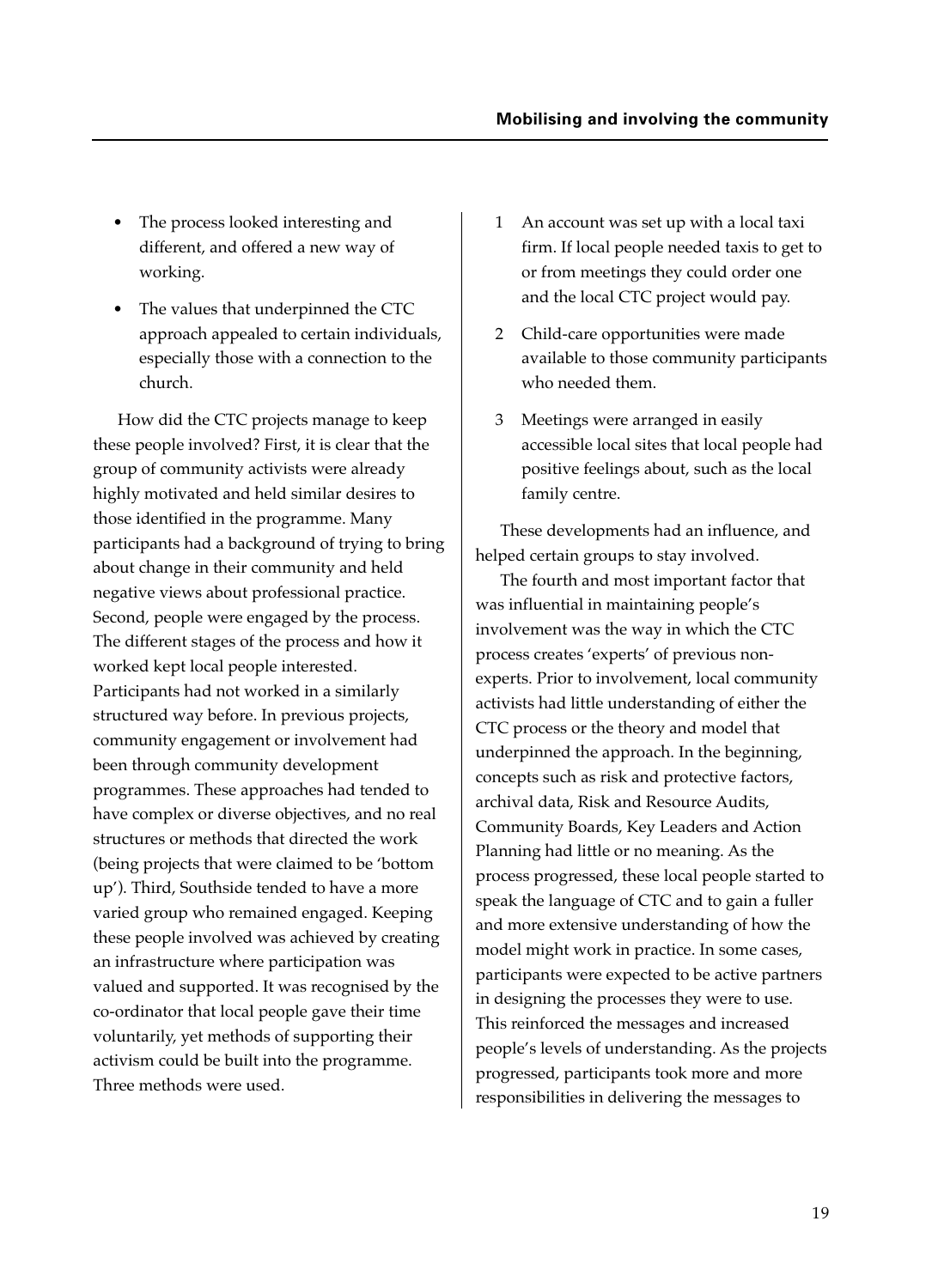others. These responsibilities included presentations to Key Leaders, other communities and even at national conferences. Local people found themselves being viewed as experts who were able to talk to others about the complexity of ideas underpinning the CTC model. What might be called the construction of a CTC expert was further developed through the CTC use of training. At each session (5 in total), CTC theory and process were explained to those present. New information would be added and tasks assigned as appropriate. Participants explained at the training sessions about how productive they found them and how useful they were in increasing their knowledge of the CTC process. This continual reinforcement of the CTC message was effective in making people feel part of the programme and was vital to its success (however, as discussed below, this creation of CTC 'experts' can also have its drawbacks).

## **Difficulties and mechanisms that limited success**

#### *Identifying local participants*

The process of engaging the local community at the outset of CTC was problematic. By focusing on community activists, it targeted a motivated group of individuals who were looking for a method of improving the quality of life of their community. By not getting wider involvement at the beginning of the programme, the question of representatives was never tackled, being seen as an issue that could be addressed once the programme became established. This never happened and the legacy of this process has lived with the projects ever since.

This issue was even more problematic to Westside. The boundaries of its CTC project

covered three geographical areas. The selection group had, in the early stages, seen community involvement as a fundamental problem. None of these areas had any major community-based organisations to represent community interests. Neither did the area have any distinct buildings where groups could meet or where some form of community activity could take place. Any community organisation that might be seen to represent tenants' or residents' interests had to have its boundaries either outside the CTC area or to include other areas of the city. The result of this was that in Westside there were few community activists who could be included in the early stages. The Westside CTC did involve a small number of local residents from one area at the beginning but they did not stay with the project, leaving after the first three months.

#### *The problem of developing CTC experts*

As discussed above, the CTC process succeeded in creating local experts amongst the early participants. While this can be seen as a positive development, it also created problems for recruitment. First, while many local people involved were committed to bringing other people into the project, some clearly saw this process as threatening their newly acquired power base. CTC gave them opportunities to be at the centre of the decision-making process and having others involved may have reduced individuals' influence. Similarly, once areas had undertaken the early tasks, some of the local participants felt a very strong attachment to their results. At one level, this was seen as a positive development but an unintended consequence was that some people in the groups indicated that others should not be involved in CTC until the group had finished its work. While no one objected in principle to new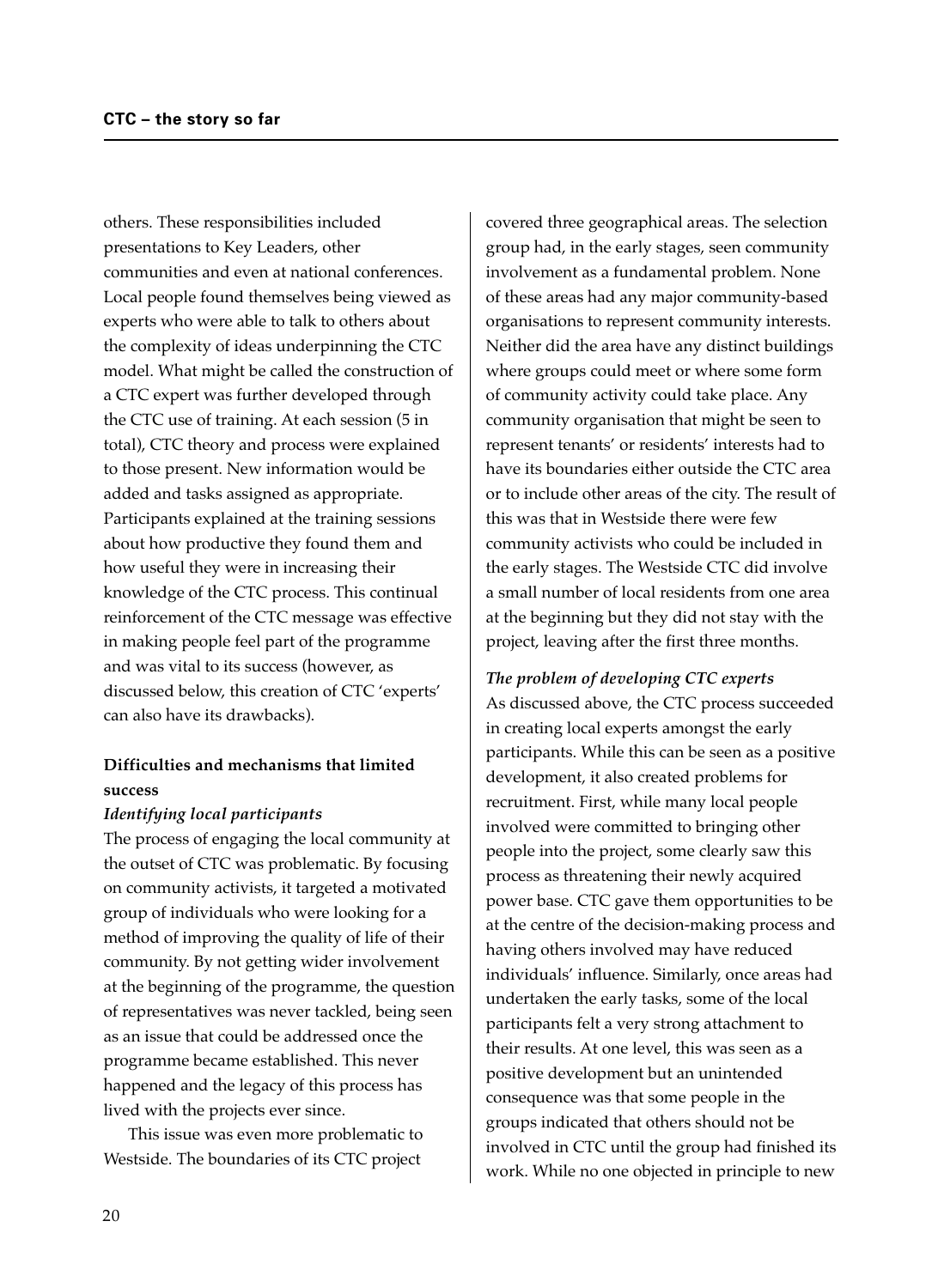people being involved, little real attempt to recruit others, outside informing people they could be involved, took place. Second, once the local people who were active in CTC discovered the language of the programme and started to become knowledgeable, meetings became shaped by discussions that outsiders struggled to understand unless they had an understanding of CTC and its process. This made it very difficult for the few new members to feel they could contribute.

*The dominance of professional practice* As the projects progressed, two developments took place in how engagement was to be undertaken. First, because of the limited involvement of local people, professionals became the dominant force in how meetings were to be conducted and how decisions were to be made. Professional practice became ingrained within the process. Meetings had minutes, chair and an agenda. The group was serviced by the co-ordinator who prepared for the meetings by preparing papers and information as requested. Decisions were made by assumed consent unless differences were seen to be impossible to resolve without a vote. For many of the local community activists, the approach to engagement was not a major problem. Many of them worked with professionals in other contexts and had a practice not dissimilar from the paid professional. Using this structure therefore seemed normal. But such an approach is not the most inviting of environments, especially to those who find such structures problematic. Even if the projects had managed to recruit others, it is questionable how inexperienced activists would feel about being involved in

such environments. Second, professionals dominated not only the practice of meetings but also the timetable. Meetings were consistently held at times convenient to professionals. Although projects considered having meetings at other times, professional diaries continually influenced when meetings could be held. For example, in Westside, where there was no community involvement, professionals would arrange meetings at times convenient to the majority. Most of the meetings were held during the day (between 10.00 a.m. and 3.00 p.m.) although, in Southside, meetings tended to take place after school time. No real attempt was made to explore alternative meeting times outside of professional timetables.

## **Professional involvement**

Professionals are involved in the CTC model at two levels: Key Leader and Community Planning Team.

#### **Key Leaders**

As mentioned previously, Key Leaders are also perceived as part of the community model of mobilisation. They are identified as the key players who are involved in making social change happen (Hawkins *et al*., 1997) and in creating an environment that encourages others to participate (Huberman and Miles, 1984; Lewis and Bjorkquest, 1992). In the CTC model, they have the following roles and responsibilities – to:

- establish and maintain a stable base for the local CTC project
- give credibility to the project and encourage professional participation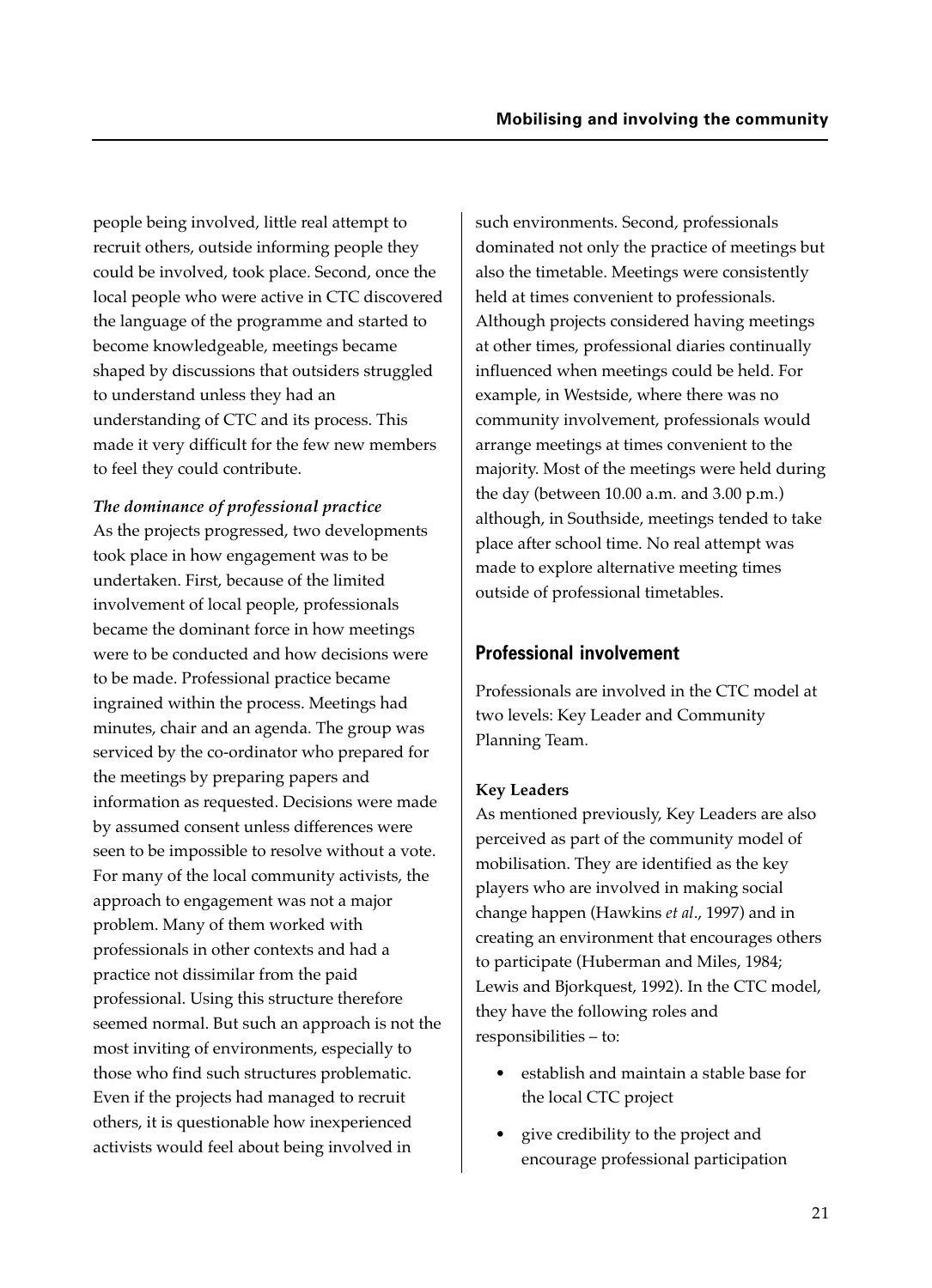- monitor implementation of, and ensure accountability for, the local project
- provide a strategic framework for the local project and opportunities for it to be linked to wider developments
- aid and support institutional working and information sharing between core agencies
- help unblock local institutional obstacles and resistance to the project
- help secure funding for the Action Plans
- encourage and support institutional change amongst professionals identified by the CTC Action Plan.

In each of the three demonstration areas, Key Leaders were identified and approached prior to the programme being set up and were asked

to attend an orientation meeting. In the CTC model, Key Leaders are invited at this meeting to nominate an executive with responsibility to undertake all the above tasks. Key Leader Executive Groups were formed in all 3 of the demonstration areas. These have remained stable and in place throughout the programme.

#### *Who are Key Leader Executives?*

As Table 1 shows, all 3 areas managed to recruit significant powerful figures to the Key Leader Executive Group. In all three areas, education was well represented. Not only did 3 of the areas have Directors of Education involved, but also 2 of the areas included the local head teacher of the senior school that served the CTC area. The police also had a significant presence, with all 3 areas having senior officers involved. Other senior officers included Directors of Housing (2 areas), representatives of Chief

|                                          | Northside | Westside | Southside |
|------------------------------------------|-----------|----------|-----------|
| Director of Education                    |           |          |           |
| Head teacher from local school           |           |          |           |
| Director of NHS Trust                    |           |          |           |
| <b>Health Promotion Senior Manager</b>   |           |          |           |
| <b>Senior Police Officer</b>             |           |          |           |
| Crime Prevention Officer                 |           |          |           |
| Director of Housing                      |           |          |           |
| <b>Director of Community Services</b>    |           |          |           |
| Representative of Chief Executive Office |           |          |           |
| Representative of Church                 |           |          |           |
| Representative of voluntary sector       |           |          |           |
| Representative of local community groups |           |          |           |
| Local councillor                         |           |          |           |
| Area Co-ordination                       |           |          |           |
| Director of Social Services              |           |          |           |
| Head of Probation                        |           |          |           |
| Youth Offending Team (YOT) Manager       |           |          |           |

#### **Table 1 Key Leader Executive membership**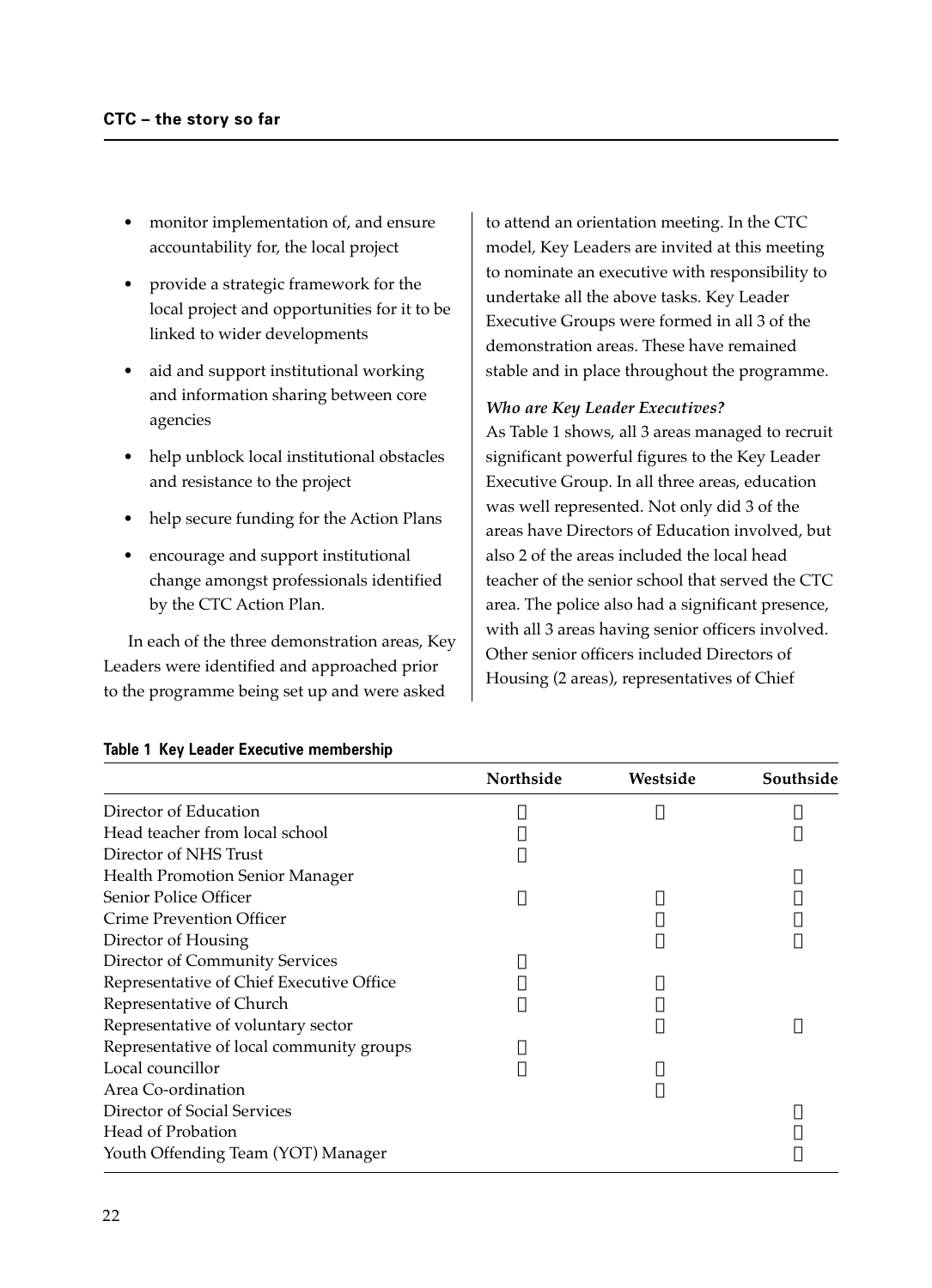Executives' Offices (2 areas), representatives of the Church (2 areas), voluntary sector representatives (2 areas), Crime Prevention Officers (2 areas) and local councillors (2 areas). Many of the appointments to the Key Leader Executive reflected local circumstances and political/agency organisations. For example, in Westside, the Area Co-ordination Officer was instrumental in securing the programme; therefore, it was felt his presence on the Key Leader Executive was essential. Similarly, at Southside, it was the Crime Prevention Officer who had this role, and he was therefore nominated and accepted as a member of this group.

Although a significant number of senior personnel were mobilised into the CTC programme, gaps existed. Health, Social Services and Children and Youth Services did not have a major presence across the programme. Only one area included the Director of Social Services (Southside) and a director of the local NHS trust (Northside), while none included representatives of the Children and Youth Service. This may raise issues further into the programme because many of the initiatives or solutions proposed by CTC require the active involvement of professionals located within these organisations or changes within them.

Throughout the time-span of this report, the Key Leader Executive remained stable. Very few changes happened, although a number of representatives moved posts. For example, in Northside, the senior police officer changed three times while, in Westside, the representative of the voluntary sector changed once. While personnel changed, the organisation continued to send representatives to fulfil their responsibility.

## *How successful were Key Leaders in supporting the programme?*

Across the programme, Key Leaders undertook the following essential tasks.

- Monitoring the progress of the programme by holding bi-monthly meetings and receiving regular reports on the development of the project.
- Providing credibility for co-ordinators when trying either to involve agency representatives or to gain access to agencies. Being able to 'name drop' helped to open doors and ensure they were taken seriously.
- Providing both verbal and practical support to co-ordinators. Being able to identify the right people who would be able to respond to their requests.
- Clearing financial pathways in the early stages, which allowed the programme to be set up and run even though the details of the contract and first payments from JRF had not been received.
- Providing regular information to coordinators on strategic developments that had an impact on the CTC programme.
- Giving community representatives positive messages of strength of commitment to the programme.

All of the areas have found these activities useful but the real test of success comes with implementation of the Action Plan. It is at this stage that Key Leaders are expected to make or encourage change within their organisation. They are required not only to shift existing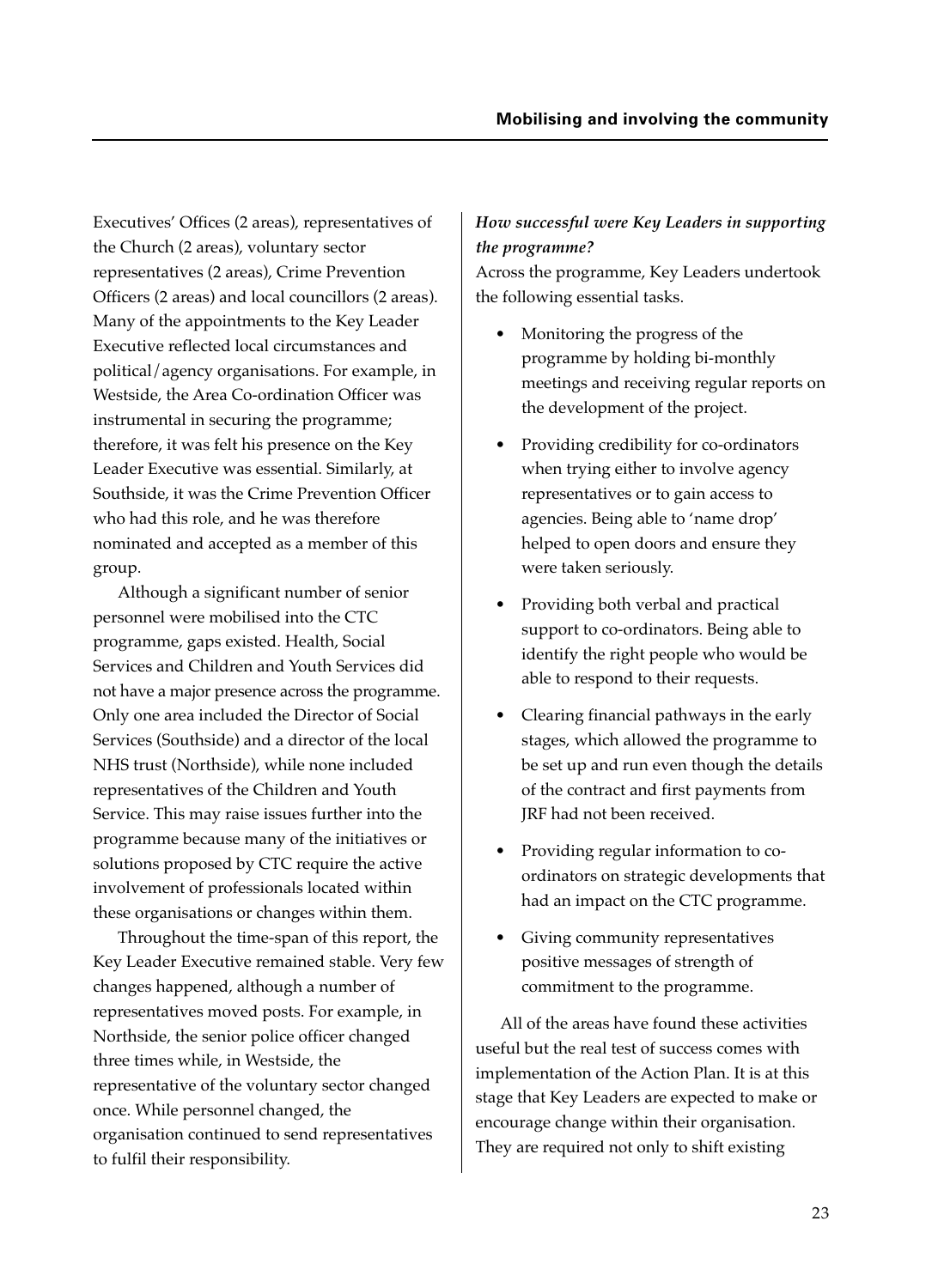resources, but also to provide or support new funding for new programmes.

## **Professional involvement in the Community Planning Team**

In Table 2, it can be seen that a number of agencies were represented in all three areas. Schools, police, housing, crime prevention, health, youth services and social services all had representation. Other professions and agencies had representation, but this varied by area. For example, in Westside, libraries had a strong presence and, in Southside, children and family services were active.

Points of note were:

• The CTC programme managed to recruit a small group of professionals who stayed involved throughout the programme.

- Projects had difficulty involving teachers, health professionals and workers from other local initiatives.
- Very few management personnel with operational responsibilities were recruited into the programme.
- Professional involvement tended to wane at times, and regular attendance was unusual.
- Getting workers who had a city-wide role or other geographical responsibilities was problematic.

#### *Why did professionals get involved?*

Keeping such a diverse group of professionals involved was a difficult task. Most had become involved for one of two reasons. Either it was

| <b>Northside</b>                                | Westside                                                                           | Southside                               |
|-------------------------------------------------|------------------------------------------------------------------------------------|-----------------------------------------|
| Senior school department head                   | Primary school head teacher (2)                                                    | Senior school head of year              |
| Local police constable                          | Local police constable                                                             | Local police constable                  |
| <b>Local Housing Officer</b>                    | Housing; Community<br>Participation Officer                                        | Housing Officers (2)                    |
| Crime Prevention Worker (LA)                    | Crime Prevention Officer (LA)                                                      | Crime Prevention Officer (LA)           |
| Social Services (Senior Manager)                | Social Services (Senior Manager<br>and local worker)                               | YOT Manager                             |
| <b>Health Visitor</b>                           | <b>Health Promotion Worker</b>                                                     | <b>Health Promotion Worker</b>          |
| Youth Worker                                    | <b>Community Education Worker</b><br>(Youth Worker and Children<br><b>Services</b> | Youth Worker                            |
| <b>Community Service Worker</b><br>$(LA)$ $(2)$ | Area Co-ordinator (LA)                                                             | <b>Community Service Worker</b><br>(LA) |
| <b>Education Welfare Officer</b>                | Library worker                                                                     | <b>Family Centre Manager</b>            |
|                                                 |                                                                                    | Project worker (3)                      |

|  | Table 2 Core professional representation within projects <sup>2</sup> |  |
|--|-----------------------------------------------------------------------|--|
|  |                                                                       |  |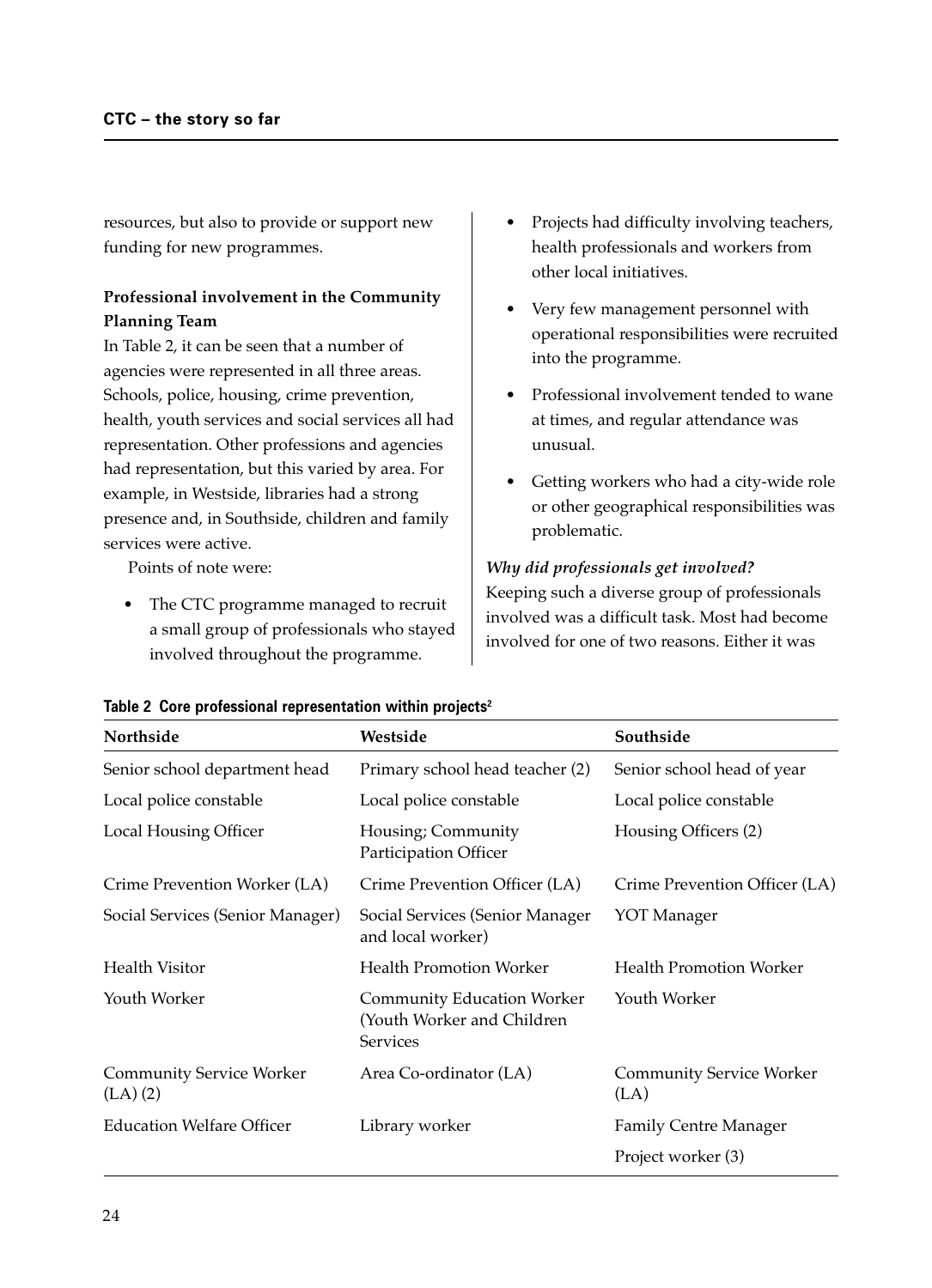clear that the CTC project had a direct linkage to their work (especially in terms of geography and children and young people), or workers had been instructed by their senior manager to get involved. Once workers saw how the work might be relevant to their own service needs, they would prioritise it and ensure that they attended meetings when possible (35 per cent).3 Others became involved because they liked the approach (25 per cent) or thought that it would have a positive effect on the quality of life of local people (21 per cent). Only a few seemed sceptical or negative about the programme (6 per cent).

## *Difficulties with the participation of professionals*

A number of factors influenced the participation of certain groups of professionals.

First, although all areas had representatives from the different schools on their Community Boards, their level of involvement was inconsistent. Many of the local primary schools failed to get involved and, although senior schools were represented at the Community Board level, few were able to commit the time and resources for a full active role. Part of the reason for this was how the school year was structured. Holidays and exam pressures limited the amount of time teachers or schools could commit. But it was also the case that schools' participation was influenced by the limited time that staff had available to be involved in out-of-school activities. Most teachers, even head teachers, have classroom teaching responsibilities. If they wish to attend meetings, cover has to be found, usually within the school staff, which puts pressure on other teachers.

Similar difficulties existed over getting health professionals involved. Again, all areas managed to have someone on the Community Board from a health-related agency but the diversity of professions was not represented. For example, no GP practices were represented, and NHS trusts had little representation. Areas tended to have either a health visitor or health promotion worker, but none had representatives from GP practices, NHS trusts, district nurses, midwife services, or school nursing. The reason for this remains unclear, although, in the recruitment stages, little attention was given to trying to get these groups involved.

All projects had limited success in recruiting professionals involved in other projects and programmes. Areas found themselves working across geographical boundaries of other initiatives – for example Health Action Zones, Educational Action Zones, Single Regeneration Budget (SRB), etc. – yet, representation from these initiatives was missing. Again, it is unclear why this should be the case although it may be that other programmes either see the CTC model as competition and not as partners, or that CTC areas are only a small component of a larger geographical boundary of these other initiatives.

CTC projects did not attempt to recruit nonoperational managers such as LEA advisers, area managers within community education and SRB managers into the programme. The majority of workers involved tended to be 'faceto-face' workers who had either geographical responsibility for the area or specialised responsibilities that related to the aims of CTC. It is unclear what impact this may have had, but early indications are that this level of management needs to be included because they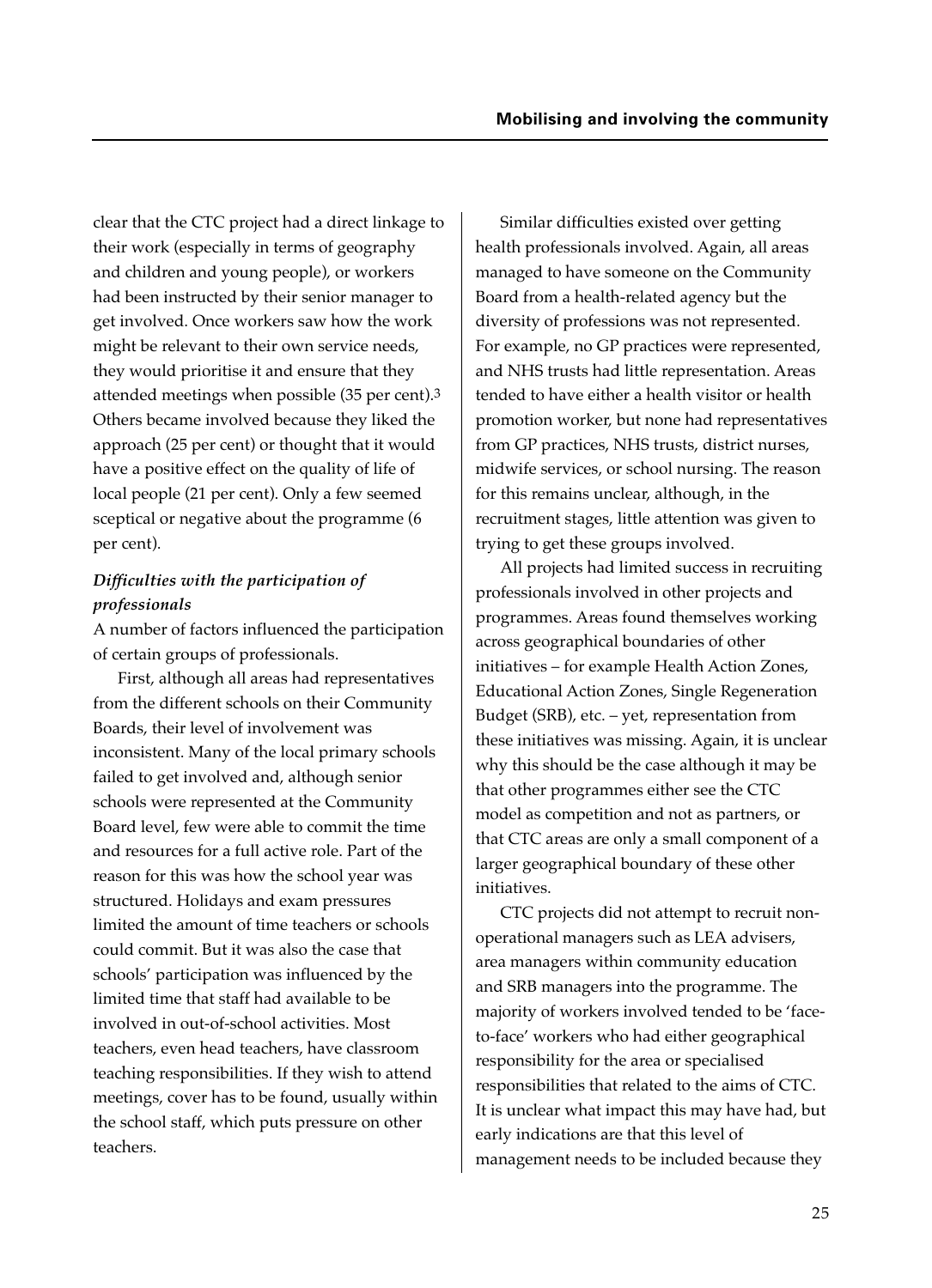are holders of resources and have influence over staff time. Engaging them early on may well help to ensure the greater participation of others.

Professional involvement tended to wane at times. This depended on professional workload priorities and what was happening in the project. One issue that was crucial was delay in the process. In the early stages of the programme, it was believed that the movement through Phase 1 of the CTC process would be achieved within 12 months. But an early delay in the delivery of risk audits led to a number of key workers dropping out or withdrawing their time. This caused them to lose touch with the programme and limited the number of people who were available for some of the task-based work. Rebuilding this involvement was then problematic. Even though workers kept in touch through minutes, active involvement became limited.

The geography of the area also influenced who participated in the programme. CTC areas did not have boundaries that always matched professional boundaries. Westside was the most problematic in that it covered three unconnected geographical areas in one section of the city. Agencies from different organisations tend to have different boundaries. Although many try to organise themselves on wards, others have other methods (for example, schools and catchments, police and beats) that do not always correlate. Add to this the complexity of the CTC boundary and very few organisations felt they had a single worker who could be seen to cover all three areas. Getting workers (and their managers) to then prioritise the work or send more than one worker created a number of tensions about who would participate and the

extent of the time they would give. This in part explains some of the difficulties Westside had in keeping professionals actively involved.

## **The importance of local co-ordinators**

Locally based co-ordinators were crucial for mobilisation. Much of the success of mobilisation relied upon co-ordinators. They had four central tasks which all contributed to maintaining engagement and helping mobilisation.

- 1 Keeping all parties informed of developments. Ensuring that all interested in the programme were kept up to date on all developments.
- 2 Building up knowledge of local developments and establishing new relationships with relevant evolving partnerships and programmes.
- 3 Understanding and maintaining strategic connections at policy level, and identifying opportunities for funding and implementing CTC findings.
- 4 Maintaining momentum for the programme, ensuring that tasks were undertaken and that participants were involved.

Having co-ordinators active in the process early on was very important. It was at this stage they could establish monitoring systems and help identify the key partners that needed to be involved. In Northside and Westside, coordinators were not brought into the project until the initial recruitment of participants had taken place, while, in Southside, the co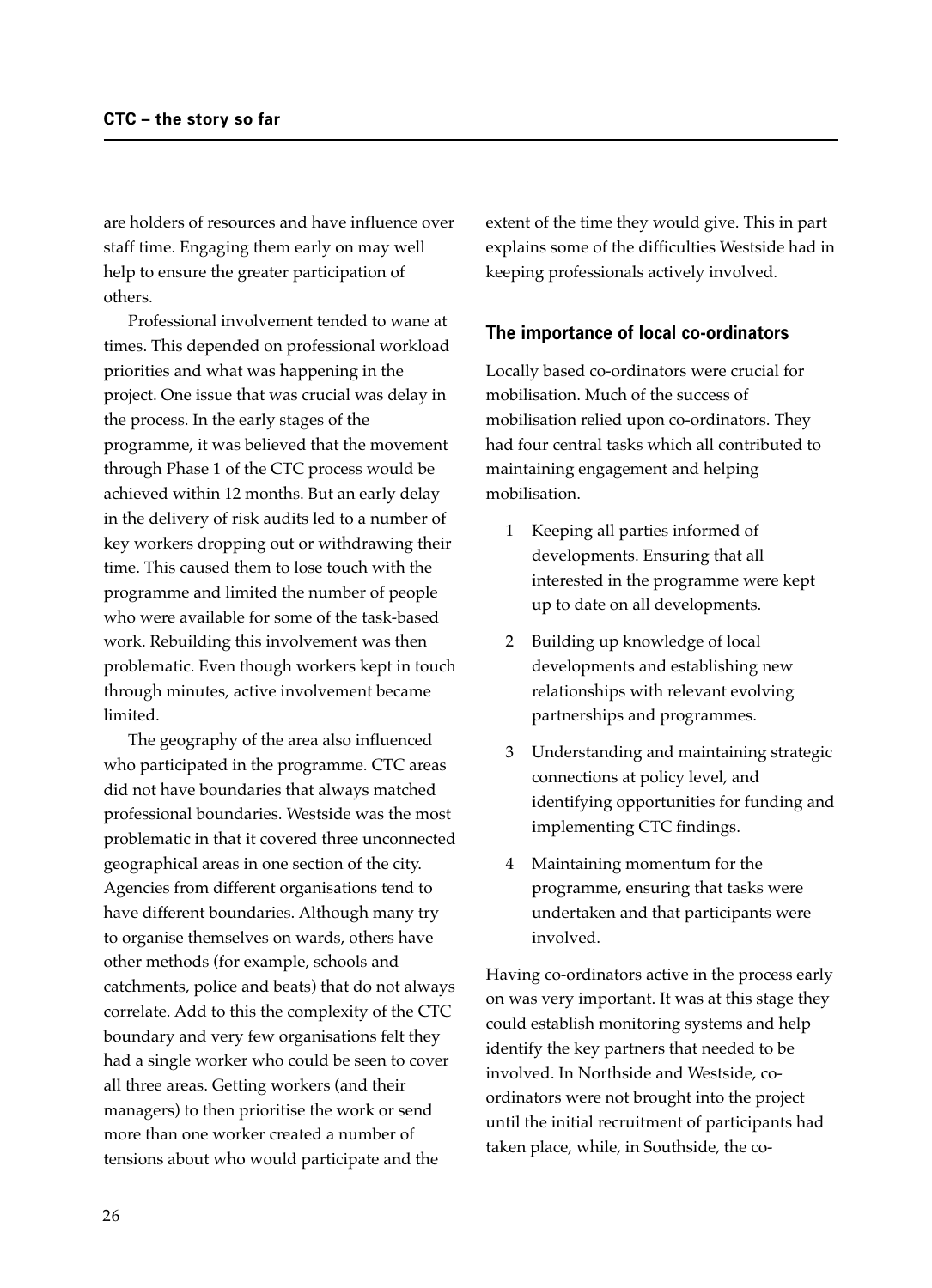ordinator was appointed prior to recruitment. This resulted in differences in the breadth of engagement across the different agencies and from the local community. Having a coordinator in place early on helped to establish key partners and to ensure that all local agencies were informed of the programme.

While having co-ordinators increased the success rate of mobilisation, two fundamental difficulties existed that created problems. First, co-ordinators were expected to perform at all levels. They had to be multi-tasked and multitalented. The mobilisation of community members requires different skills and experiences from those required for the mobilisation of Key Leaders and local professionals. One task has a closer relationship to community development, the other to professional networking. But not only did coordinators need to possess varied skills for the mobilisation of different communities within their areas, they were also under pressure to perform at other levels. For example, coordinators had to be research consultants (understanding and explaining the Risk Audit), evaluators (assessing resources and the impact) and strategic leaders (identifying policy developments and opportunities for CTC). All of these tasks were very demanding and coordinators found they were better at certain tasks than at others; for example, at working with local communities rather than developing

research tools. It was also the case that having so many tasks to deliver restricted the amount of time they could spend on mobilisation issues. This problem was increased by the limited administrative support that co-ordinators had in the early stages. Having no support systems in place and few resources further reduced not only the time they could spend on mobilisation, but also their ability to monitor levels of participation.

Second, two of the local co-ordinators left the programme within the first 18 months. Neither left as a result of dissatisfaction with CTC but for personal reasons and promotion. But the impact of this change created problems for mobilisation. In the first place, it clearly slowed down the whole process. For example, in Northside, the re-advertising, interviewing and appointment of a co-ordinator took five months. While a senior person was seconded to the programme, a delay in the process arose. This was then compounded by the fact that the new co-ordinator had to 'get up to speed' not only with the CTC methodology but also with the history of the programme in Northside and the future demands. This delay not only slowed down the whole project in Northside but also led to internal conflicts and a loss of motivation amongst existing participants. Changing coordinators mid-stream, for whatever reason, is not conducive to maintaining the required momentum for successful mobilisation.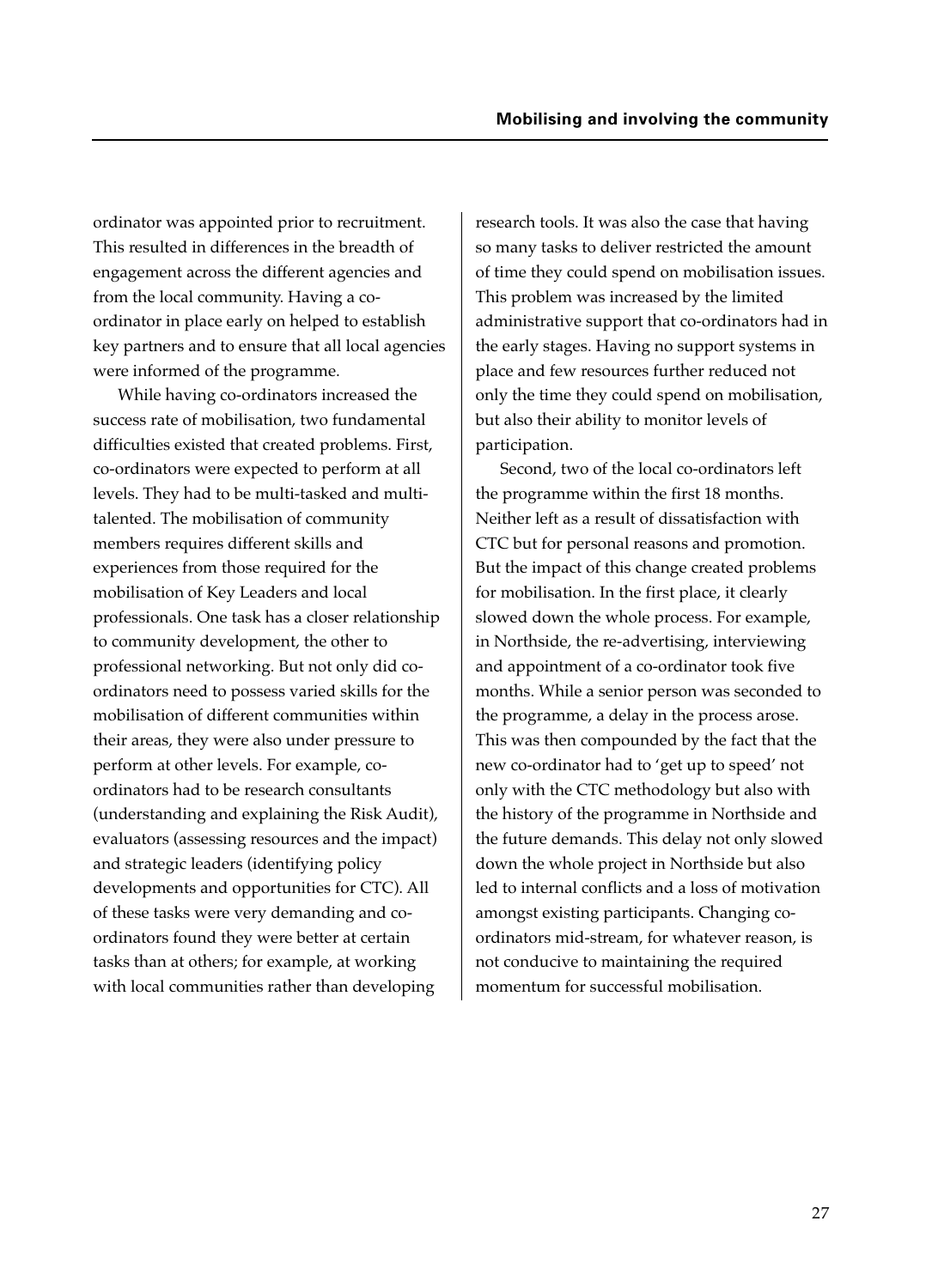# **3 The use of evidence in tackling local social problems**

## **Introduction**

The CTC model of intervention is underpinned by a commitment to research as a guiding principle for practice. Using research evidence to understand local circumstances and to make decisions on resources is seen as a fundamental strength. Not only is its theoretical base shaped by evidence from longitudinal studies (see previous discussion) but at different stages in the process it collects different types of data to help communities understand the extent of the problems in their area and the strategies they need to construct to tackle them (see Figure 2). Research evidence is used at four points in the process. First, CTC UK assesses communities by using existing research information (archival data) and data collected through surveying local children and young people. This information is

then collated and analysed and produced as a Risk Audit, which is given to communities as a tool for understanding the aggregate levels of risk and protection in their area. Second, it is a method of assessing the existing levels and quality of children's services in an area. Local people are trained to interview local service providers and collect data on programmes that might impact on the levels of risk and protection identified in the Risk Audit. Third, JRF with CTC UK produced a document entitled *A Guide to Promising Approaches* (Uttings, 2000), which reviewed all the literature on social programmes within the UK and US that were aimed at reducing risk and increasing protection. Projects that were included had to meet evaluation criteria that showed they worked, although a number were included that were defined as 'promising' in that evidence of

| <b>Evidence collected</b> | Use of evidence                                           | <b>Outcomes</b>                                                          |
|---------------------------|-----------------------------------------------------------|--------------------------------------------------------------------------|
| 1 Risk Audits             | Indicators of risk<br>protection and problem<br>behaviour | Identification of levels of<br>risk, protection and<br>problem behaviour |
|                           |                                                           |                                                                          |
| 2 Resource Audits         | Assessment of local<br>services and resources             | Identification of gaps<br>and difficulties                               |
|                           |                                                           |                                                                          |
|                           |                                                           | <b>Action Plan</b>                                                       |
|                           | Promising Approaches                                      | Recommendations and                                                      |
|                           |                                                           | future planning                                                          |

#### **Figure 2 The use of evidence in the Communities That Care approach to tackling social problems**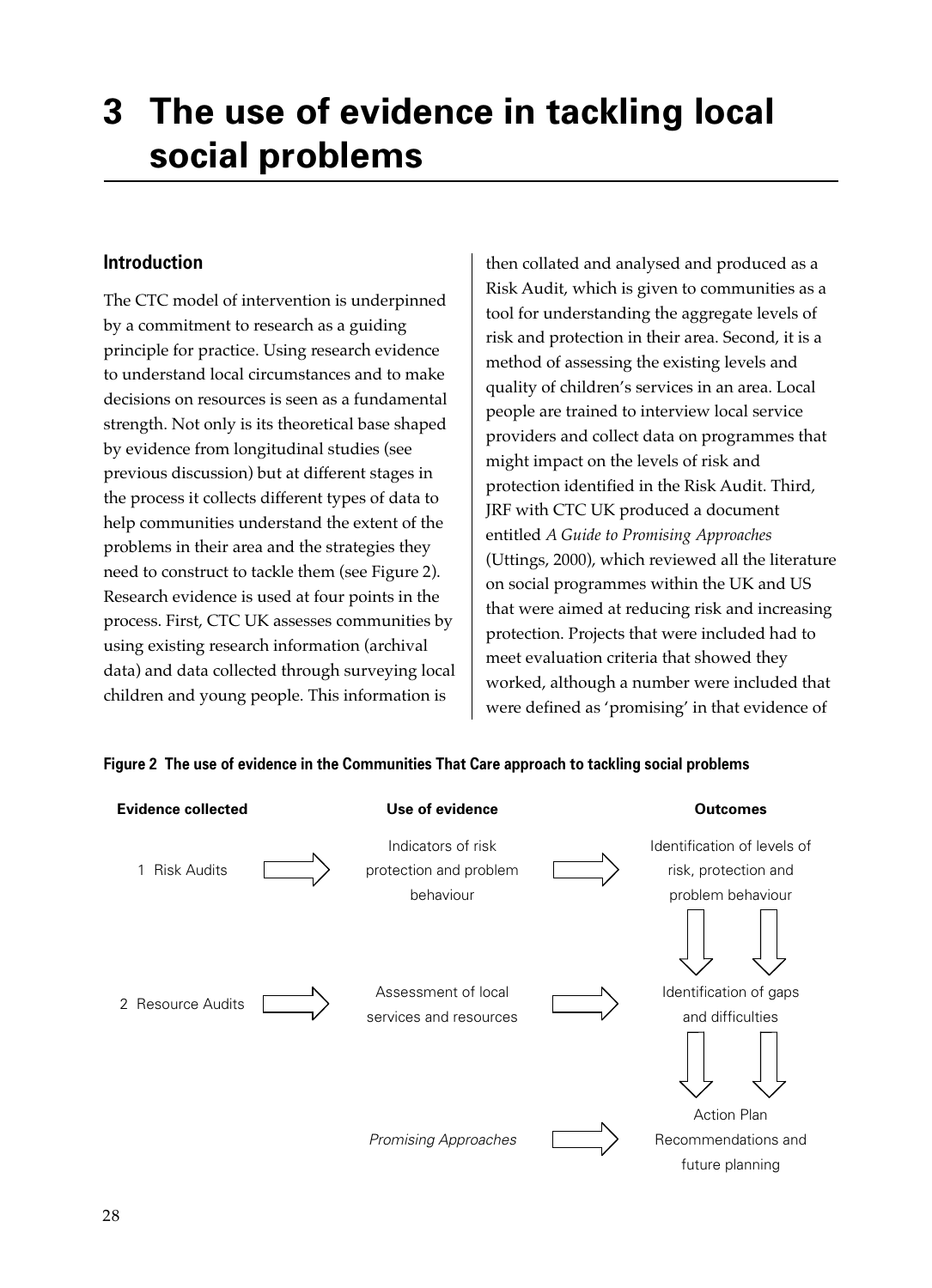success was limited. Fourth, programmes need to evaluate the success of local initiatives, if not directly then by commissioning others.

## **Risk Audits**

Each of the three demonstration areas received a Risk Audit of their area. The Audits contained information collected and analysed from the school-based survey, self-report survey and archival data.

## **School-based self-report survey**

- This was developed and constructed by Oxford University based upon research conducted in the USA. Changes were made to the survey based upon the differences between the UK and USA.
- All young people between the ages of 11 and 16 who lived in the demonstration areas were targeted. In some cases, this required more than one school to be involved in the process.
- The survey was implemented in the school classroom under guidance from Oxford University and teachers.
- The survey was constructed to allow young people to feel confident that their responses were confidential and anonymous.
- Identifying whether a young person lived in the CTC area was achieved by the use of a question asking about postcode address.

• All surveys were undertaken between March and July 1998.

## **Archival data**

Archival data is a name CTC uses for data that is collected from secondary sources. It is usually held either by local agencies or on national databases. In the CTC programme, this included Census data, health data, crime data, local authority data and school data. Other national sources, such as Income Support, Family Allowance and Social Security benefits data, were also used to help map out the levels of risk and protection.

- Oxford University requested data from local agencies and organisations over a five-month period.
- Data came in a number of forms; for example, raw data, hard copy (in printed form) or on card index.
- Local data was provided at a number of levels; for example, electoral district, postcode, ward, city, regional.
- Oxford University also collected national data on the local areas from public data sets; for example, Census data and public health data.

Once all of this material had been collected, it was analysed by Oxford University and constructed as a Risk Audit. This was then given to the Community Planning Teams who had the task of assessing which risks were the most problematic for their area. All were advised that they should select between three and five risk factors.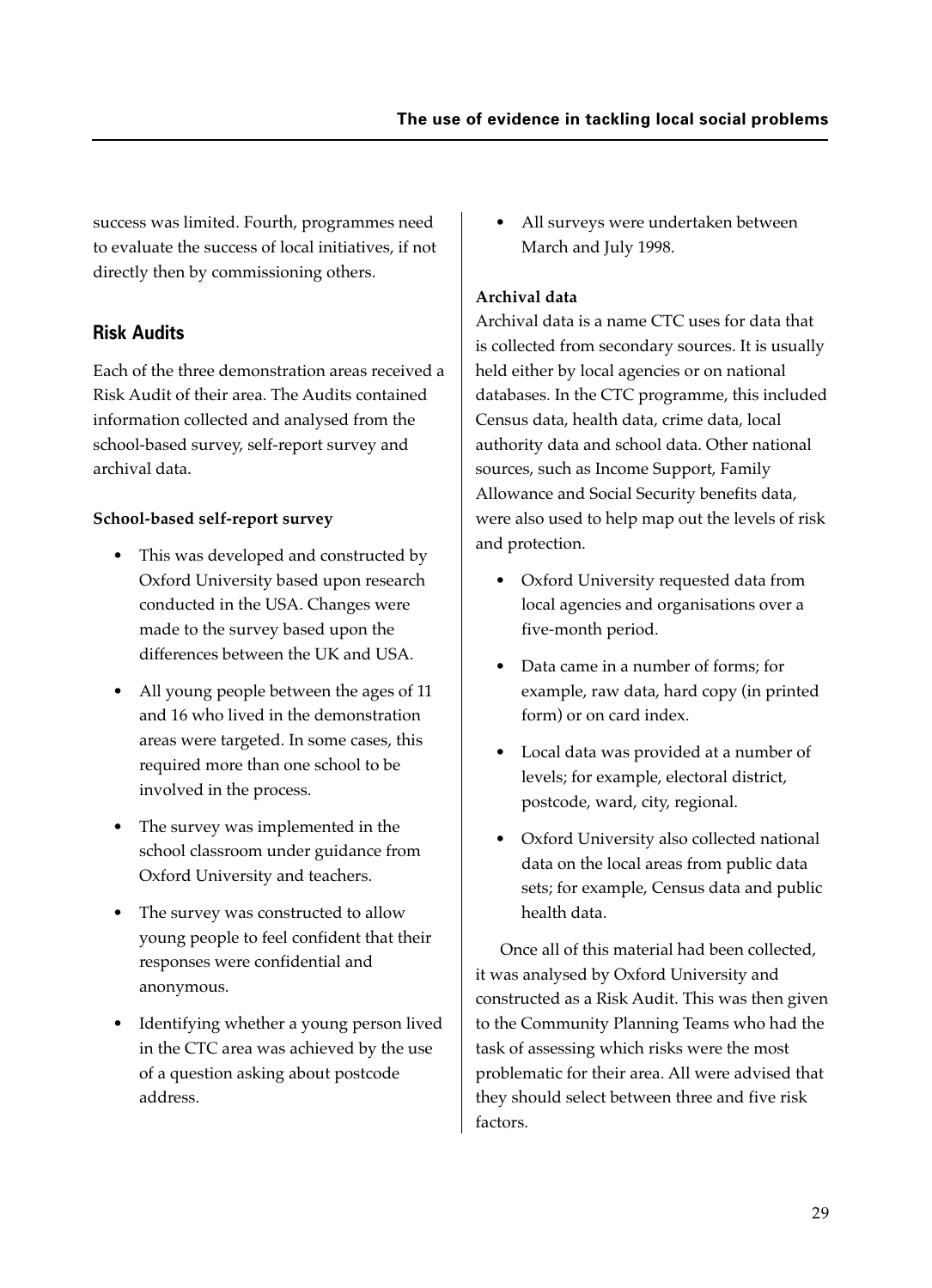## **Involving the community in assessing risk and protection**

Each area constructed a subgroup (called the Risk Audit Group) who were given the task of reading the Risk Audits and making recommendations to the wider group on what risks to prioritise. These groups contained a mix of professionals and local people (see Table 3). Overall, the assessment process took between 7 and 10 months.

## **The construction of the assessment process and identifying risk**

Each of the three Risk Audit Groups undertook the following tasks:

• constructing a process of working together and agreeing ground rules about practice

#### **Table 3 Risk Audit involvement**

|           |   | Professionals Local people Total |    |
|-----------|---|----------------------------------|----|
| Northside | h | Яa                               | 14 |
| Westside  | h |                                  | 8  |
| Southside |   |                                  |    |

aThis includes three young people who got involved through the local school.

- reading all the reports and getting an understanding of the data and its significance
- deciding what was important within the data for assessing risk factors
- developing a process that allowed them to select the highest risks (and reject those that seemed less of a problem).

All areas selected a number of risks. These are shown in Table 4.

#### **Strength and value of the assessment process**

The process of assessment was difficult and not without its problems (see following discussion). However, community representatives and local professionals valued the opportunity of working together to gain an understanding of the CTC area. All of the parties involved appreciated the in-depth information provided by the Risk Audit, which helped them to understand more about the quality of life and social problems of those living in the CTC areas. Having data that challenged either professional assumptions or common-sense perspectives of the community created real possibilities for professionals and local people to come to

| Northside                                         | Westside                                                  | Southside                                   |
|---------------------------------------------------|-----------------------------------------------------------|---------------------------------------------|
| Disadvantaged neighbourhoods                      | Disadvantaged neighbourhoods Disadvantaged neighbourhoods |                                             |
| Poor parental supervision                         | Poor parental supervision                                 | Poor parental supervision                   |
| Low achievement in schools                        | Low achievement in schools                                | Low achievement in schools                  |
| Friends involved in problem<br>behaviours         | Lack of commitment to school<br>including truancy         | Availability of drugs                       |
| Parental attitudes condoning<br>problem behaviour |                                                           | Alienation and lack of social<br>commitment |

#### **Table 4 Selected risk factors**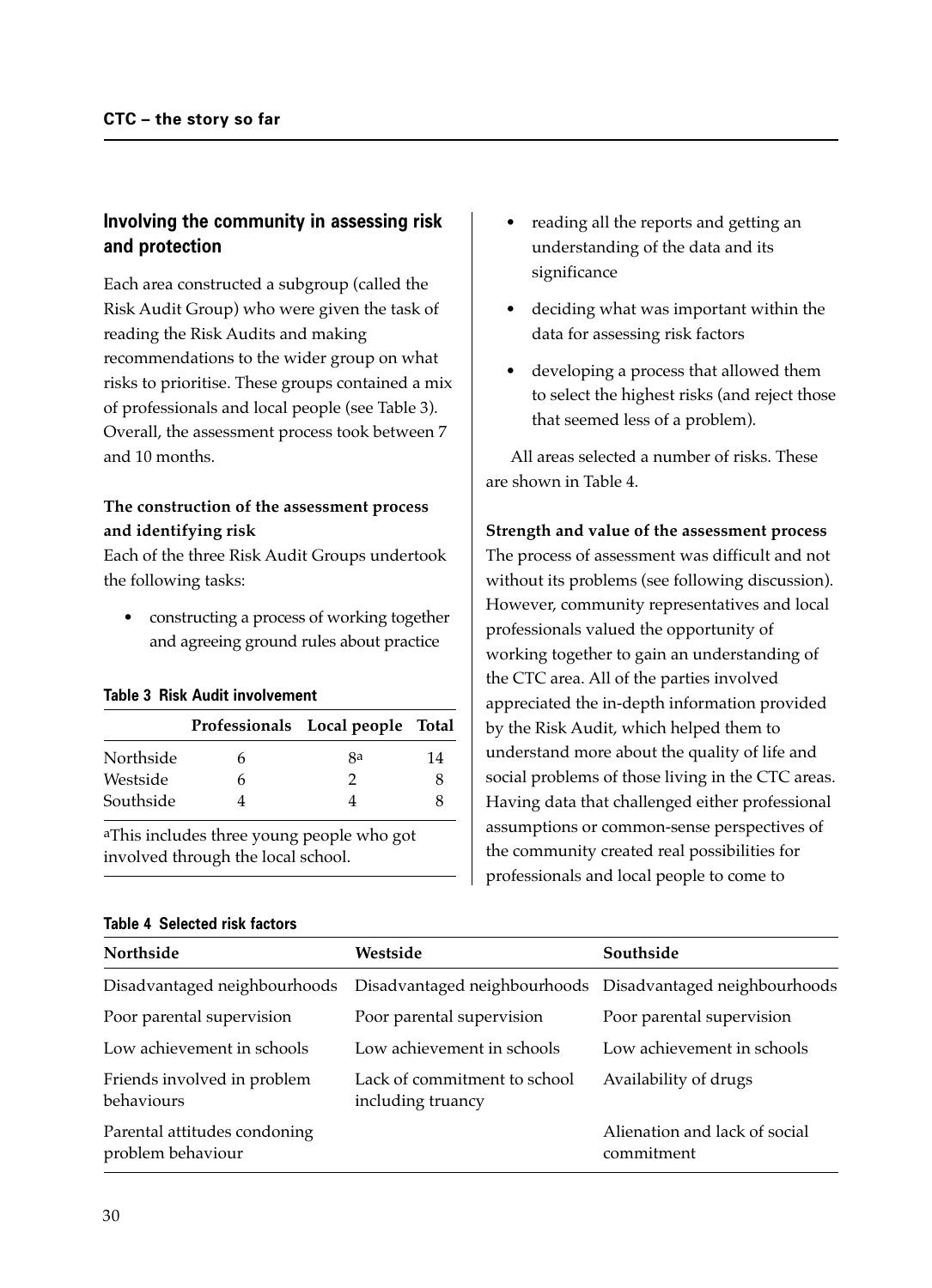common understandings of the problems that existed within the local project areas. Bringing the two groupings together was critical to this process.

It was in the discussions between the two of them, within regular meetings, that different perspectives became public and where each group could enter into a dialogue that helped clarify understandings. For example, in one discussion over survey figures on young people being supervised in the community, a local professional suggested that the fact that 85 per cent of young people claimed that their parents knew where they were was unproblematic. An alternative response, by a local resident, was that the 15 per cent equated to over 100 young people whose parents did not know where they were. She claimed that this was a real problem for her and her community. Other opportunities existed for professionals to explain how decisions are normally made or how (and what) evidence is usually used in this process. This led to discussions about the result of these decisions on community life and how they affected the everyday lives of ordinary people. Such a dialogue allowed professional practice to be challenged and reassessed in the light of what local people had to say.

This process was also powerful in informing local people about the use of data, some of the uncertainties about facts and figures, and how they might be socially constructed. For example, in Northside discussions about social services data on children at risk, the local social worker was able to explain to others how the data was collected and what some of the problems were in measuring risk. This introduced others to the notion that policy decisions as well as practice interpretations could shape the data in certain

ways. Results, therefore, were less about levels of risk and more about policy and practice decisions. As the process progressed, it became clear that, in areas where this interaction took place, participants became knowledgeable not only about their community but also about data and information, and the processes that helped to shape it.

Participants who became active in the analysis process also started to have a more substantial understanding of the concepts that underpinned the CTC model. In trying to clarify the levels of risk and protection, participants had to engage with the model in a more practical way. For example, in trying to prioritise risks, Risk Audit Group members had to contemplate the differences between risks and how they were being measured. Participants found this kind of process helped them to understand the whole CTC model.

## **Difficulties with communities assessing risk and protection**

While the process had many positive outcomes, it was not without its problems.

#### *Delay in producing Risk Audits*

Local partners and participants felt that the Risk Audits produced by Oxford University were too long. The impact of this created problems for the production of Risk Audits. Initially, it was planned that Risk Audits would be constructed and returned to areas within three months, thus allowing the whole Action Planning to be fitted into a 12-month cycle. This was seen as important because areas would need to be ready in November and December to put in bids to localised budgets to gain funding for their plans. The delays on the Risk Audit varied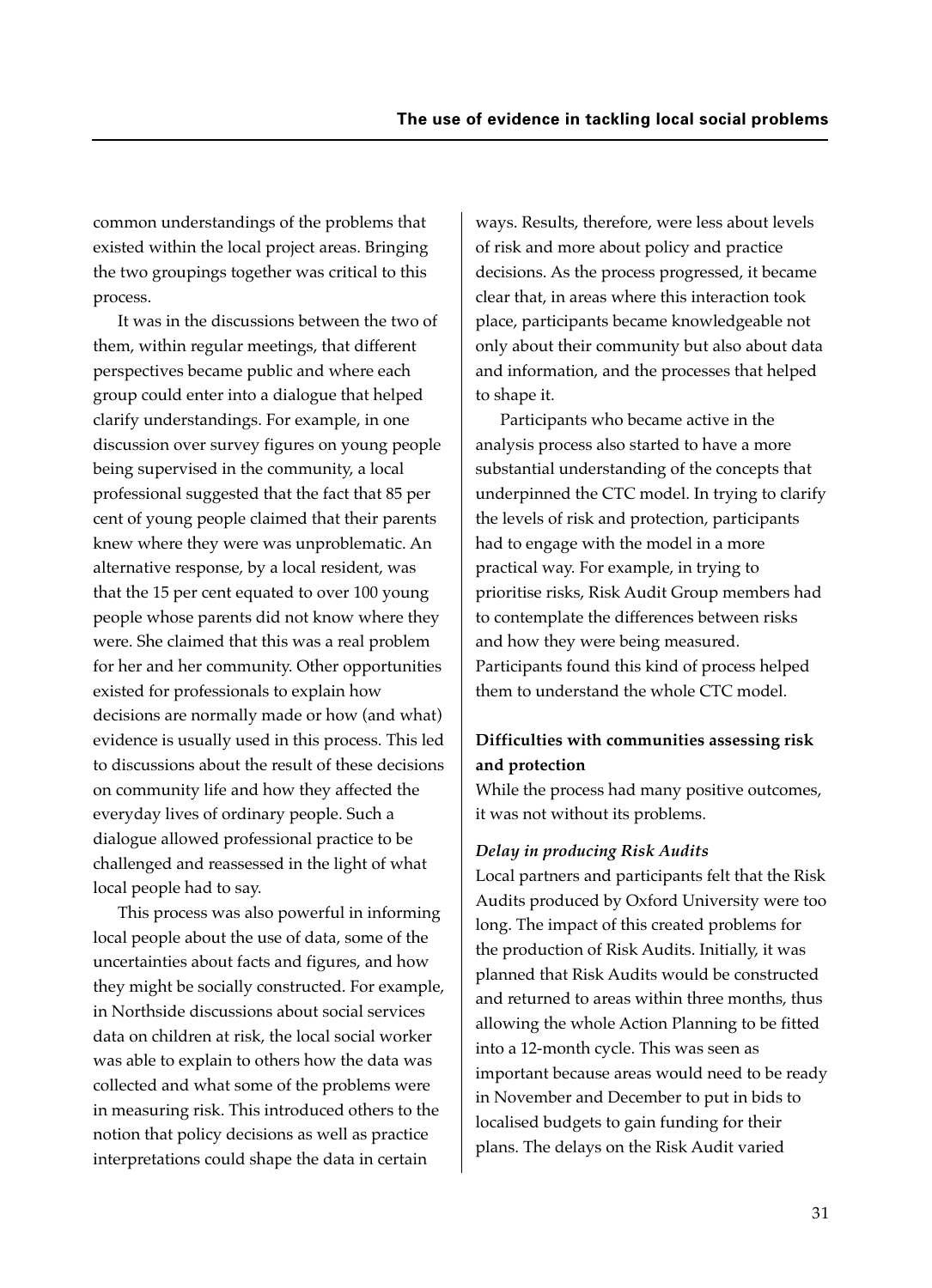between areas (getting better as the process got more refined). In Northside, it took 12 months from start to finish, in Westside 9 months and in Southside 7 months. Part of the problem with constructing Risk Audits arose through the difficulties of getting archival data from local agencies. This happened because of one or more of the following factors.

- 1 Local agencies were concerned about issues of data protection and confidentiality of information.
- 2 Certain departments found it difficult to provide the data in set time-scales. For example, the police were under pressure to provide information for local crime audits at this time and this was a priority.
- 3 The quality and availability of data within different agencies varied. Some agencies had to go through large card index files to get the requested information.
- 4 It was not always clear who should provide the data within agencies. Not all agencies had specialist IT workers who could extract the required information.

This delay in Risk Audits also had other knock-on effects. Not only did it delay the rest of the programme and reduce opportunities for gaining access to local funding sources, but it also affected the participation levels of professionals. This was the case in Westside, where the delay caused concern amongst the Community Planning team (who were mainly professionals) and limited their involvement. Professionals 'voted with their feet' because they felt that nothing was happening in the

project and they prioritised other work that was having more impact.

*Length and quality of Risk Audit Reports* Each Risk Audit contained 16 reports covering over 200 pages of text, graphs and tables. Local partners and Community Planning Team members felt this was too long. Trying to make sense of the results was a major challenge for all concerned. For example, in Northside, the analysis of the Risk Audit took over five months to get an understanding of the data and to prioritise the risks. The workload of this was substantial. Some professionals found this difficult and struggled to attend all of the required meetings. While local people found it less problematic, it was still difficult for them to make all of the meetings.

Not only was the Risk Audit too long, it was also difficult to understand by the participants. They therefore found it difficult to identify the level of risk and to prioritise risk factors. This happened because of the following reasons.

- Local participants felt the Risk Audits were of a poor quality. Data provided was both inconsistent and presented in such a form that it was difficult to understand.
- The Risk Audit Reports lacked evidence for some risks. Areas therefore felt unable to make choices between risks.
- Being able to identify which risks were highest was important for future planning but participants had difficulty in knowing how to make this judgement.
- The reports failed to identify the levels of protective factors in the three areas.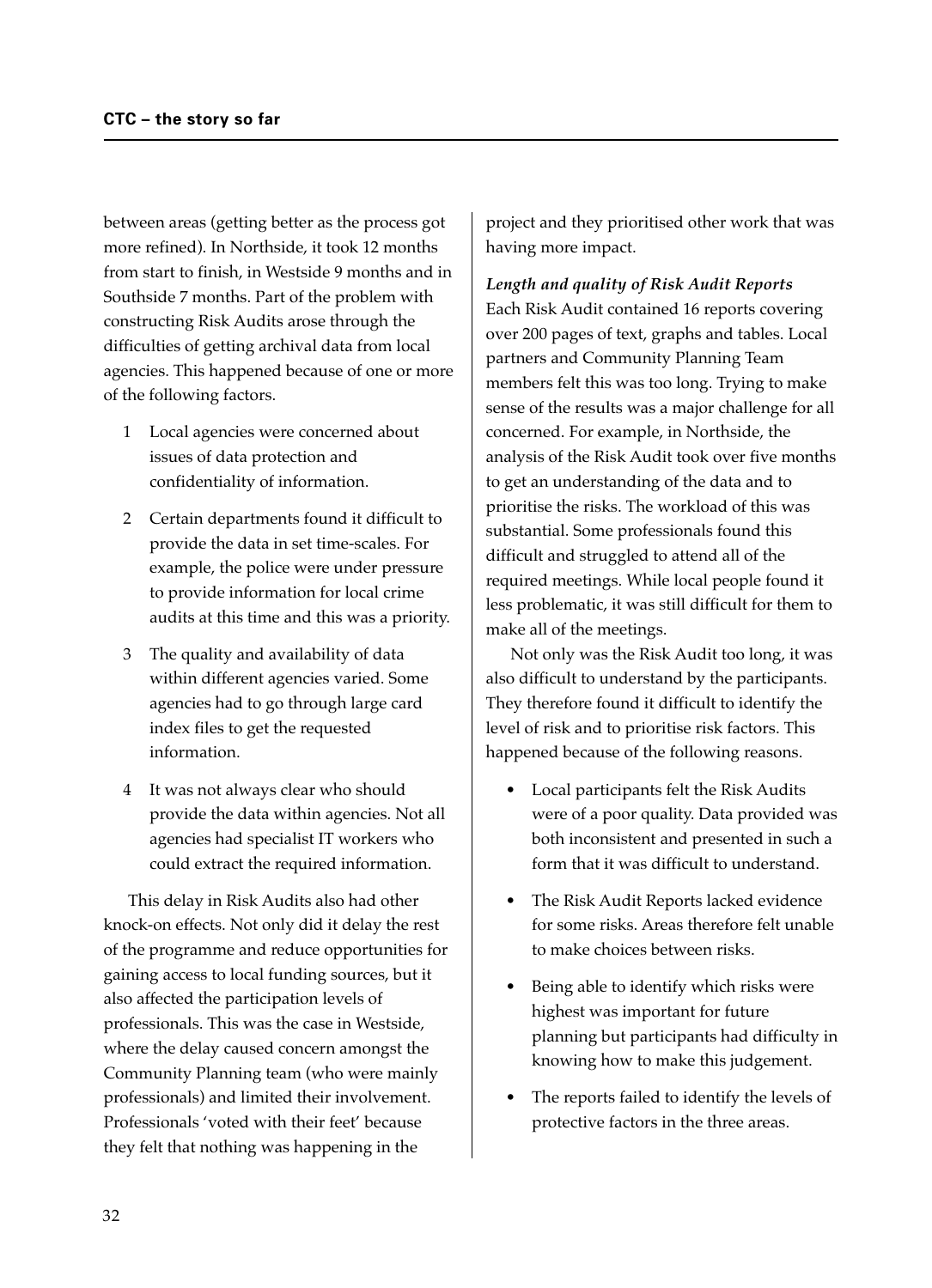• Projects found it difficult to assess what was normal or 'average' because there was nothing to compare the findings with.

These difficulties raised concerns about the reliability of the recommendations made by Risk Audit Groups.

#### *Control by 'experts'*

One final difficulty arose as a result of the intensity of the work involved for the Risk Audit groups. While the process of analysing Risk Audits increased participants' knowledge of their community, the process of data collection and analysis also created a group of 'experts' who could find it difficult to accept criticism. For example, in Northside, the Risk Audit Group was challenged by Key Leaders about its interpretation of the reports. This they found difficult. Concerns were raised by the Director of Education about the identification of the risk factor, 'low achievement beginning in primary school', claiming that other evidence suggested that the problem was not in primary schools but in the disorganisation of the local secondary school. Similar concerns were raised by a senior officer about the lack of attention to drugs as a problem in the area. He suggested that the risk factor 'availability of drugs' should have been prioritised. The Risk Audit Group saw dialogue over these issues as a criticism and a failure of senior professionals to listen to local people. While CTC UK saw the construction of experts as a positive outcome, Northside saw adverse affects leading to increased tension between local people and professionals.

## **Resource Audits and the construction of Action Plans**

Once areas had identified the risk factors to be targeted, they then undertook an assessment of local resources. This is called a Resource Audit and is the final stage before areas construct their individual Action Plans. Resource Audits have three clear objectives – to identify:

- existing resources that should be targeting risk and protection
- any adjustments that may need to be made to improve their success in tackling risk and increasing protection
- any gaps in provision that may need new initiatives/developments within the area resource base.

The Resource Audit process is also linked to the process of mobilisation in that it creates the opportunity to bring new people into the programme to help undertake the Audit. It also has a role to play in 'spreading the word', in that the method requires a large number of agency representatives to be contacted and interviewed. This creates dialogue between CTC representatives and others who may not be aware of the programme.

#### **Implementing Resource Audits**

The CTC model requires that a mixed group of local people and professionals is formed into a Resource Audit Group. Their central task is to undertake the overall assessment of resources in the areas. This has three components.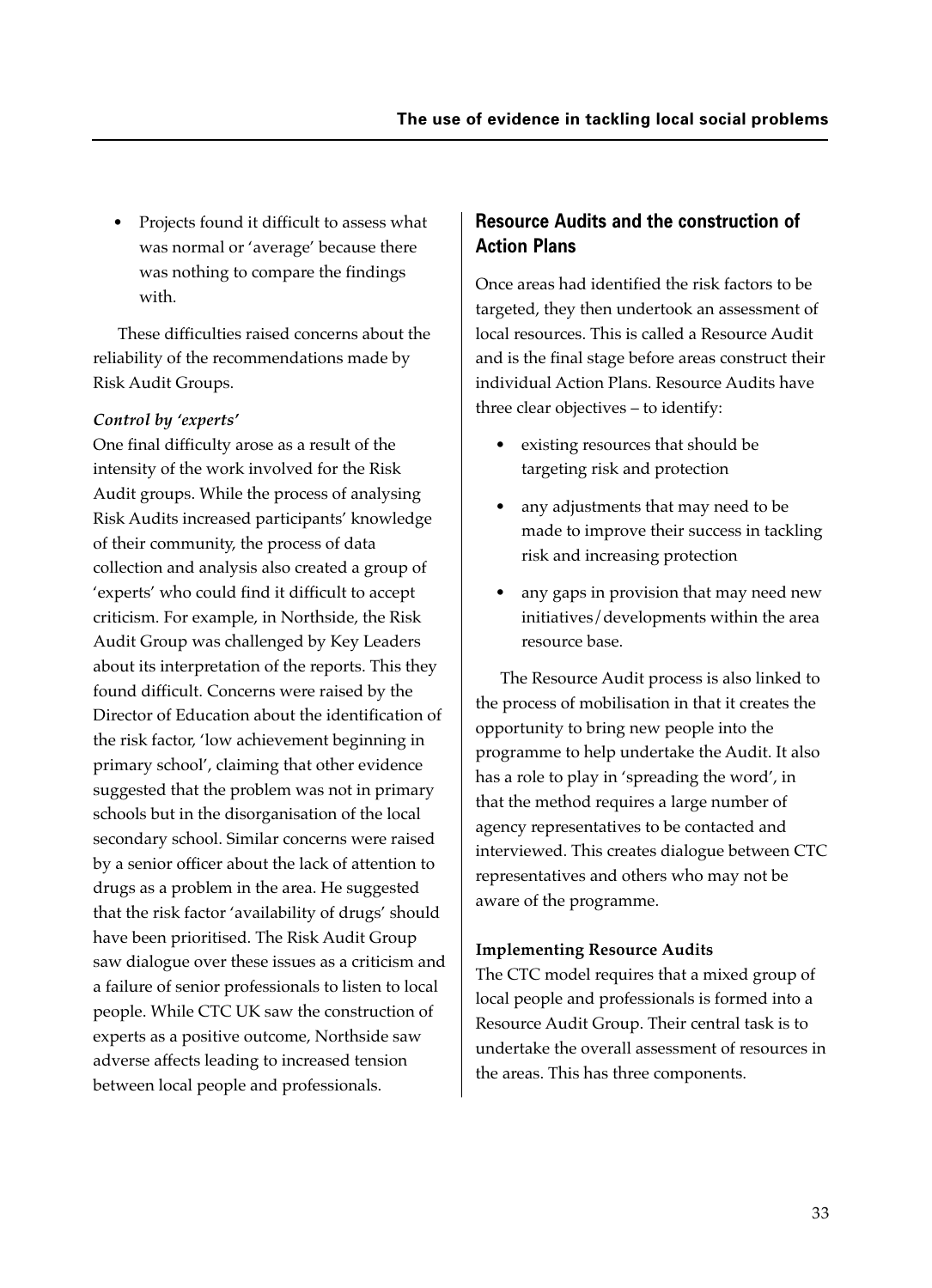- Setting up a Resource Audit Group and agreeing a process for undertaking the task.
- Identifying resources and key personnel within the CTC project areas and designing assessment criteria.
- The Community Planning Team interviewing key representatives of service providers and making recommendations.

## **Setting up a Resource Audit Group and constructing a process**

All three areas introduced Resource Audit training into the programme as risk assessment came to its conclusion. As part of this process, members of the Community Boards were invited to be active members who could help undertake the Resource Audit. Each area had a range of participants who became involved although, as the process progressed, membership changed. Once the process evolved, the movement from Resource Auditing to the construction of the Action Plan became merged. In most cases, the same people who helped to collect resource information became the main participants in the Action Planning process. All three areas took different approaches. This had an impact on how long each area spent on the process.

#### *Northside*

This area involved 16 participants in the Resource Audit process. Six of these were local representatives and the other 10 were local professionals.1 Nine members of the Resource Audit Group had also been involved in the Risk Auditing process. Northside tried to involve all

members in the decision-making process and in the interviewing of service providers. From the training that CTC provided to completion of the Action Plans, Northside took approximately 12 months.

#### *Westside*

The Resource Audit Group for Westside had only 6 people. No local residents were included. All participants were from the professional groups already involved in CTC. This created major difficulties for the implementation of this part of the process. Professionals had limited time available for getting involved in the interviewing and assessment process, although a small number did undertake some interviews. Westside also had other pressures. These problems, and the fact that the local coordinator was under pressure from politicians and funding bodies to produce an Action Plan early, led to the Resource Audit being completed by the CTC Co-ordinator. From training in Resource Audit to the construction of the Action Plan, Westside took five months.

#### *Southside*

The Resource Audit Group contained 11 members, all whom were already involved in the CTC programme. Seven were local professionals and 4 were community representatives. This group worked differently from those set up in Northside and Westside. The co-ordinator took central responsibility for undertaking the interviews but the Resource Audit Group, through a consultation process, took on the responsibility for drawing out the main themes and issues that were to shape the Action Plan. From the start to the completion of the Action Plan, Southside took eight months.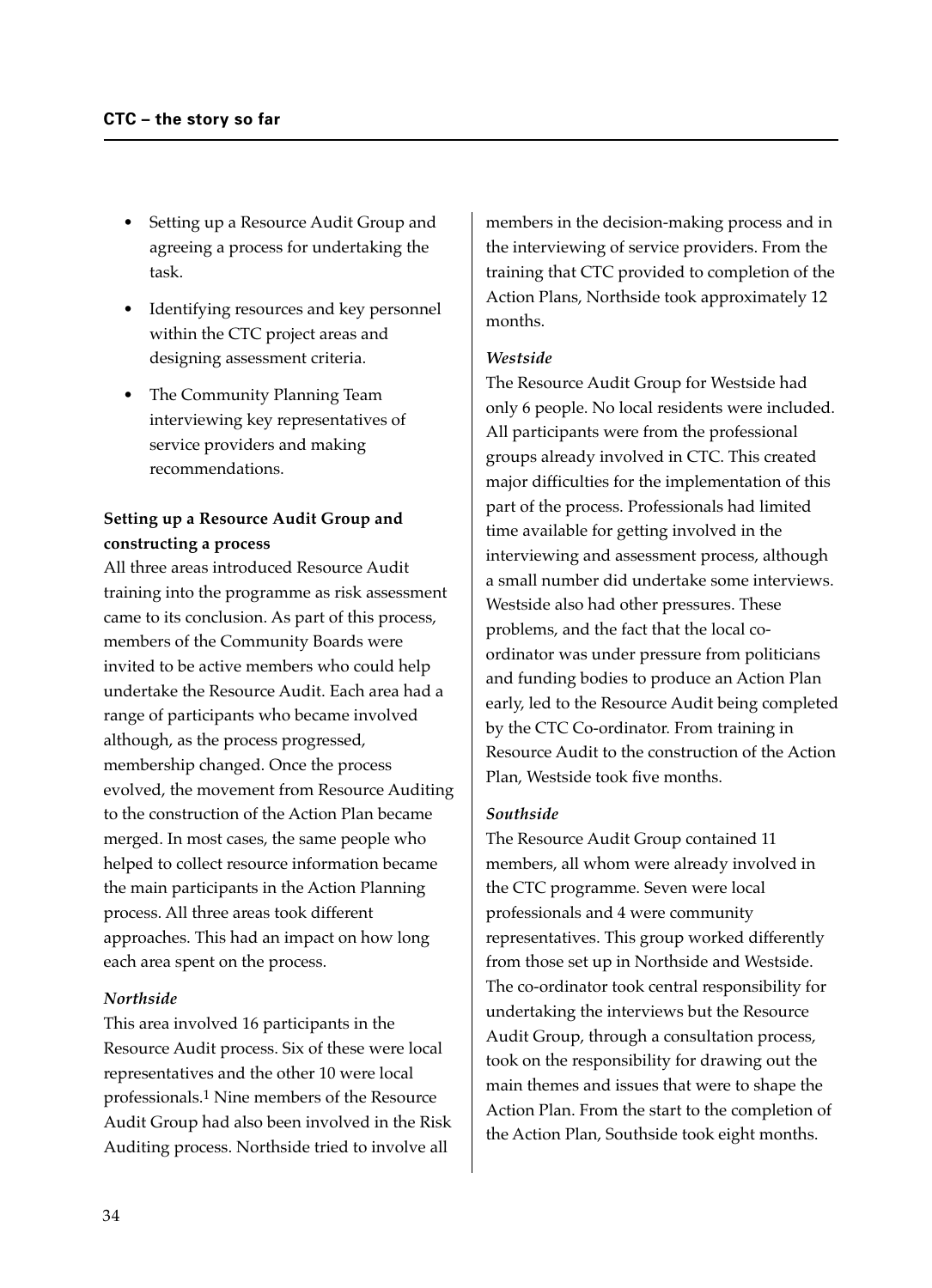## **Identifying community resources and developing assessment criteria**

All areas began by having a 'brainstorming' session about existing services amongst the three key groupings: Key Leaders, community representatives and local professionals. This process enabled them to identify key services and other relevant initiatives that might be aimed at tackling risk and protection. Once areas had a 'long list', they had to make judgements about which services and resources they should focus on in the assessment process. This was undertaken by one of two methods:

- 1 targeting those agencies and organisations that provided local services that seemed to have clear responsibilities or linkages to the risk factors that areas had identified
- 2 using the *Promising Approaches* document (Uttings, 2000) to identify relevant services and practices that should exist if the risks they had recognised were to be reduced.

This then produced a shorter list that made the assessment process more manageable.

*Interviewing key representatives of service providers and making recommendations* In Southside and Northside, over 60 interviews were conducted by members of the Resource Audit Group or by co-ordinators. This was a massive task in co-ordination and required substantial commitment from all parties involved. Professionals allocated large proportions of their work time to the process, while community people volunteered a substantial amount of their own time. Its success was that a thorough review was

undertaken broadening the local knowledge of services and resources. While difficulties did exist, such a task should not be underestimated.

All areas had difficulties, including the following three main issues.

- 1 Getting access to key personnel could be difficult. Interviewing those who were already active within the CTC programme or were aware of its central ethos was not too problematic. Difficulties existed in getting access to those managers of agencies that had little knowledge about the CTC programme.
- 2 Interviewing other more senior professionals required skills that many CTC participants did not have. Being able to probe and identify weaknesses or gaps in service delivery was difficult for untrained interviewers.
- 3 The task of interviewing was very labour intensive and demanding for all participants. Professionals had difficulties because they were trying to do this work while maintaining other work. Local community representatives had to give up substantial personal time and had to fit the task around child-care and work responsibilities.

## **Key learning from the resource audit process**

Each of the three demonstration areas managed to complete a Resource Audit and to make recommendations that were included in an Action Plan, even though they found the process complex and difficult. From their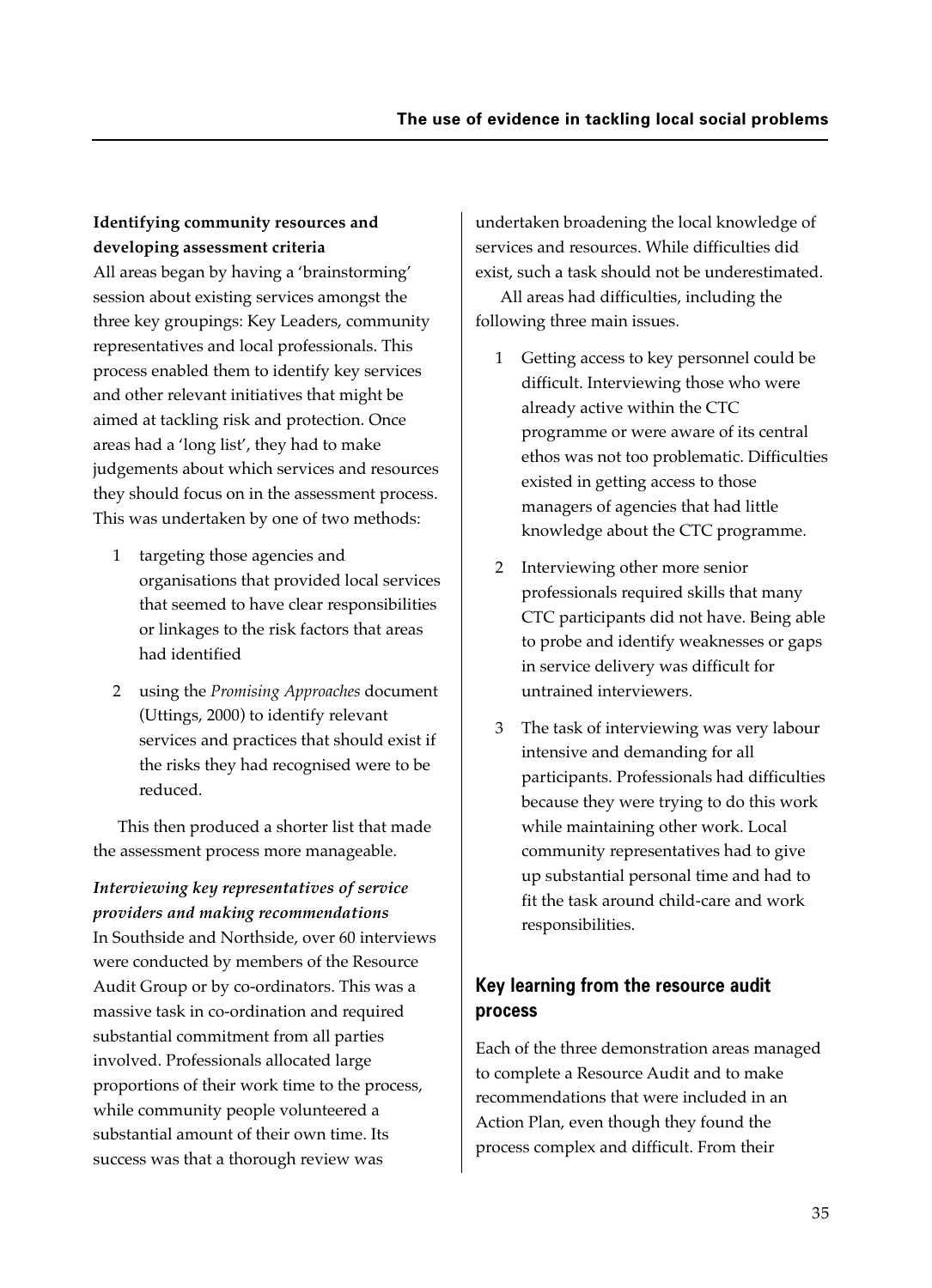experience, key learning points can be drawn about how to undertake a Resource Audit process.

#### **Consultation rather than involvement**

While all areas tried to involve a mix of people in the activity of collecting data about services and resources, it is unclear how important this was to the finished product. For example, in Northside, massive investment of time and effort was put into the process, yet the end result seemed the same. Alternatively, it is important that a mix of professionals and local people have a role to play in the process. The Westside experience suggests that leaving it to professionals or the co-ordinator will not guarantee that a comprehensive review can be undertaken. Southside found a compromise that involved participants as consultants rather than as workers. Consultation opened up the opportunities to involve a broader base (those outside of the Resource Audit Group) of participants. This had three benefits.

- Workers and volunteers were not burdened by the process because their role was to meet to discuss the key themes and findings emerging out of the work.
- Using the Resource Audit Group as a consultation group allowed co-ordinators the opportunity to construct an approach that was consistent. Because the information was collected and managed by them, they were able to keep it focused on the areas identified in the Risk Audit. It also created opportunities for coordinators to get an overview of the findings and to be able to identify themes that emerged across resources.

• Creating a consultation culture allowed evolving themes to be discussed with agencies outside the main Resource Audit Group. This ensured that a comprehensive understanding had been achieved. Any confusion could therefore be removed, creating opportunities for a consensus to emerge.

## **Building and implementing an evolving process**

As the process developed, it became clear that it could not be a static process. First, resource identification cannot be complete at the first stage. Once key resources have been identified and investigated, other resources will evolve. For example, including all the local schools in the process is essential but it is not until the school is interviewed that the extent and diversity of resources and activities are identified. Second, this means that Resource Auditing is not a static process. It needs continually updating and reviewing. As new knowledge becomes available, it has to be assessed for its relevance and, if seen as important, needs to be included in the process. This can slow the process down and bring more pressure on the Resource Audit Group because timetables get lengthened and workload increases; however, it is necessary if a thorough review of all resources is to be conducted. Third, by recognising the process as evolving, the notion of consultation can be bedded into it to allow opportunities for this to be seen as normal. Resource Auditing is about constructing a picture of the area that everyone can understand and agree with. If participants or agencies can see that perspectives and meanings can be negotiated to ensure they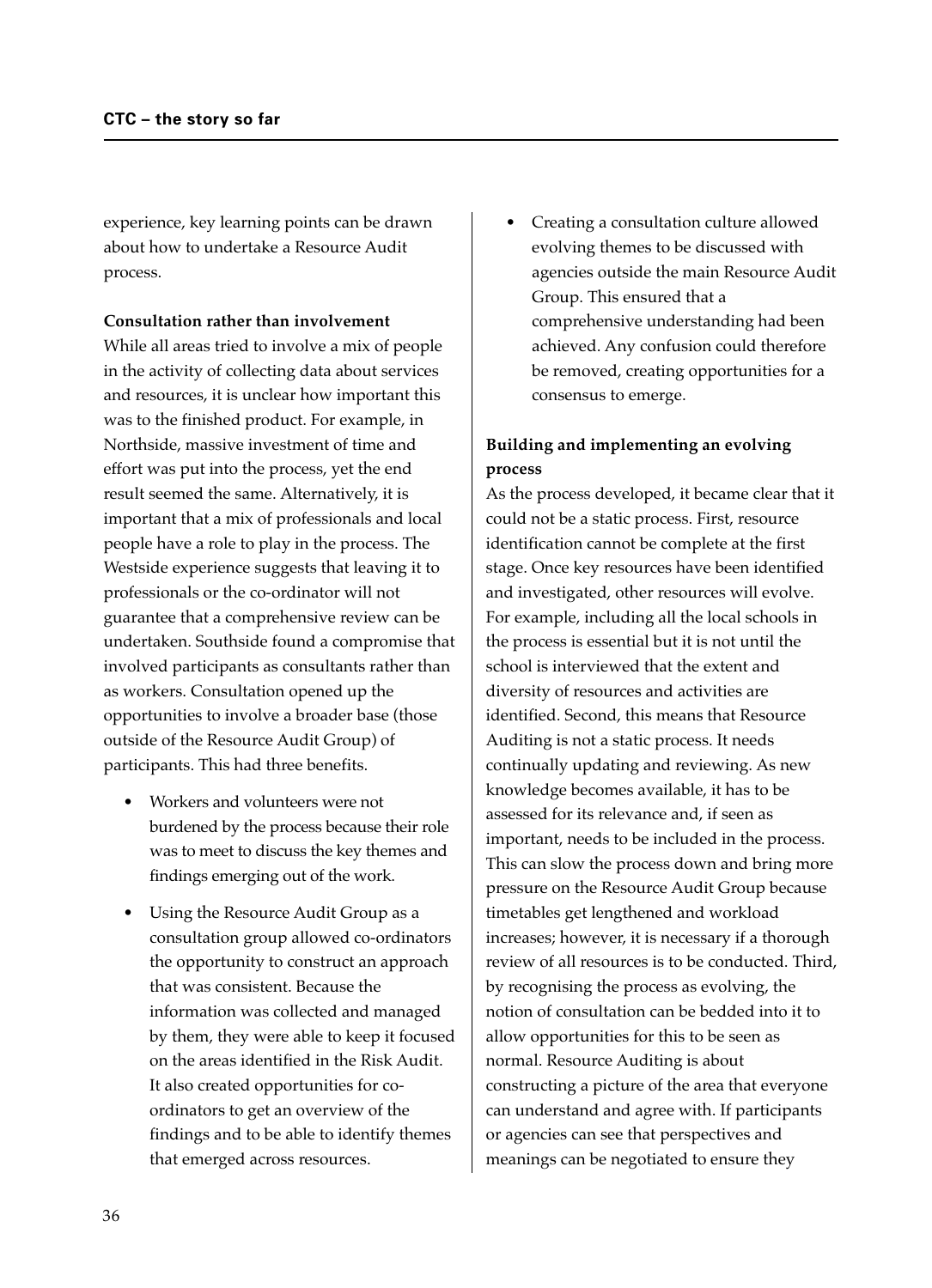represent their views, then it is more likely that the process will lead to a consensus. Fourth, and finally, this notion of evolving also needs to take into consideration the development of the Action Plan. It became clear in all areas that Resource Auditing cannot be separated out from Action Planning. They are not two separate activities; they are interconnected and should be developed as such. The advantage of this is that the final Action Plan document will reflect the work done on the Resource Audit, and will provide evidence and recommendations that reflect the needs of the area.

#### **Interviewing and assessing community resources**

Although CTC builds in two training sessions for local areas on Resource Auditing and Action Planning, it is clear that these processes need specific skills in interviewing, research and evaluation. Community representatives and local professionals do not, in normal circumstances, have these skills and knowledge. It is also the case that local co-ordinators lack such skills, as they are trained more in community development. The experience from all the areas is that, if this type of work is to be undertaken by local people and community professionals, then more focused and individualised training needs to be developed that gives people skills that are more research orientated. A difficulty for all areas was not having basic skills in research and evaluation, such as how to conduct an interview, and how to assess services and agencies.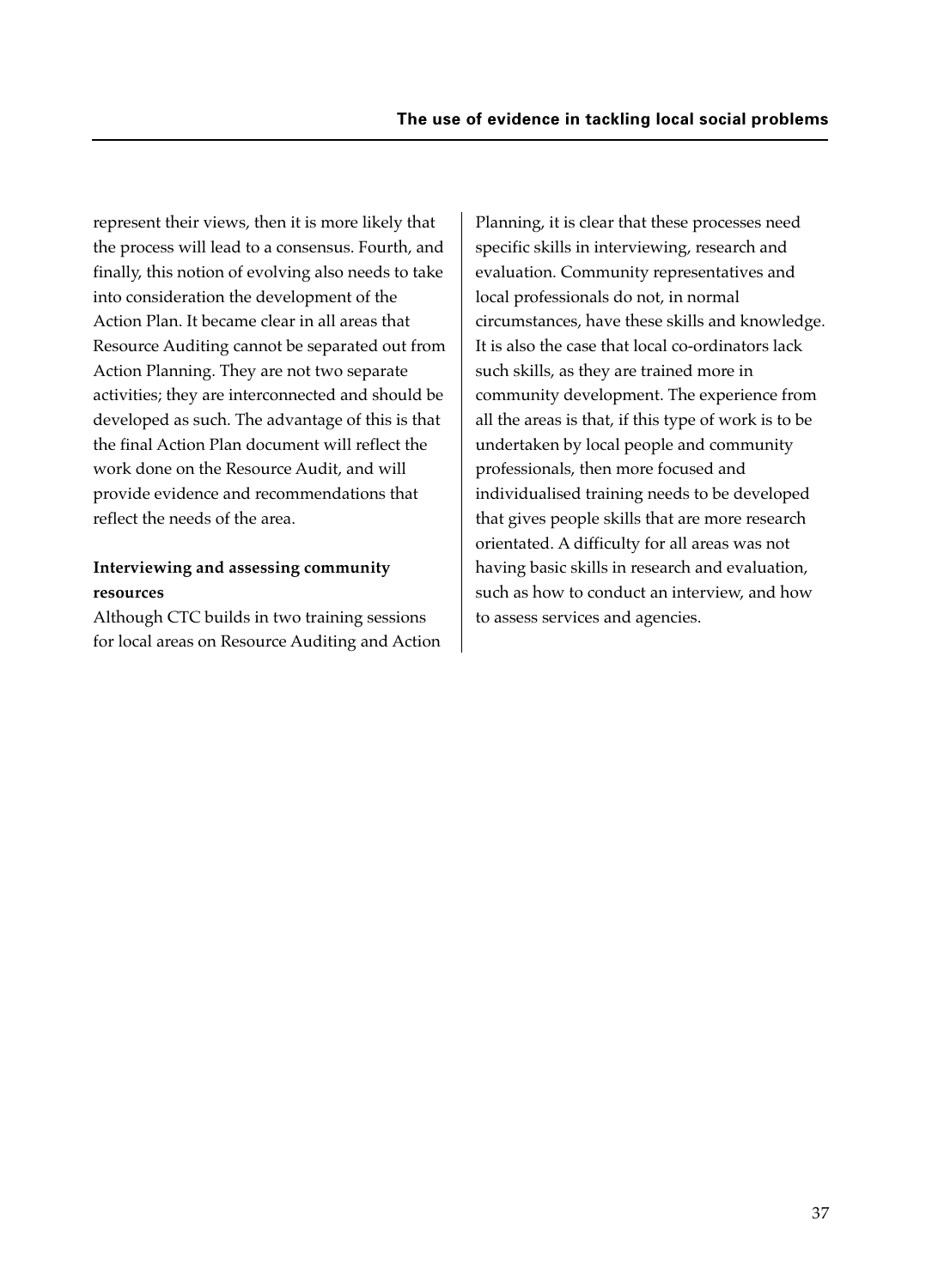After two years of hard work by the demonstration projects, the CTC programme has produced some valuable findings. These aid understanding about how communities and their service providers can be mobilised and brought together in partnership to create evidence-based local preventative approaches to tackling social problems.

In this final chapter, we turn our attention to broader learning that has arisen out of the programme and highlight issues that other similar projects might want to address in constructing early intervention and preventative approaches to social problems.

## **Delivering community programmes with community support**

It is clear from the previous discussion that the CTC process can be successful in engaging and maintaining levels of active involvement. Over the two-year period that the demonstration projects have been running, a core group of local people and professionals stayed with the programme and became active partners. While the numbers were low, the durability of this group cannot be underestimated. It does indicate that the CTC model creates opportunities to actively involve local communities and their service providers in partnership working. It is the case that the CTC process can also bring professionals into a new way of working, one that requires them to actively engage and forge partnerships, not only with other professionals but also with community members. Again, the extent of this may vary – depending on the balance of the different groupings – but the experience of the CTC demonstration areas suggests that

possibilities exist for solid, cohesive and productive partnerships to be formed. The CTC approach also has opportunities for local people to become more informed about their community (and the agencies that serve it) and to be more active partners in making recommendations for the future use of resources. The possibility exists for the CTC programme, if implemented fully, to create a more informed community that will have support for the type of programmes to be used to tackle local social problems.

Part of the effectiveness of the CTC programme is having a structured process in place that guides and informs but is also task orientated, requiring active involvement by members of the Community Boards. For example, having to work together on analysing data or designing questionnaires for interviewing other professionals and service providers brought professionals and local people into a different set of relationships. This not only created a need for working relationships to be agreed by all parties, but also gave individuals the opportunity to gain a fuller understanding of the needs and pressures that came from either working in a professional environment or living in a disadvantaged community.

But it is also clear that, if these outcomes are to be achieved, attention to mobilisation has to be central. It is important that, in making this work, consideration has to be given to how people can be brought into the programme at each stage of the process. It is also clear that the role of the co-ordinator is fundamental to the process. Having someone in place who can help oversee mobilisation at all stages of the project is critical. Without effective co-ordinators,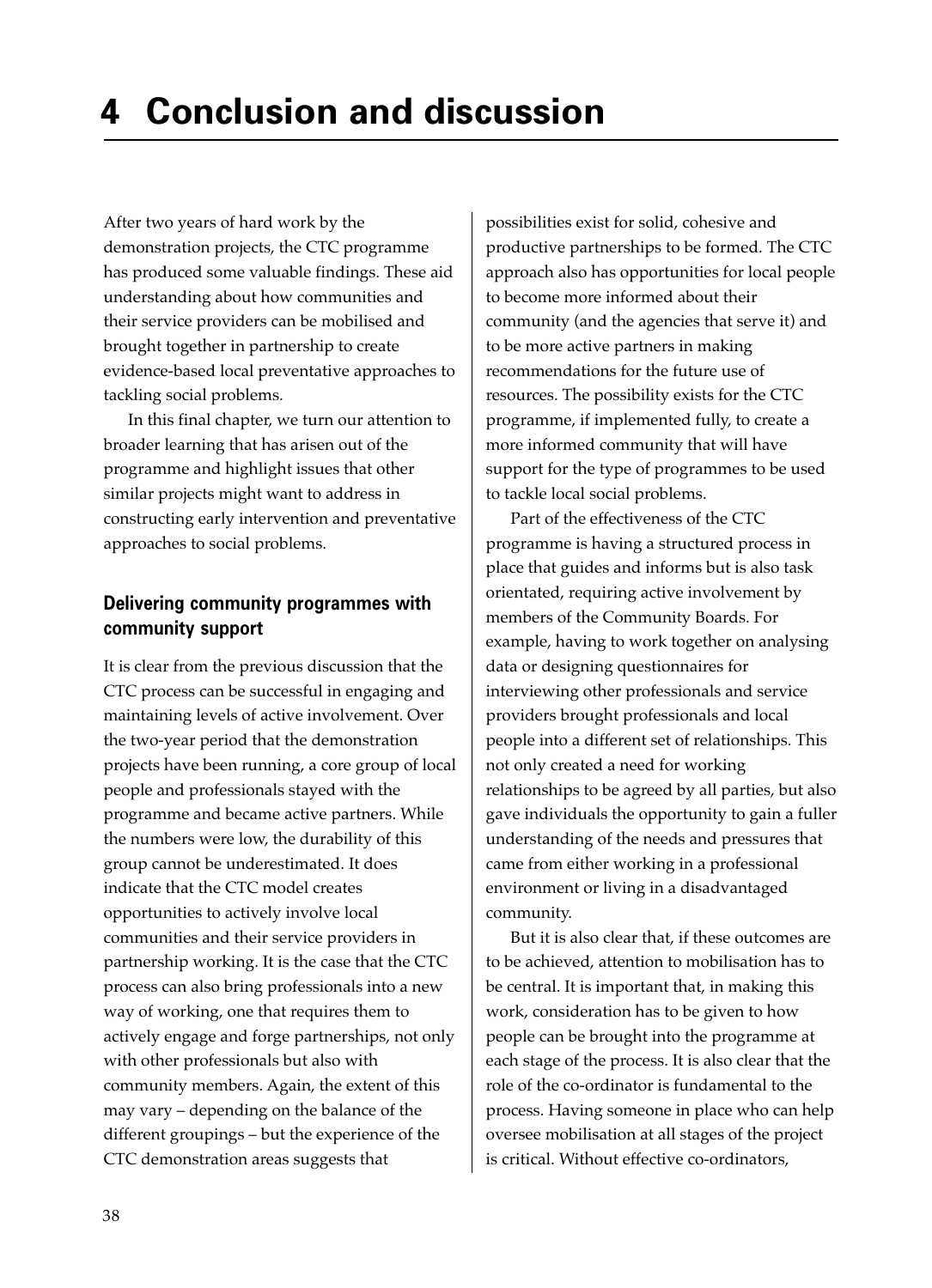participants are likely to drift and become disengaged from the programme.

## **Implementation timing**

Throughout the programme, time and timing were critical to its success. It took between 18 and 30 months for the three demonstration projects to reach the point of having a designed Action Plan. At one level, this was not a problem. CTC claims to be a long-term intervention programme that does not aim to produce short-term fixes to long-term, wellestablished social problems. Many participants agree with this model, suggesting that the process has to be undertaken systematically and with care, ensuring that mistakes are not made on the way. It is also the case that involving communities in such programmes cannot be rushed. Building trust, confidence and skills amongst disadvantaged communities needs to be developed at the pace of those getting involved.

An alternative position that can be argued by critics or senior managers responsible for the delivery of services is that such an approach is unrealistic in a political world. While many would agree that short-term solutions are not the answer, the real world of politics requires programmes that can be set up and progressed as quickly as possible. Delays or long run-in periods before implementation will only threaten or undermine the overall programme; therefore, it is essential that a balance is struck between the need for thorough and systematic methods of work and the ability to show results to ensure continued local support.

However, delays occurred to the CTC demonstration projects that could have been avoided. For example, taking 12 months to collect, construct and analyse the CTC Risk Audit created many problems. If the material had been in place prior to the first phase of implementation, and the development work had been achieved on time, then it is reasonable to assume that this part of the process would have taken only between six and nine months.

Timing is also important for the implementation process. Local authorities and other agencies working in local communities focus on two specific cycles: the funding cycles and, within education, the school term cycle. Both are different but can have major implications for the success of projects such as these. First, the main source of funding for programmes like this will be local authority or central government grants. Much of the financial resources from these agencies relate to the financial year (March to March). Bids for grants tend to be formulated in November or December; therefore, planning the work so that maximum information is available at this time is critical. This means that projects such as these need not only to keep to timetables but also to build the funding cycle into their timetable. Second, school timetables are important. It is essential that any data to be collected from schools does not happen in the summer term. This will be problematic in that the quality of data collected will be undermined and schools will feel resistant to making time available for their pupils to make a full contribution. This is mainly because of the exam schedule, and many children will not be available at certain times.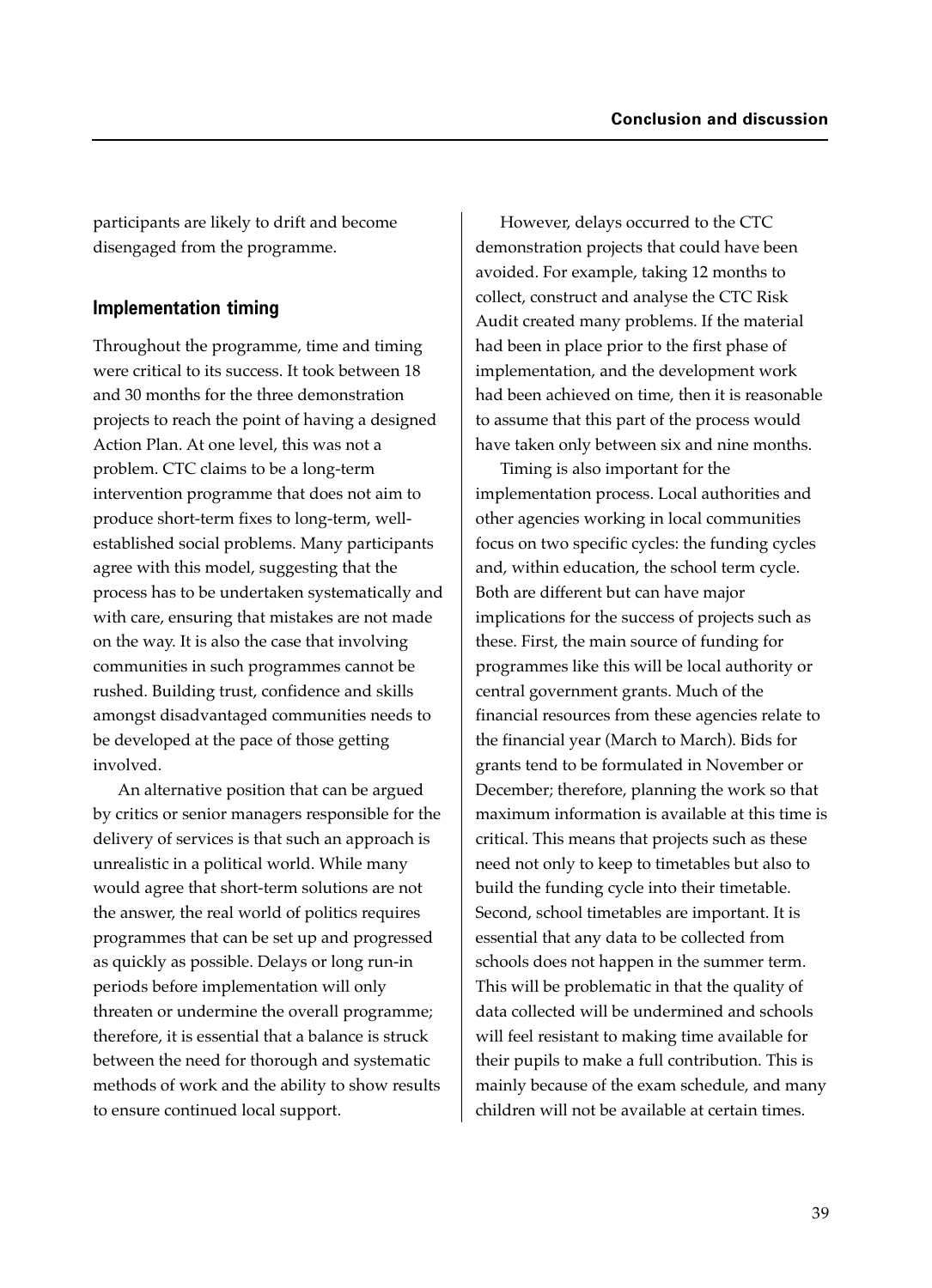#### **Project and community readiness**

From the earlier discussion, it is clear that the start-up phase of these types of projects is crucial. While the CTC programme did give some attention to 'readiness', clarity about what was important and why remained limited. From the experience of CTC demonstration projects, there are indications about what issues need to be addressed prior to projects being set up or the types of areas that community-based programmes such as these can be successful within. There are five main points that community-based programmes need to take into consideration, either before areas are selected or once areas have been selected.

#### **Identification of areas for intervention**

- 1 Mobilisation of local people is more likely to be successful where there is a welldeveloped community structure for participation already in place. Selecting areas so that programmes such as CTC can tackle a current lack of community involvement will not work. Mobilisation is different from community development and cannot be a substitute.
- 2 Selecting an area that is recognised as a distinct community, with its own sense of identity and clear boundaries, will increase the success of mobilisation. Using the process to bring together different communities who do not identify with each other will not help the process of mobilisation.

#### **First phase after selection**

- 3 Identifying and targeting key professional people at the introductory stage will help the process as it moves towards implementation. People from organisations such as education, health and the local authority are essential because they will have a major role to play in the final stages of implementation. These professionals should include:
	- primary school staff
	- nursery staff or early years representatives
	- secondary school staff
	- district nurses
	- health visitors
	- general practitioners
	- children service workers
	- family centre workers
	- regeneration workers
	- youth workers.

It is also necessary to get operational managers involved early to ensure their continued support.

4 Identifying and targeting a broad group of local people who represent the diverse make-up of local communities is important if projects such as CTC are seen to be representative and as acting on behalf of all. Targeting this prior to the set-up stage will help this process. Once involved, participants tend to stay; therefore, getting this right at a very early stage is important if different groups are to be represented throughout.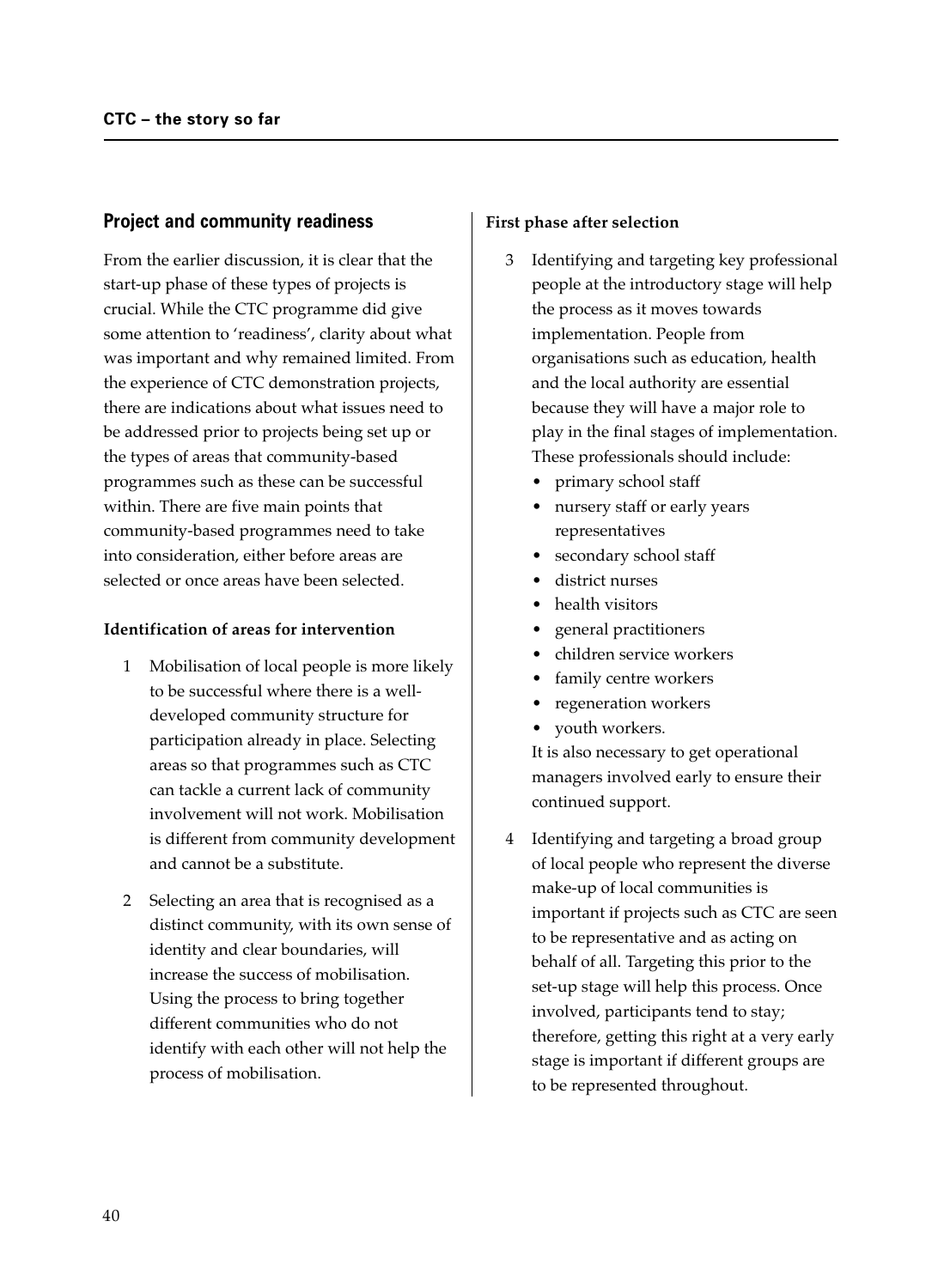5 Having a balance between professional and local involvement is critical at a later stage. Therefore, it is important that, in the setting-up stage, a good balance exists between professionals and local people. If this is achieved, a more challenging environment is created that will lead to higher levels of accountability and understanding of the diverse needs of communities and professionals.

## **Using evidence-based approaches with communities**

From the previous discussion, it is clear that involving communities and professionals in 'evidence-based approaches' to tackling social problems has a number of added benefits. The Communities That Care approach to evidencebased initiatives creates dialogue and debate between professionals and local people over what is really happening in the area being examined. Professional and local knowledge about the community is challenged, leading to discussions about how things are, and how they might need to change. In the past, professionals would base their decisions upon 'professional knowledge' of the problem. Some of this would be informed by evidence but usually it would be fragmented and greatly influenced by their own values and professional judgements. In the CTC approach, professionals become better informed because they are introduced to a broader and fuller knowledge base about the community. Evidence becomes the focal point for decision making, encouraging recommendations to be made that are underpinned only by more reliable sources of

data. This also creates the opportunity for an environment of shared responsibility and accountability for professionals in that they do not make decisions alone or without consultation. Accountability is built into the model because they take collective responsibility for the final outcomes with other professionals and with local people.

Previously, local people would not be party to the process of decision making about resources or services. The CTC approach clearly created opportunities for local people to be more central to this process. Community representatives not only had an influence on the outcomes, they also became more knowledgeable about how decisions in their communities were made and how professionals worked with each other. Having local people involved also increased the levels of accountability for professionals in that they continually had to justify how and why certain decisions were made.

How far the final proposals from the demonstration areas were 'evidence based' remains unclear. This arose because of the problems associated with data collection and the production of Risk Audits. A number of lessons can be learned in developing evidencebased approaches.

- Data collected and used as 'evidence' must be robust and of a high quality.
- Data must be presented in such a form that it is understandable to a wide audience of both professionals and local people.
- Data should have a normative benchmark that can be used to compare findings.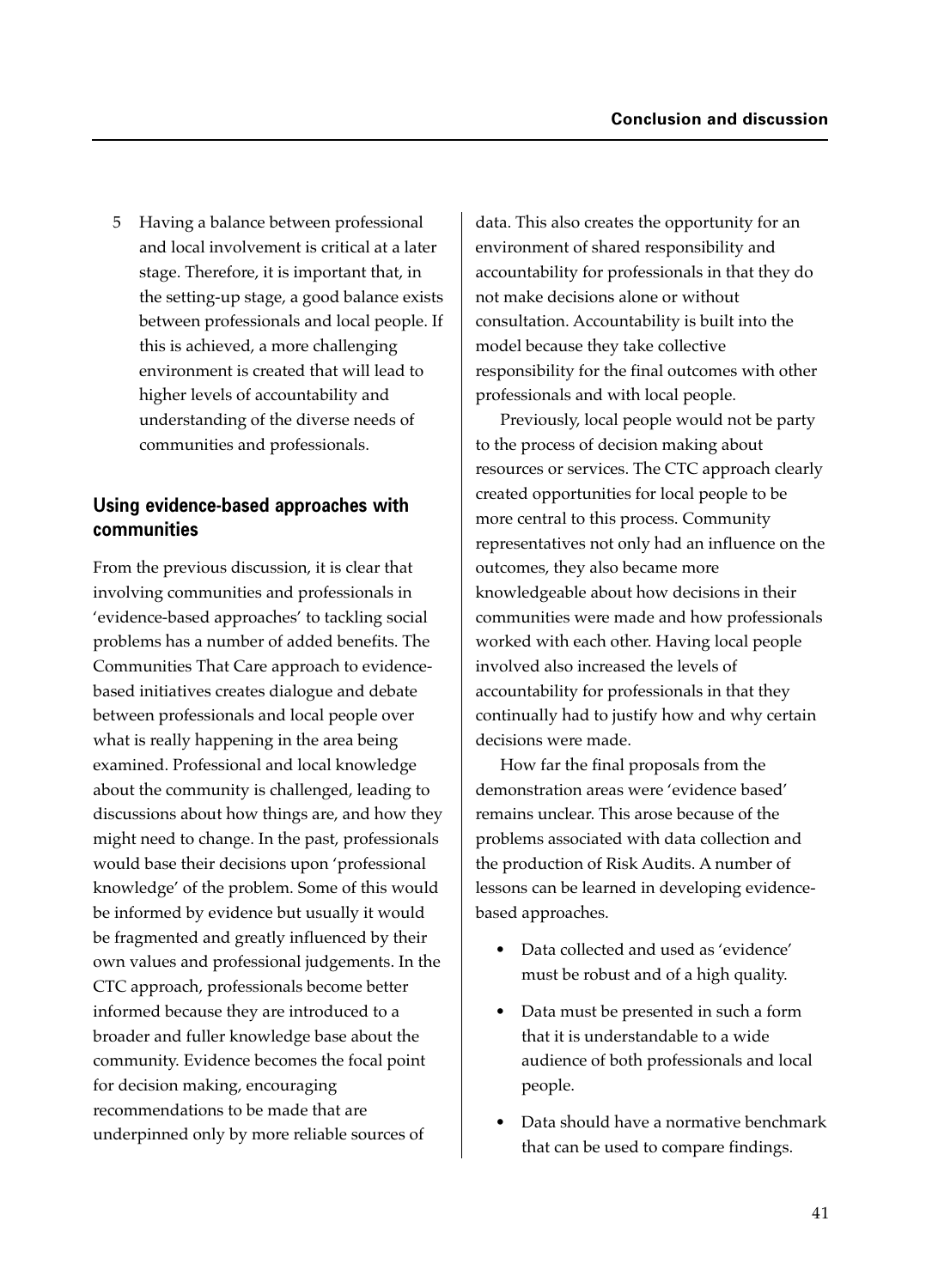- Intensive training and capacity building on how to read, understand and make recommendations from such data are needed for both local people and professionals.
- In many cases, local people and professionals are better deployed as 'consultants' rather than as data collectors.
- Gaining an understanding of communities is an evolving process that will require constant evaluation, assessment and consultation to ensure a full picture is constructed.

The experience of the Communities That Care programme has been invaluable in providing opportunities for the assessment of how communities can be engaged in the process of evidence-based approaches towards the introduction of preventative solutions to locally based social problems. While the programme's success has varied on a number of fronts, it is clear that real opportunities exist within this model to create new ways of working that challenge traditional professional practices and encourage greater community involvement.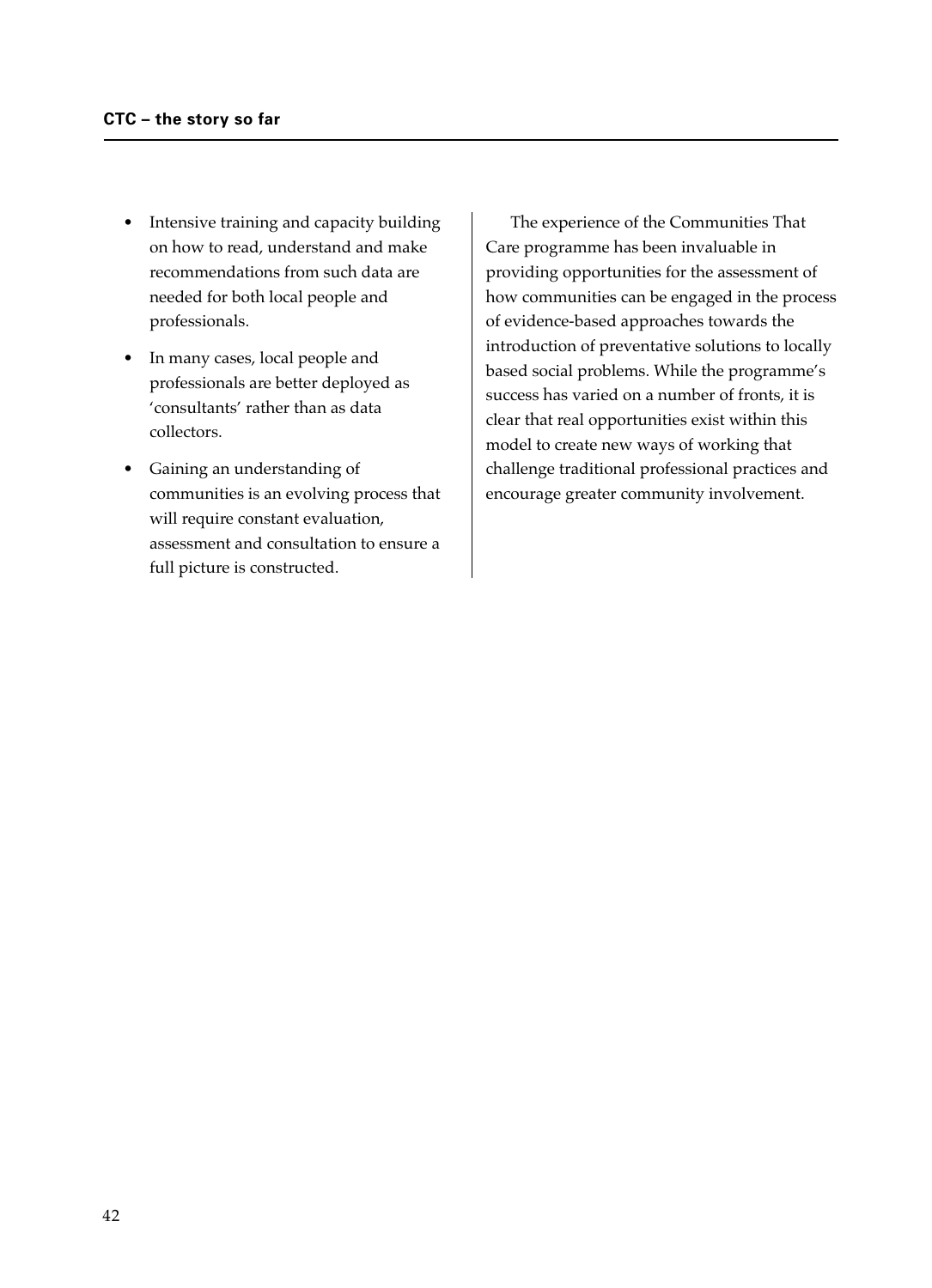## **Chapter 1**

- 1 For a more recent update on the CTC approach, see Hawkins and Catalano (2000).
- 2 This has since been expanded to five-and-ahalf years.
- 3 This self-evaluation is separate from the national evaluation of the CTC projects being undertaken at the University of Sheffield.
- 4 CTC UK now employs three regional coordinators on a full-time basis.
- 5 Southside has since changed its co-ordinator.

## **Chapter 2**

- 1 This is the agency that takes the lead role in putting the initial bid together and managing the early stages of the CTC process.
- 2 Core group means those groups that have been present throughout the programme.
- 3 Taken from participants' survey No. 1, in response to question: 'Why did you become involved?'

## **Chapter 3**

1 Four of these were new members.